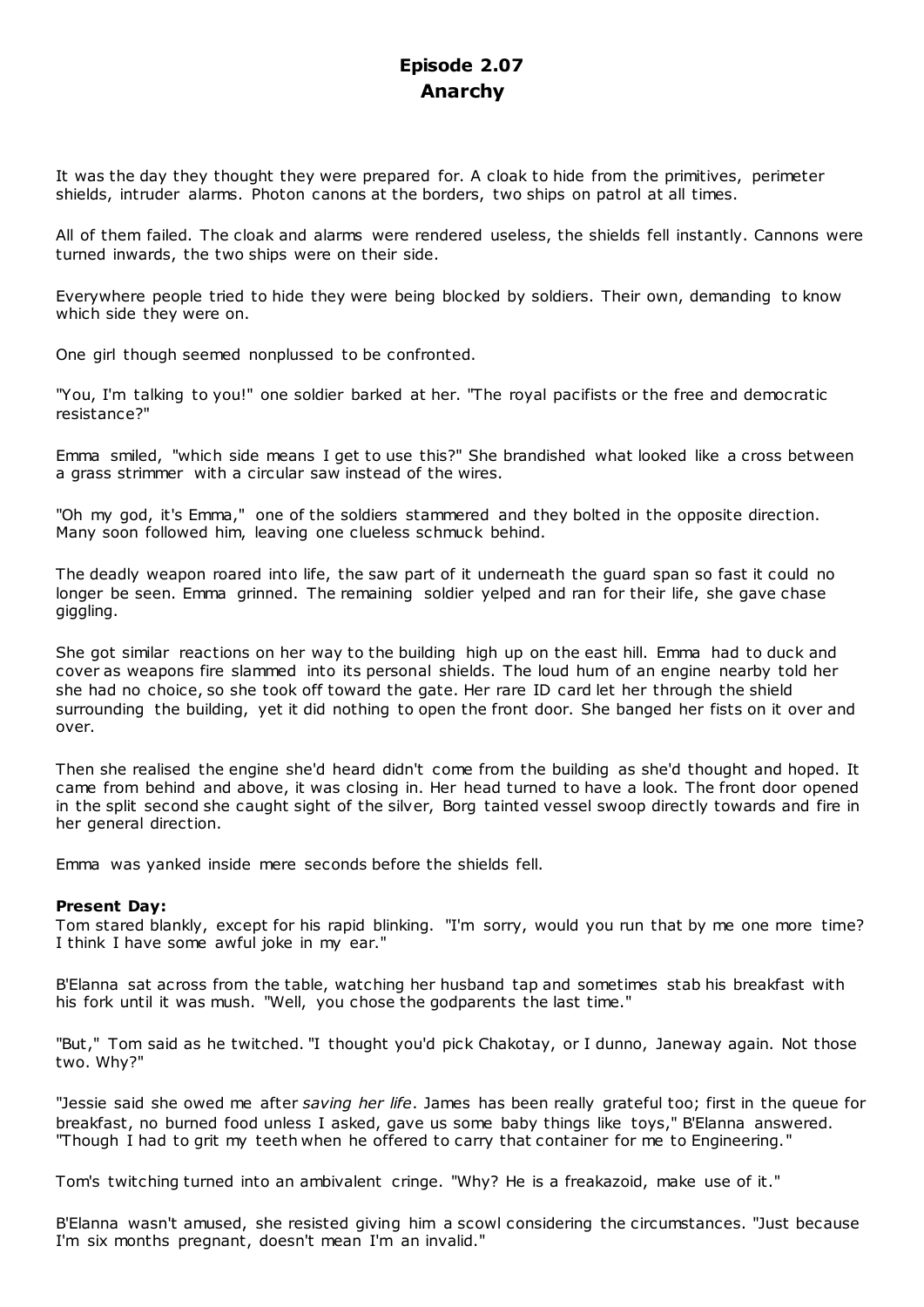"Fine. Getting back to the making people who hate me, my kid's god parents?" Tom grumbled.

B'Elanna sighed. "Chakotay didn't want to get involved. Janeway was fine, but I couldn't turn Jessie away."

"Yes you can," Tom stuttered desperately, almost begging. "She owes you, not the other way around."

"She thinks so, I don't," B'Elanna countered. "It's not that big a deal. You still have Harry and Janeway for Bryan, so..."

"Janeway I only asked because she said if I got her involved with my *crotchspawn*, her words, she'd make me pay. I thought I had the upperhand there. Harry's my go to babysitter," Tom said.

B'Elanna smiled. "Exactly, it doesn't mean anything, calm down. Your breakfast has turned into soup."

Two tables away Lilly held back a couple of gags, staring in disbelief as Emma poured salad cream all over the lumpy stew Neelix had called a porridge. Her spoon needed to be pushed into it with brute force.

"You can't be serious," Lilly said, shaking her head.

Emma looked up at her innocently. "Why not?" she squeaked.

"Death comes to mind. The painful kind," Lilly answered.

Emma pointed a malicious grin at her, "you promise?"

"Uh," was all Lilly had time to say before Emma tossed the bowl at the neighbouring table. The only occupant there was knocked out instantly. Lilly sighed, "what did he do?"

"Said I had a nice ass, perv," Emma replied in disgust.

"Are you sure? I thought he said you seemed like a nice lass," Lilly said.

Emma cringed even further, "eew."

Lilly shrugged that off, hoping it was all over. She knew she'd be wrong. Emma tossed her hard as a rock bread roll at the same guy just as Tom was passing through. It hit him instead, souring his mood further.

"Oops, sorry," Emma said meekly.

Tom either didn't hear or ignored her completely, he kept going towards another table. The occupants there looked unsure as to why. Jessie though saw his face and thought the worst, she tried not to show her concern.

"You want to tell me why you and your chump get to be god parents, when it's you that owes us?" Tom snarled. He glared first at her, then at the other at the table, immediately getting confused as it was a different man to who he expected.

"First I've heard of it," Andrew tried to smile to lighten the mood.

Jessie exhaled in relief, still her shoulders remained tense. "Look, I'm sorry but if that's what B'Elanna said, then..."

Tom scoffed, "you two don't even like me. So why do you want to get involved with my kid at all? I don't get it."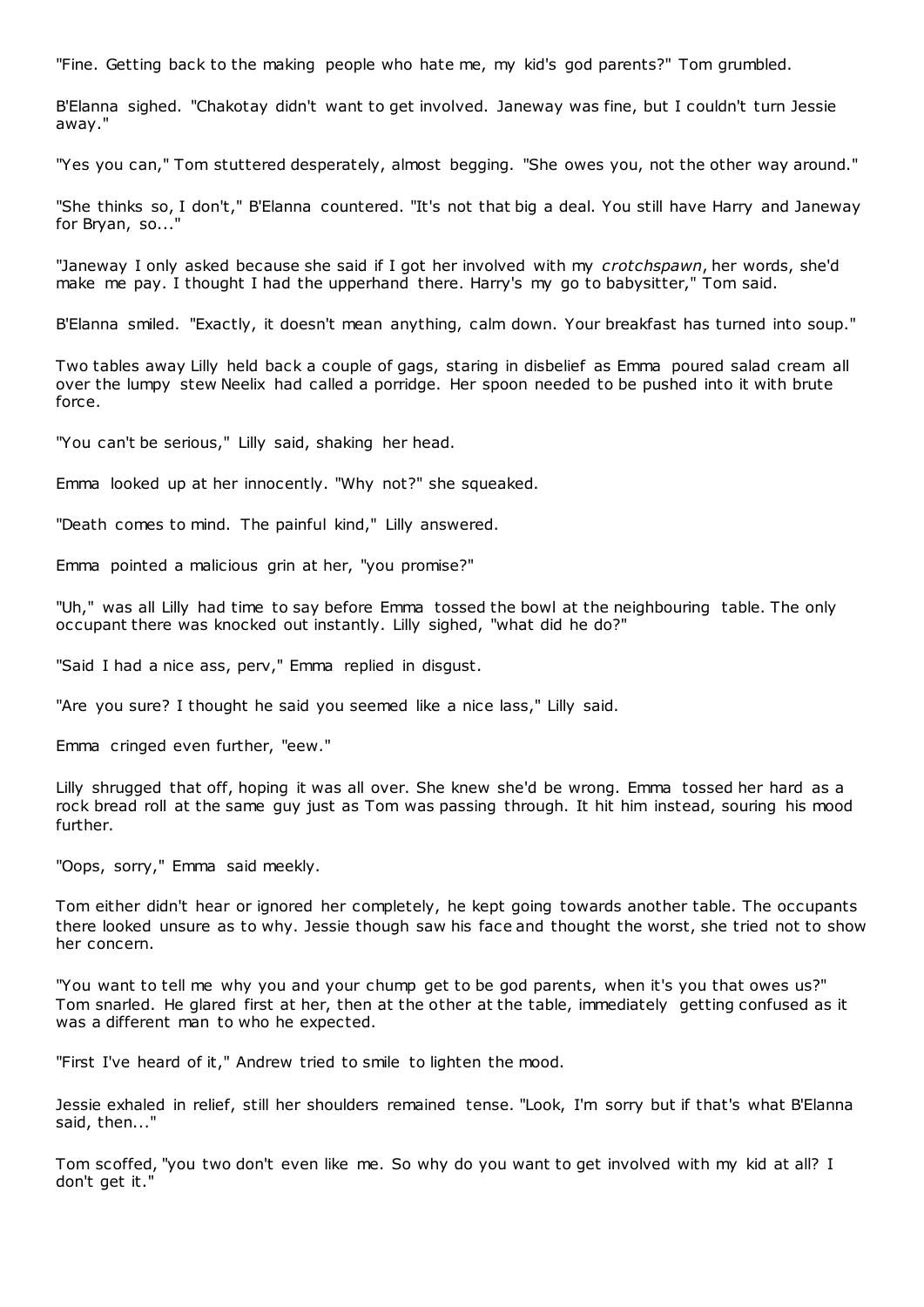Andrew stood while arming his counsellor's face. "I'm certain Jessie feels bad enough for Torres helping her, saving her so soon after the first pregnancy, but she had no choice in the matter. If this helps ease both their worries, why..."

"Oh butt out James Two," Tom snapped, staring at him harshly.

"Huh?" Andrew was more than confused.

Jessie firmly ground her teeth. It didn't deter her. "What the hell do you mean by that?"

"Oh I'm sorry, you're right," Tom pretended to look apologetically at her. "This one's too nice and polite, and reasonable, and not trying to murder people. What was I thinking?"

Jessie jumped to her feet and glared up at him. "You wanna try saying that to his face, if there's any left of yours after I smash my fist into it."

Andrew inhaled through his teeth, awkwardly. "Jessie, try to remember the breathing exercises. "

He got a narrowed eye all throughout Jessie's overexaggerated breathe in and out. "Yeah *thanks*," she muttered. Her focus returned to Tom. "The god parents title means so little these days, it doesn't matter. It could be much worse, so unstick your knickers from your ass, okay?"

Tom forcefully snickered, hoping to contain his temper. "Try listening to the anti-James, Jess. He may make a lady out of you yet."

So much anger flashed in Jessie's eyes, Andrew looked on worried. "Oh, so because I'm not a wimp like you, I'm not feminine in Tom Paris' eyes. God forbid, I'd better change at once so the overgrown toddler gets what he wants."

She wasn't the only one who was shocked when Tom's hand flew out and struck her cheek. The entire room froze in subzero temperatures. It was so quiet, coughing from Engineering could be heard clearly through the floor.

"Keep up being classy Jess, and good luck with the backup dweeb," Tom grumbled as he stomped away towards the exit. He almost walked into somebody standing in the doorway. They were about to be told to get the hell out of the way, when he noticed who it was and thought better of it.

"Hang on, you forgot something," James fake smiled.

"Oh cra..." Tom stuttered before it went dark.

# **Sickbay:**

Kathryn struggled not to laugh. "At least it wasn't the nose this time."

The Doctor wasn't amused, but that cracked any resolve she had left and laughed loudly. He turned to continue treating Tom's very swollen cheek and eye.

"When I said it gets quiet in here sometimes, it wasn't a hint. It's idle chitchat between staff members. Like when a morgue attendant says he's bored, he's not asking for a serial killer to go on a spree," the Doctor grumbled.

Nearby James stood with his arms folded, he shrugged indifferently. "Does it still count if I no longer work here?"

"James," Kathryn tried to sound commanding but she was still recovering from her earlier laughing. She took in a deep breath to compose herself. "You've been off probation for what, five days..."

"Two," James said.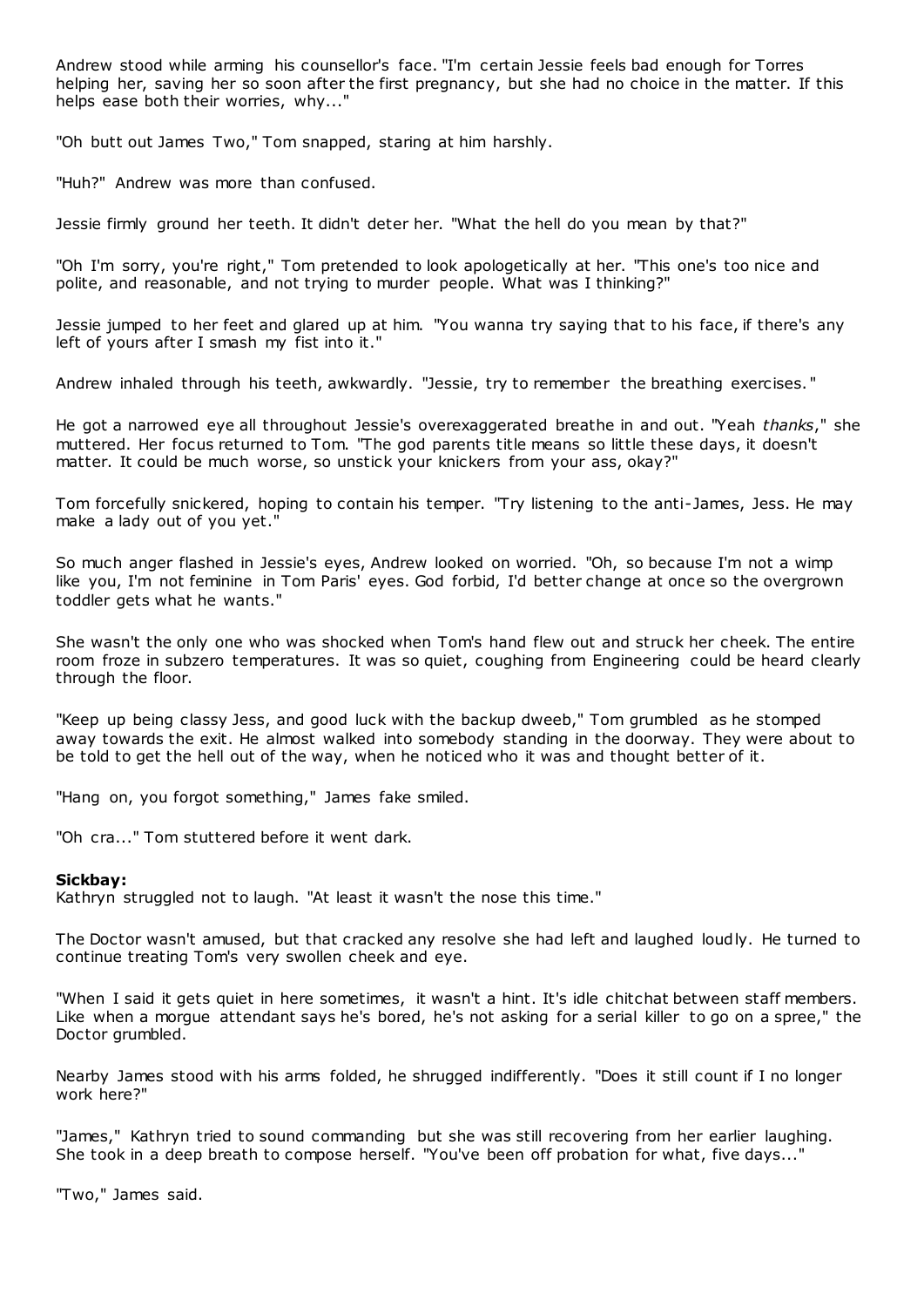Against her better judgement Kathryn ended up sniggering once again. "Two days. If you miss it so much, I can always arrange another six months."

Both the Doctor and James stared at her with widening eyes. "No thanks," James said, while the Doctor shook his head. James noticed and couldn't help but smile. "If you think my time here was bad, you should've seen what I did on my cleaning shifts."

"That reminds me, you still owe the department three floor cleaners and a sink," Kathryn said, managing a straight face despite her mood. "But getting back to the matter at hand, we should have a little chat." She walked away, beckoning her head towards the office.

James got the hint and followed.

Moments later Tom made a few groans as he stirred into consciousness. "My face," he mumbled.

"Yes it's still there," the Doctor quipped, side eyeing the people in his office, "for the most part."

"How did I get...?" Tom stuttered as he looked around. The pain the movement brought on almost made him pass out again. It took a few seconds for him to see straight. "Ugh, James. He's usually not so kind to knock me out."

"What part of this is kind?" the Doctor wondered at the same time Tom tried to touch his cheek. The Doctor swiped the hand away. "I see, kind to me."

"Please tell me that psycho's locked up for good this time," Tom said. The Doctor's wary face answered him. "Oh of course," Tom groaned and sat up despite the protests. "Fine, instead tell me what kind of dirt he's got on our command trio, or which one he's sleeping with. If it's the latter, I may have to borrow your mobile emitter."

The Doctor gasped in offense. "Absolutely not. You won't sully my emitter."

"Oh relax. I wasn't going to make a hologram for that," Tom dismissively said. "I thought if I make it as strong as I want, I'd be doing the ship a favour."

The Doctor metaphorically started to sweat. His eyes drifted to one side, briefly making contact w ith Kathryn's, hoping she'd help him out. She shook her head.

"It's a little rich that Jessie acts as if I'm belittling her, when meanwhile he's all; *huff puff, I'm the Slayer, I'm so tough*, smacking anyone that blinks at her," Tom continued to ramble, completely oblivious. "She probably loves it, hypocritical cow."

"Anything else?" Kathryn asked a little too cheerfully. The Doctor stared at her in dismay.

Tom frowned, "really? Don't tell me it was you he's got on his side. I assumed he was bedding Chakotay instead."

Kathryn glared lots of painful holes into him. It didn't matter though, because that's when he noticed the third other person in the room.

"Hey Doc, you missed a bit," James said, briefly pointing at him.

"No," the Doctor could only groan.

Tom once again ended up on the floor, this time wheezing through his sore ribs.

"Why?" the Doctor moaned, "can you at least help me get him back onto the biobed?"

James scoffed, "no way, I've already touched him enough for today." He walked off to leave.

The Doctor glanced toward Kathryn, one last time hoping she'd help him.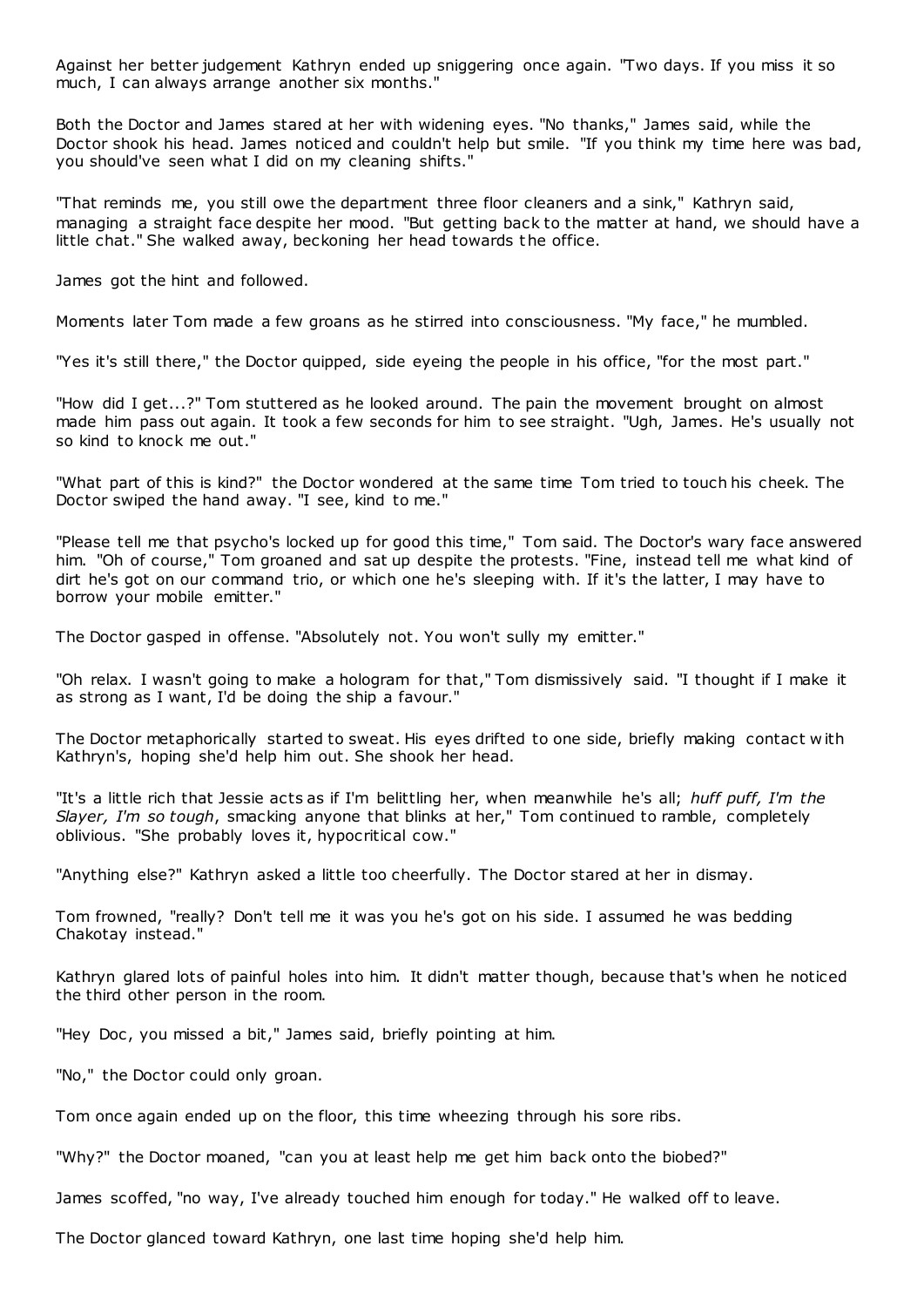"Fine," she sighed, getting his hopes up. As the hologram hurried around to lift Tom up by his head, Kathryn followed James to the exit. "I have the perfect idea. When you're done with him, send him to my Ready Room."

She was long gone before the Doctor thought about objecting. "Williams!" he shouted toward the office. "Have you finished your third breakfast yet?"

Lee hurried out of the lab, into the office, and peeped around the door frame, all with a sandwich still in his mouth. "No."

The Doctor rolled his eyes.

## **The Ready Room:**

Tom shimmied his chair barely a centimetre every second or two, aiming to be as far to the right as possible. James rolled his eyes and shook his head after a dozen or so. Kathryn for once looked patient as she watched and waited for him to be done.

Finally he stopped for more than twenty seconds. Kathryn began to speak but he did it one more time. "For god's sake Paris..." she snapped, startling him, "if you move that chair again, I'm gluing you to the damn thing."

"Fine," Tom huffed after one last shimmy.

Kathryn's eyes narrowed. "Now, we have a problem here, gentlemen." She dared either of them to comment with an icier than usual glare. Something rare happened, they didn't. "I'm going to fix it, once and for all."

"Uh I don't see a phaser on kill anywhere in here," Tom said while pretending to look around.

James' brow lowered at the same time the smallest of smirks raised the right corner of his lips. He chose to keep quiet for now.

Kathryn visibly twitched, "it's not just James, Mr Paris..."

"Oh," Tom's pretended to look offended, "first name basis for one only. I see how it is."

James' smirk threatened to grow if he didn't say anything. "How do you feel about Eugene?" Tom gasped and glared at him.

"Gentlemen!" Kathryn barked at them. This time both of them reacted, James looked like he was itching to comment, while Tom sounded like he laughed and scoffed at the same time. "You two need some time alone, to find some common ground and stop being so... male with each other."

Tom snorted loudly and obnoxiously into laughter. "James, male? Those two don't go together unless you're talking about his preferences."

James shook his head as he looked up at the ceiling, "really? You still can't think of anything new. I'm gay, I'm obsessed with Jessie, I'm bedding command officers to get away with murder, I'm a robot, I'm short." Tom didn't care, he was only disappointed he didn't have anything to record all of his so called confessions. "We can fix this problem quite easily; you only bother me when you can actually bother me."

Tom continued to laugh at him. "If you're not bothered, why do you keep hitting me?"

James shrugged and smiled toward him, "why not?"

Tom's jaw dropped, he looked to the Captain. "Did you hear that, Captain?" he screeched like a schoolboy who'd been accused of starting it.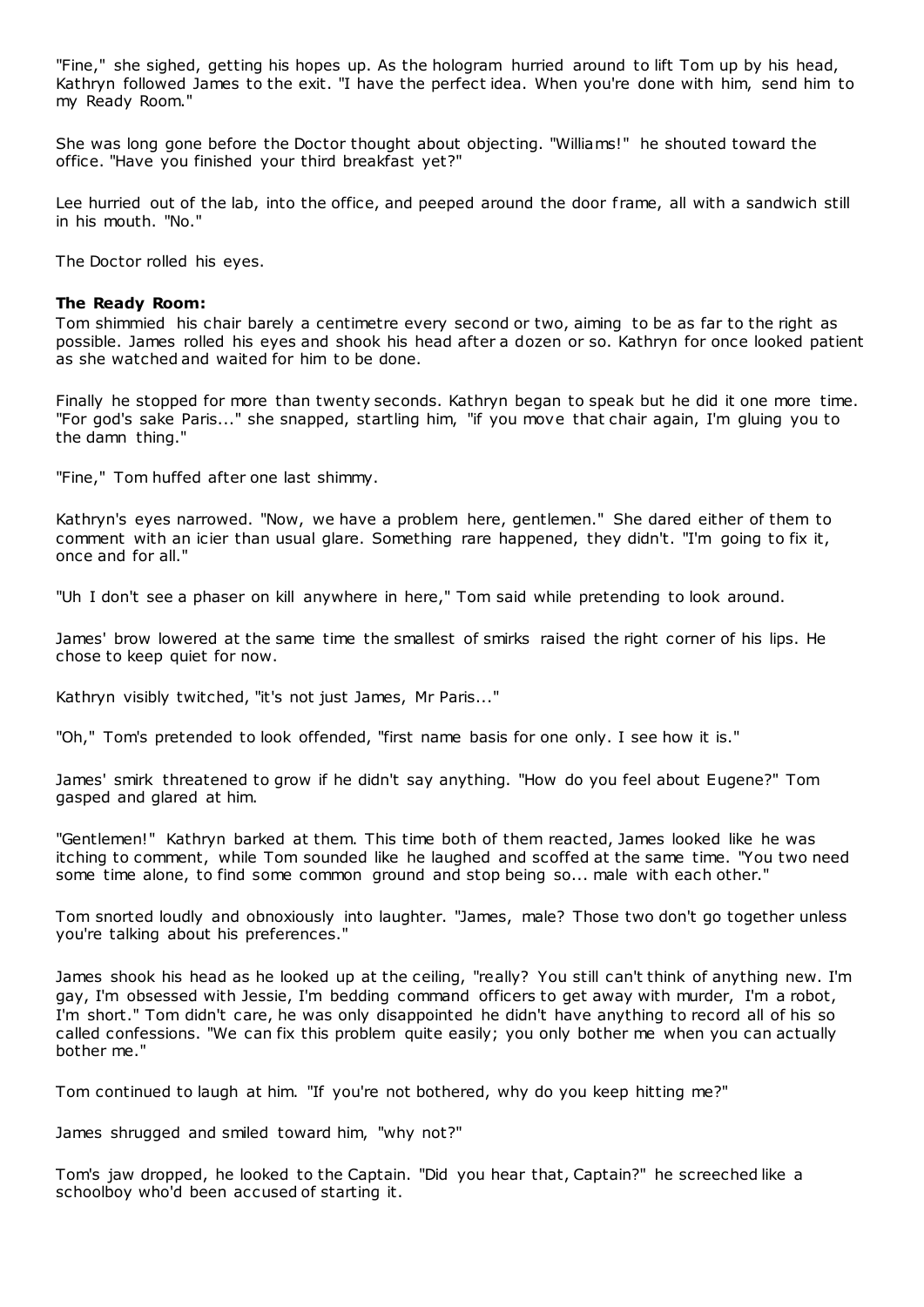"Though to be fair," James was far from done though, "you did deserve it more with the favours accusation."

"Why? It's not like I said *who are you threatening to sleep with.* That's an insult," Tom snapped.

He was surprised that James flinched at that. "You, why...?" he stammered.

"Yes, got him," Tom internally high fived himself. "It is a good day. Thanks for doing this Captain."

A brief glance in her direction told him that was a big mistake. He got numerous chills. "Are you done, you pissant!?" Kathryn snarled.

Tom fearfully shook, "hey come on, it's just words. James is the violent killer. I'm the endearing funny one."

James laughed despite still feeling a bit uncomfortable, "you're right. That is funny."

Tom clenched his jaw as he once more stared at him. "You want this fixed? I can even the score. One phaser blast and you go down like anyone else."

"Thomas Eugene Paris!" Kathryn roared as she stood up, hands on hips. Tom cowered to the right of his chair.

"You wanted first name basis," James sniggered.

"Normally I'd say it's only your big mouth that's part of the problem. You provoke people, on purpose, which is really creepy," Kathryn said, scrunching up her face. "But witnesses saw you striking Jessie, apparently unprovoked, after you started an argument with her."

Tom looked on helplessly. His outrage helped him out of his cowering, "what? How many times has she struck me?"

"Not enough," James commented.

"Enough," Kathryn said for different reasons at a similar time. She passed him a brief frown. "You two are suspended without pay until you can go a whole day together without a fight."

James groaned, "great, I'm going to have to throw Neelix out of the kitchen again."

"Huh, here's a thought; try not using your fists, then we'll both not starve to death," Tom hissed.

"I mean all kinds of fights. Arguments too," Kathryn said.

Tom's face paled, "I... what?"

"Yep, we're going to die," James said.

Tom scowled, "you may."

"Probably," James shrugged nonchalantly. "But I doubt you'd have much to do with it."

"Try me, you overcompensating hothead!" Tom snapped.

It struck further nerves when James laughed so much at that, a tear even formed in his eye. "Me?" he managed to splutter, then looked at the helmsman. "What am I overcompensating for exactly? I'm not the one always puffing my chest out, picking fights and trying to look taller than I am to appear better than everyone."

"Pity, you should try the last one," Tom angrily quipped.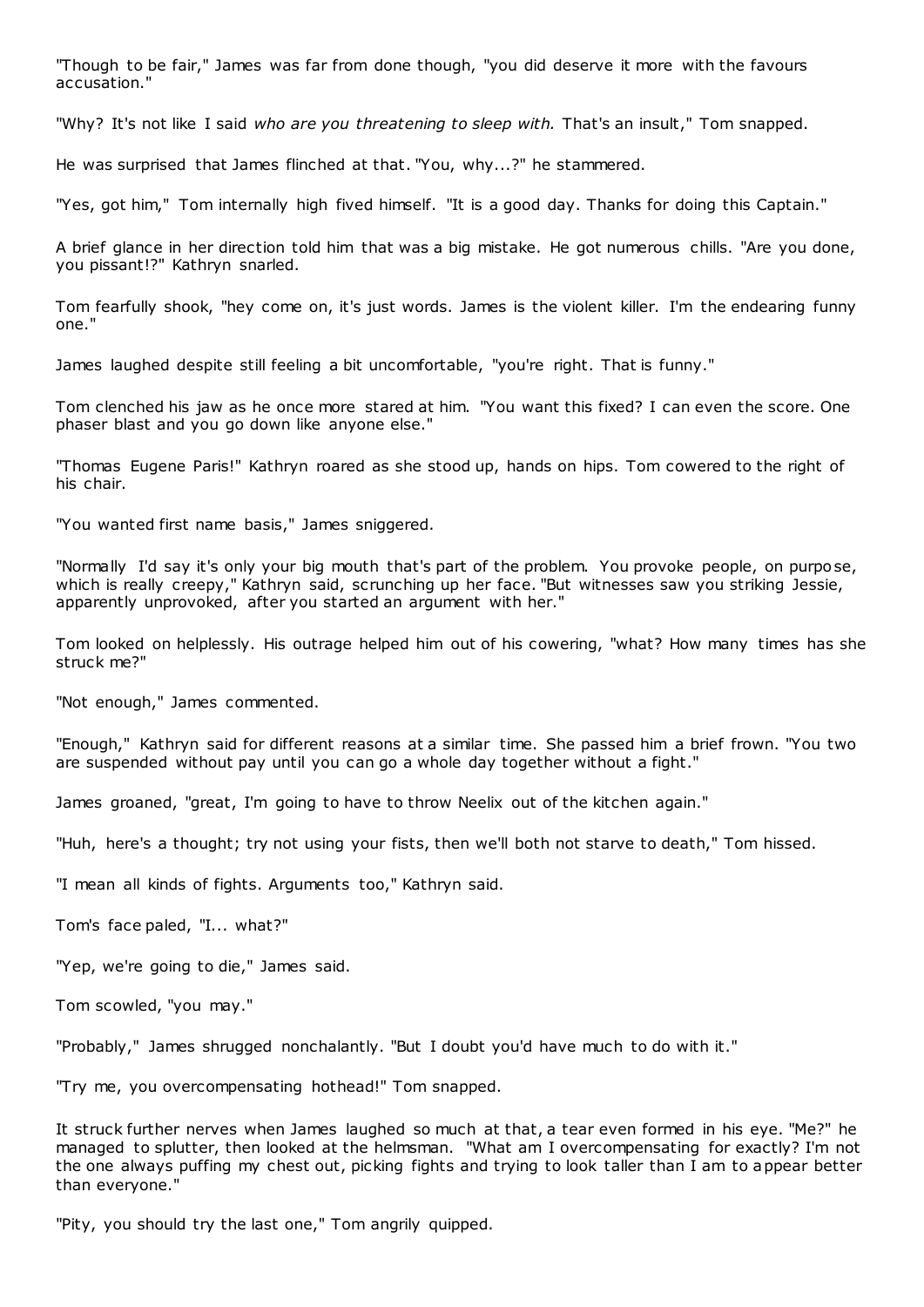"You're not, and it bothers the hell out of you. I've met loads of insecure pricks like you. I'm stronger than you, so you try to take me down a peg or four because power is the only thing that matters to little boys like you," James said. The words seemed to slap Tom in the face, leaving him speechless. Kathryn tried not to show any approval. "Don't flatter yourself Paris. If you really believe that I'm this psychopath who cares what you think of me, then I'd have murdered you years ago. You're not worth the little effort to smack."

"You... did you...?" Tom spluttered to Kathryn's disappointment. She couldn't help the resulting groan. "You'd know all about little... effort."

"Wow, a short joke, that's new," James smirked.

Tom almost leapt out of his seat, instead he lurched to the very edge of it. "Oh my god, does this circus freak ever shut up?"

James tried not to laugh again. "Oh my god, mummy," he said mockingly, like a child, "I can't spike the ship's air or slap women who I disagree with, cos he's always being mean to me."

Tom's face flushed, Kathryn wasn't sure if it was anger or embarrassment. She hoped the latter.

"Oh yeah, big talk for the only person on this ship who gets a slapped wrist for killing people," Tom snarled.

"I'm sorry, I don't do anything big because I'm average height, remember?" James said with a harsh looking smile. Tom stood up this time, he was about to say something but James laughed once more. "See what I'm talking about?" he smirked in Kathryn's direction.

Kathryn barely had time to sigh in response.

"Oh look at me, I'm James, I'm so great at everything," Tom muttered mockingly in a bad Geordie-English accent. "Everyone's beneath me, so weak and pathetic . I think I'll abuse my power instead of being a decent human being with a gift, and smack that so called harmless helmsman around and laugh about it."

"It's funny, because..." James snickered.

"True?" Tom cut in.

James' face fell slightly, "because you think my knocking you unconscious is abusing my power."

"Ugh see! Son of a bitch thinks he's god's gift. If he weren't a Slayer he'd be this hippy looking gay creep who everyone avoided," Tom grumbled.

"Oh for god's sake, enough!" Kathryn screamed, startling them both into silence. "Until you can prove you can behave like adults, you'll be on shuttle detail. That means; cleaning, maintenance, all the dirty work. Absolutely no flying."

"You had me until the last part," Tom nervously smiled. James gave him a disgusted stare which he laughed off. "Some of the gunk on the shuttles needs some elbow grease. I recommend scraping it off with your fingernails, but be careful not to lose any."

James looked amused to Tom's annoyance. "Oh, and there I was about to warn you that your freak insults have exceeded their quota, but gay's still got one left. Great, no problem then."

Tom made a little whiny noise while pulling a face. He then tried to repeat what he said in his earlier mocking tone. He finished it with a slowed down, "I'm soooo funny."

Kathryn inadvertently scratched her computer with her nails. They both heard it and stared. "Maybe you two would get along better working with Annika," she said dangerously.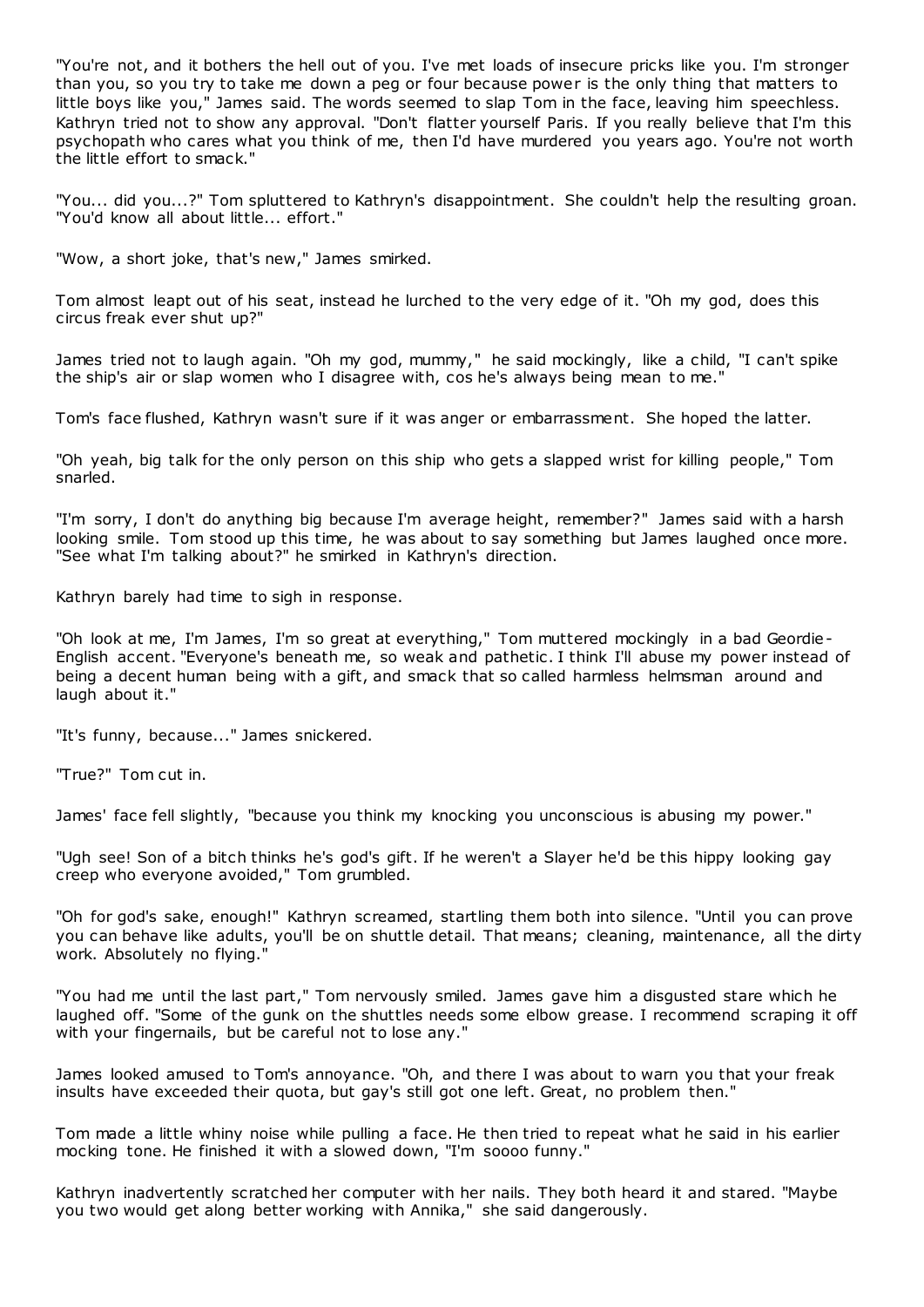Tom shook his head quickly, desperately, while James merely answered with a quiet no.

B'Elanna gestured to a console in a far corner section of Engineering. "This is usually the skive console. I can't see it from my usual spots, so people use it thinking I'd never know. "

One of the pair following her nodded in understanding. "So you want me to hit them?" Emma asked politely.

B'Elanna smiled as she reached around the back of the console, then brandished a hydrospanner. "That's what this is for." She glanced toward Lilly. "I like her."

"Yeah, she was infamous in our staff for a reason," Lilly chuckled nervously.

"Staff? You're only kids," B'Elanna said, slightly put off. It didn't last long, "that's why you're still to work with Carey, unfortunately. He's too much of an obnoxious know it all to be in charge on his own. Very punchable."

"Um so... how long are you going to be off on maternity for?" Lilly asked sheepishly.

B'Elanna frowned at her, "I'm not off yet. Not until this kid shows its face. For now you follow my orders, get a feel of the place first." She fidgeted and grasped her belly. "If you'll excuse me, the little bastard's trying to punch its way out like an Alien." Then she walked off grumbling something about its rotten dad.

Emma snickered to herself, Lilly wasn't sure why so gave her a curious eyebrow raise. "Orders huh. Do you think you can follow for once, if your life depends on it?"

"Of course," Lilly said a little too defensively. "Neelix's serving his surprise pie on payday, I'm not stubborn enough to die."

"There's a first," Emma said, briefly shuddering. Lilly did as well. "When she's had the little brat, you can play captain again, so hang in there."

"Play?" Lilly pouted, one eye narrowed. "I dunno why you're teasing me. I don't remember you being good at being told what to do either."

Emma gave her a sweet, innocent smile. "I did. Sometimes. When you said please."

"Yeah and for those occasions, I'm glad you're on my side," Lilly smiled. Emma giggled in response. "I'm serious, thanks."

"Oh hey..." Emma looked very embarrassed, "why wouldn't I? You're like my family."

Lilly snorted briefly, "really, even my brother?"

Emma was about to answer, but hesitated at the last breath. "Only you."

Lilly smiled gratefully. "Great, cos I wouldn't want to get on your bad side. I'm not that dumb."

"Move that any closer and it'll go straight through you," James groaned.

He heard Tom snigger behind him. "What, you're going to force me to eat it?"

A sponge hovered slightly closer, barely an inch, before it was swatted away. "For once, I'm being literal," James answered.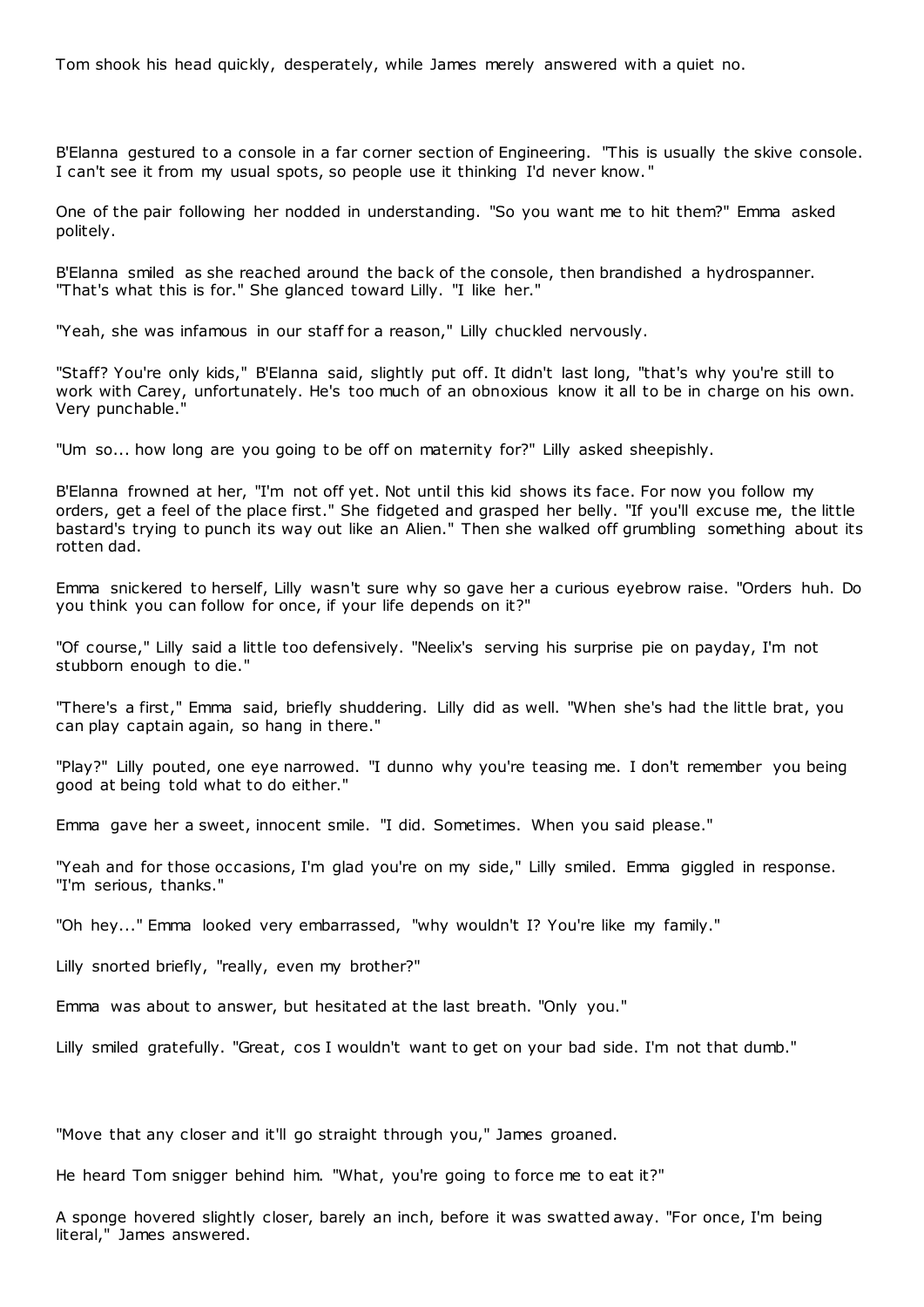Tom whined and held his sore hand. "You know, normally I'd tell for that threat but that'd be another day with you."

James shrugged as he walked towards the helm of the Flyer. Tom saw red when he dared to sit down.

"She said we both clean and stuff, are you going to help?" Tom snarled.

"I am," James smiled while putting his feet up on the console.

Tom imagined wringing his neck, but then reality crept into his imagination and the roles reversed. He muttered angrily to himself. "That's not..." James looked over his shoulder at him. For once Tom's resolve won out. "Ugh, feel like I'm back in detention with the bullies. I bet you were the worst one." He continued using a small device that sucked up dust wherever he pointed it.

James' face fell. He was grateful Tom couldn't see it. "That's interesting, because you remind me of all of mine."

Tom burst into hysterical laughter, he had to put the device down and sit. James still had his back on him but he knew his response had hit a nerve since James' shoulders looked to clench up.

"You were bullied?" Tom managed to wheeze, he coughed to stop laughing. "I'm curious, is there a makeshift graveyard or a tribute to the dozens of kids you murdered at your school?"

James' feet lowered back to the ground, then he turned his chair to face him. "You know," he began to snap, he thought better of it and sighed. "I don't care what you think."

"Yes you do," Tom smirked. "So come on, out with it."

"No, I'm not gay and I think it's really offensive you use it and apparently being girly as an insult," James said while turning his back on him again.

"No I mean," Tom chuckled, "Janeway wants us to get along. We got to have something in common we can talk about, or do, so we can get through this painlessly."

"Painlessly? Try shutting up," James said.

"Tsk," Tom huffed, "now come on. You weren't always the one dimensional psychopath with a smart mouth. I find it hard to believe that you're the same guy who turned my holo novel into a crazy parody with Teletubbies and Flotter as the primary villains. He annoyed me but at least he knew how to have fun and had an imagination I kinda respected. A worthy rival I was eager to beat. Not the quipmaster who'd rather knock me into a coma with one punch."

James pulled a confused and annoyed face. "I can't be both?"

Tom shook his head. "Nah, cos the guy who captured Janeway perfectly, I'll admit better than I did; Wrote the Seska sings a Disney-esque villains song in Engineering. He sounds like fun, I'd love to collaborate with him or just hang out with. I could do without the fist usage, it clashes."

"I can't take all the credit. Kiara wanted it to be a musical, and she insisted on the Flotter stuff," James groaned.

"Come on man, I'm trying here, which is pretty big of me considering it was you that hit me," Tom said.

James' eyebrow raised, he once more turned his chair around. "After you slapped Jessie and ran off."

Tom felt his cheeks turn a little red and his throat felt a little lumpy, he had no idea why. "Yeah well, rare moment of madness. Still, I'm trying. So, what did you do for fun before you stressed out?"

"I'm not stressed," James said.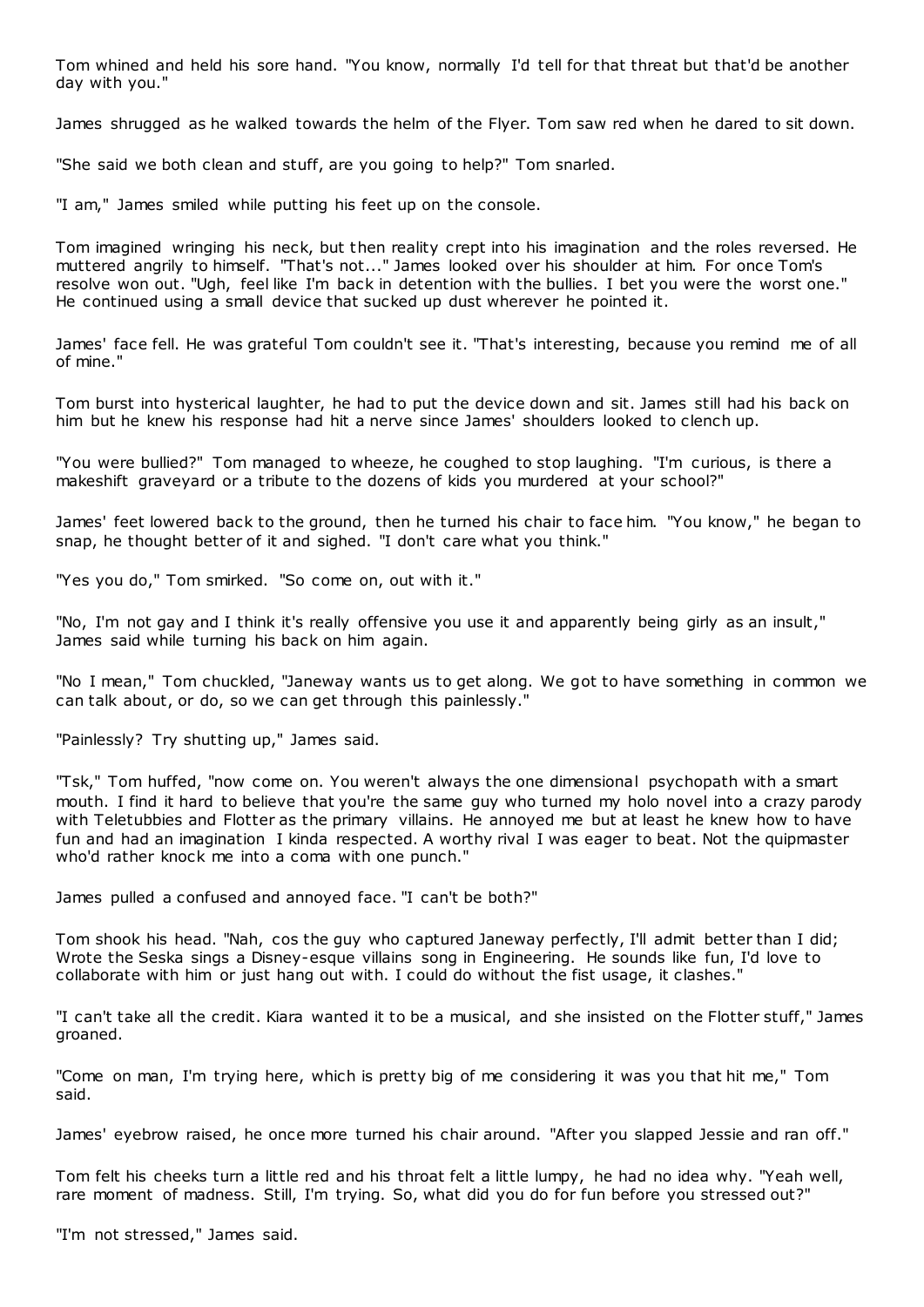"Really, cos this," Tom said, bopping his fists meekly in front of him "is very recent."

"No, no it's not," James quickly said a little impatiently. "I've always not liked you. You've always tried to piss me off, knowing that I may lash out. Same with Jessie. And before you say it, yes I'v e hit you before and I'm starting to wonder if I need to soften my punch a lot more if you think this is new.

Tom acted as if he didn't hear the last sentence. "You program holodeck games and novels before?"

James sighed as his lack of patience and the effort to keep it from running out had tired him out. "No. I only know how to mod. You don't need to do this, we can get along if we don't talk to each other."

"Ok, any sports or... you don't seem like a book guy, music? What did you do in between smacking fools as a kid?" Tom asked lightly.

James sighed, defeated. Not answering was making him talk more not less. "Nothing. I went to college, worked in a bar because my mother thought I should get out more, sometimes had a ride out. Nothing you'd care about."

Tom's eyes though lit up to James' continued disappointment. He even hovered right behind him. "Oh, a ride in what?"

James shook his head. "Why did I mention the last one?" he muttered to himself. "It was just an old bike I took out into the country. An odd car now and then, but..."

"You mean the gas fueled, wheeled kind of bikes and cars?" Tom was practically giddy, making James wish a hull breach would happen. "Why didn't you ever say you liked vintage vehicles? I couldn't even get Harry interested and he pretty much tags along to everything."

"I didn't, it was my step dad. He collected them. I only liked to drive them," James said carefully.

"Oh, oh what kind?" Tom asked.

James was half tempted to make the hull breach himself so he could escape without hitting him again. "Uh, there was a blue one, and a large four by four."

Without looking he knew Tom's face fell, the little whimpered sigh gave Tom away. "No. Its name."

"Ugh, my stepdad named his cars too. I refused to drive the one he named after my mum just because the plate on the back had the letters SZY at the end," James groaned.

Tom snorted a bit, "cute," he whispered but to James it was like nails on a chalkboard. "I meant the brand."

"I told you, they weren't mine. I didn't care what they were. The bike was mine and I haven't a clue what that was either, it didn't matter to me," James snapped.

"Come on," Tom smiled as he sat on the console nearby. Since that meant he had given James a little more space, he was able to turn the chair around a bit to grimace toward the chirpy helmsman. "This is what Janeway was after," Tom said, either immune or fueled by it, "us finding something in common and getting along. I don't suppose you have a pilot's license?"

"Sure, since I was fifteen, why?" James replied.

The grin that spread across Tom's face made him regret answering yet again. "There's an asteroid belt and a nebula near the station we're stopping at later. The question is, would it be fair on you to race the ace pilot in the fastest shuttle?"

James' tired and annoyed stare turned blank. Tom thought he was confused. "You just want to beat me at something," he said instead.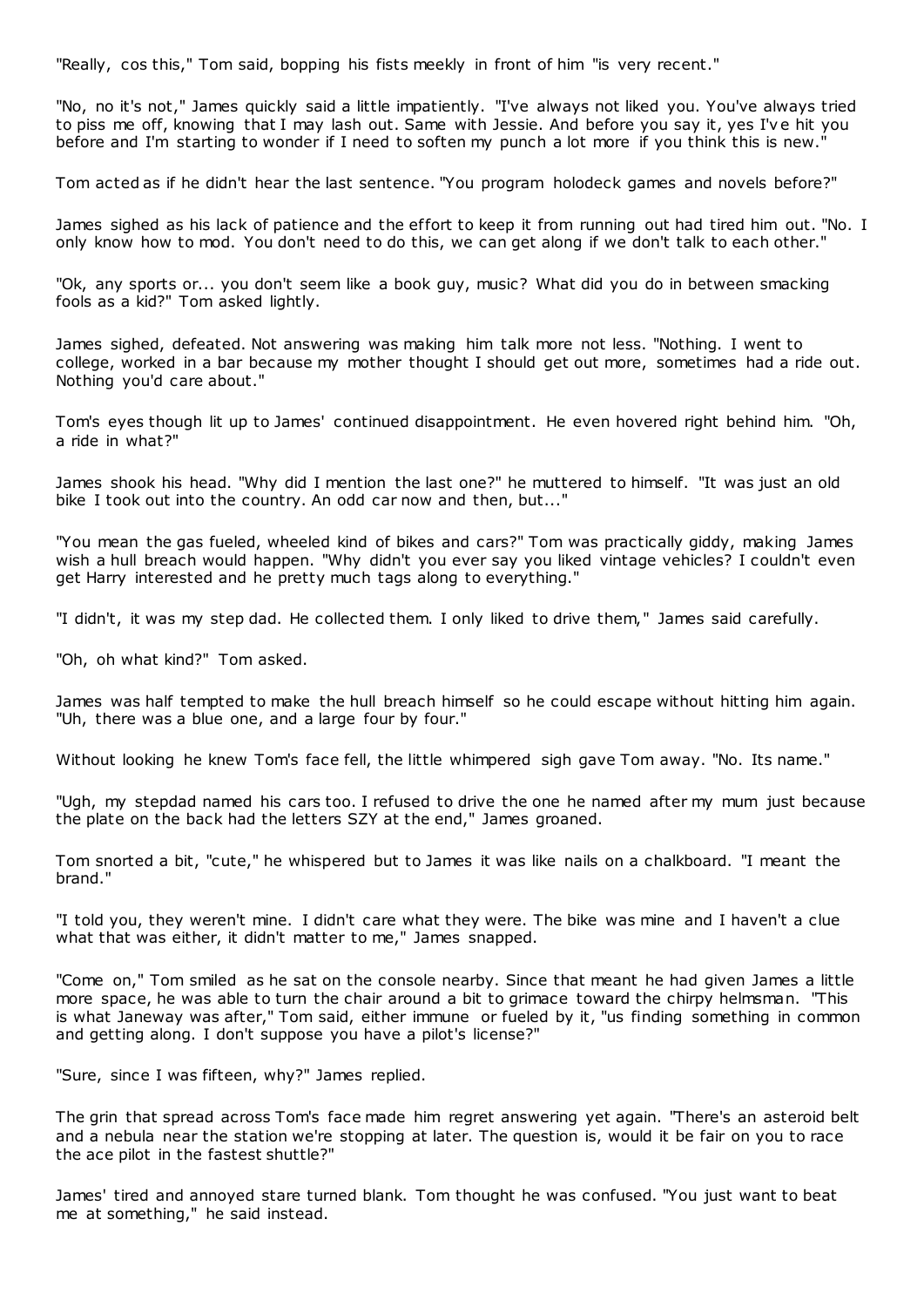Tom forcibly laughed, "maybe. And I will, can you handle that?"

James laughed, "unlike you, I don't care if someone's better at something than I am."

"Oooh, are you talking about Morgan coming along and stealing your super Slayer crown?" Tom teased. He was disappointed he got no response whatsoever. "Wow, you're not kidding. This is why I call you a robot sometimes."

James rolled his eyes as he got up, then walked off to the back room of the shuttle. He expected it but still groaned when Tom followed him.

"Look, competition is life, it's the fire that keeps us going," he said quickly in a vain attempt to stop him leaving. He sighed when instead James only was heading for the replicator. "I suppose that's hard for someone who was given his freak buffs at birth, to imagine. You never earned anything."

A bottle of coke and a large bag of crisps rematerialised on the replicator pad. James took them but kept his back on him. Tom wasn't sure how he took that, he inched back just in case.

James eventually turned around after an awkward minute of silence, breaking it by opening the bag. "I get competitive when I give a crap." He walked by Tom while scoffing a handful of crisps.

"Then give a crap. You don't want Tom to be better than you at something," Tom said playfully. "Do you?"

"I already know you're a good pilot," James said in between reaching into the bag and eating more.

Tom chuckled, "well yeah," then he realised something and frowned. "Hey, you can't use sarcasm as a way to pretend you're the better man."

James' eyes drifted from one side to the other, eyebrow raising. "Are you really that insecure?"

Tom's upper half flinched, he tried to grin it away. "See, you're still pretending you're high up there, above us mere weaklings."

"Oh for god's..." James groaned while rolling his eyes. "If I do this stupid race, will we spend the rest of our forced day together in complete silence?"

"Oh absolutely. You'll be too mortified to talk," Tom said cheekily.

"That's a no, clearly," James said. Tom blinked a few more times than usual. "If you're just going to brag when you win, I really don't see the point of indulging you."

"Ahha, you know you'll lose and so won't compete. I knew it, James is a coward," Tom said not seriously. He only got a bemused raised eyebrow for that insult. "Hey, it's gotta be better than scrubbing the consoles. Janeway did say no flying, but if I tell her why, she may let us. Especially when it'll be ten minutes after coffee twenty by now, so."

"Fine," James said to Tom's huge relief, "but, time trials. No racing. We both use one regular shuttle."

Tom snickered at all of his conditions, "getting rid of the Flyer won't give you the edge you need. It's that or no deal."

James smirked, "what, you're okay with me handling your precious Flyer?"

"Since you're an old school driver, you know how to drive stick right?" Tom said, resisting a joke or even a smirk. "I'm assuming that the Flyer will be simple for you to figure out. Though, have you flown her before?"

"Nope," James lied, hiding a smile.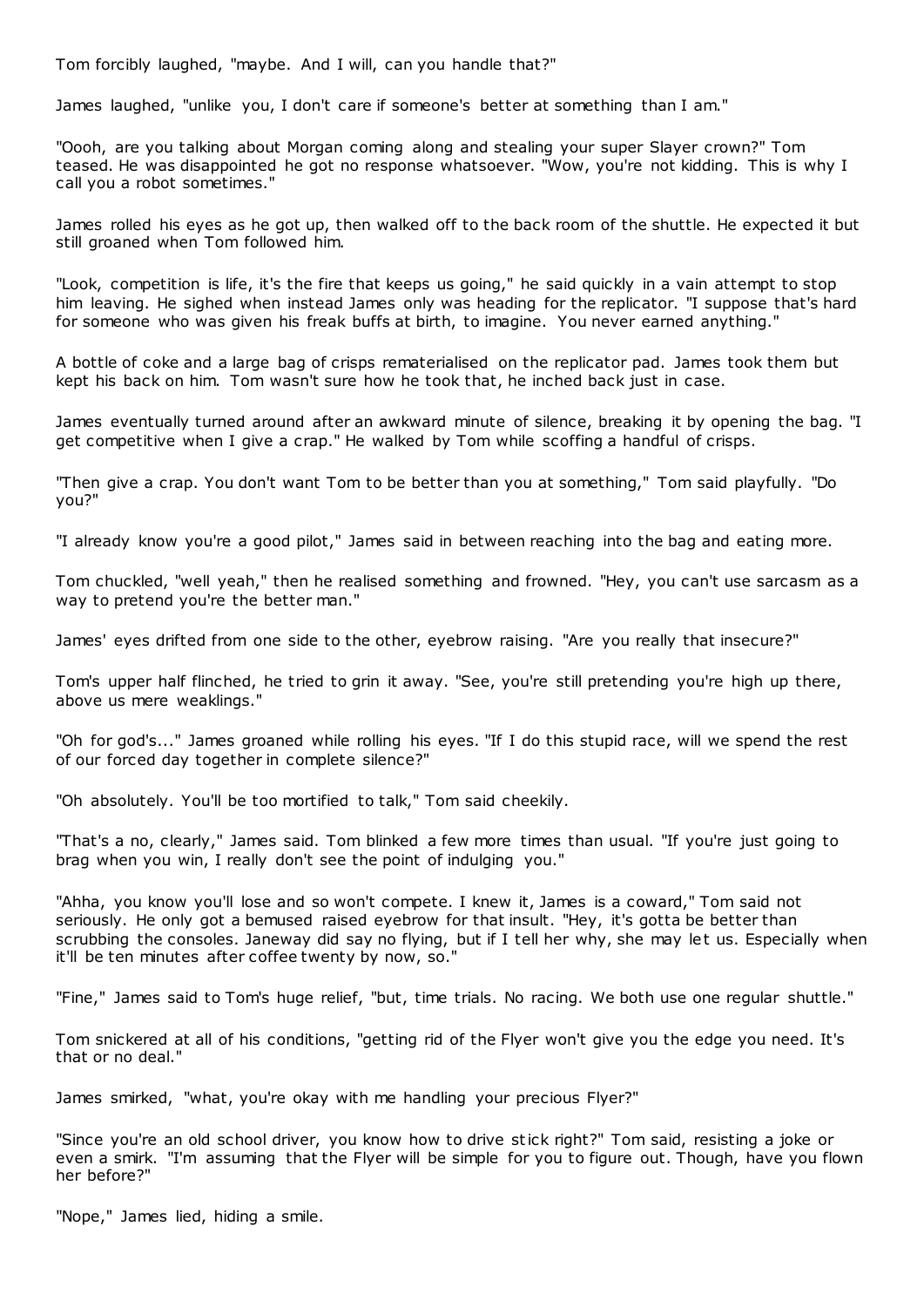Tom didn't notice at all, "piece of cake. Prepare to be trounced for once in your life."

Almost everyone held their breath while watching the docking to a spacestation, which looked more like a floating shopping centre. One crewmember passed out, a few chewed off their own fingernails, Harry chose the far safer option of holding on for a dear life after he nearly suffocated the first time. Kathryn peered around her to find Tuvok meditating, she rolled her eyes and shook her head.

Naomi gasped as her eyes widened. Her finger flew out towards a large flashing square panel on the helm. "Oh, there it is, go faster."

Her hand was slapped away at the last minute by the person using the helm. Two more people passed out.

"We're parking, not running away from something," Chakotay barked up at her.

Naomi pouted, apparently immune to the death glare being pointed at her from the command chairs. Kathryn sensed that and disarmed it. "Wildman." No response. She sighed, "Naomi."

Naomi gasped again and ran over eagerly. "Yes Captain?"

"This cup won't fill itself," Kathryn said, waving a mug in front of her.

As soon as Naomi had ran off, into the wrong door that is, the gentle rumble of the station and Voyager connecting had everyone finally relaxing.

Chakotay looked pleased with himself as he span around, until he noticed the three passed out crewmembers and Jessie unbuckling a custom seatbelt.

"Really? I'm not that bad," Chakotay groaned.

"Um, the Flyer is asking for take off clearance," Harry said while caressing one of his bleach white knuckles.

"Granted," Kathryn smiled, cueing a bemused stare from Chakotay.

"I thought..." he said.

Kathryn nodded, "mmmhmmm."

Chakotay smiled knowingly. "You're hoping that he snaps and gets rid of Tom."

Kathryn gasped overdramatically, Chakotay knew it was faked. "Ohno, I never thought of that." Her shock vanished in a split second. She looked serious as she stood up. "Make sure Neelix doesn't get off the ship. Checking if the food was edible before we let him out the last time proved to be a fool's errand."

"Already taken care of," Chakotay said, smiling broadly.

Kathryn returned the favour and headed for the Ready Room, still carrying her empty mug. Opps decided to make a lot of noise before she reached the door.

"Captain, the trading station is hailing us," Harry said.

"Ohno. Did Annika slip away already?" Kathryn sighed. "Tell them she's not with us."

"No, they say it's urgent," Harry said.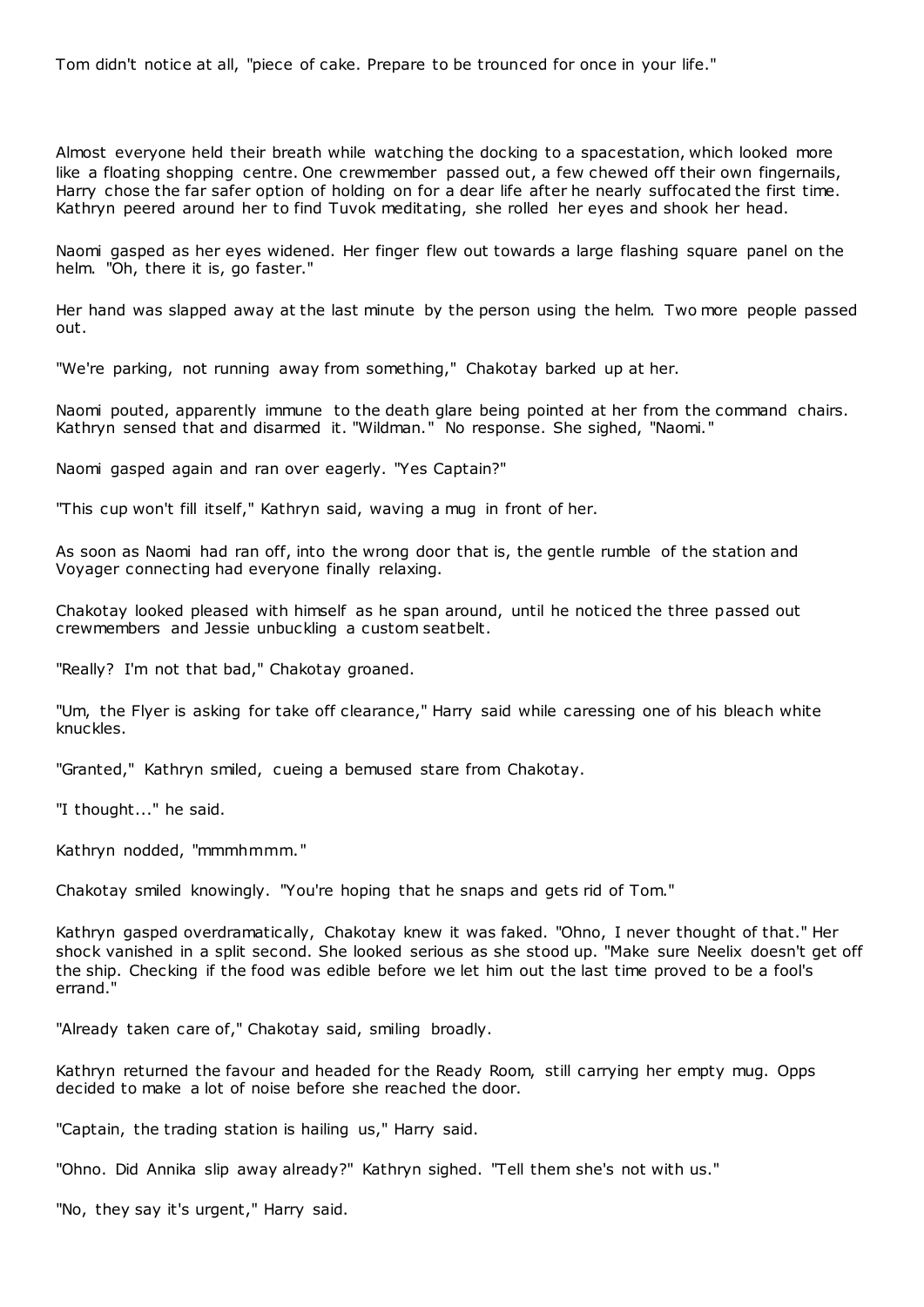Kathryn nodded, "mmhmm, I've already told you what to say."

Chakotay sniggered on route back to his usual spot. "On screen."

The viewscreen switched before Kathryn could finish her scowl-walk in his direction. She immediately had to put on her cheery, diplomatic face and hurriedly sit down.

"This is Commander Chakotay. I hear you have a problem, Governor," Chakotay said.

The woman on the screen's own customer service smile faded. "A puzzle Commander. You said you were a lone ship on your way home."

Kathryn's curiosity was piqued, it made her unconsciously sit up. "We are."

"Yes well, a vessel sent out a distress call a short while ago. One of our scout ships received it but they're not armed and couldn't assist them. They did though scan for lifesigns, and they matched with a good majority of your crew," the Governor explained.

Kathryn slouched back into the back of her chair. "Oh. Did the ship look exactly like ours?"

"Not at all," Governor replied, cueing everyone to look at her like Kathryn would if someone said coffee. "It was black and blue, almost flat except for its canons. They looked a little like yours but they had four."

"Canons," Kathryn mumbled, "those are our engines."

The Governor managed to bring back her cheery smile. "Oh well, the scout ship was mistaken with their visual assessment, my apologies. I assume by your reaction you either don't know the ship or it is one of yours."

"No to both, but it's worth checking out," Kathryn said. She noticed Chakotay nod in her peripheral. "May we leave a couple of teams behind to trade as we agreed, while we investigate?"

"Of course, we welcome it. We'll send you the co-ordinates, it's not far. Good luck," the Governor answered.

As soon as the viewscreen changed back to the station view, Chakotay lowered his voice and leaned in towards Kathryn. "I know you don't think it's Starfleet; they rarely, if ever change their hull colours , as we've already seen during our future trip. It's not who you originally thought."

Kathryn didn't reciprocate, she shook her head firmly. "I knew you agreeing was too good to be true, or suspicious. Regardless of who they are, they're in trouble. Besides if my theory is right, we may get some much needed friends."

Chakotay thought he understood and nodded. "Danny, if you remember how, prepare to take us back out and to those co-ordinates, maximum warp."

Over at the Science station parallel to Jessie's, Danny quickly and discreetly closed a program with her eyes wide. Only Jessie saw her do it. Oblivious to that, Danny hurried over to the helm a little too eagerly. "Aye aye, sir."

On board the Delta Flyer, Tom grinned and cracked his knuckles before getting up from the helm. "Beat that. If you can."

He expected to be at least scowled at, pushed away at most. Instead James still remained in his seat at a nearby console, paying zero attention while occasionally tapping the screen.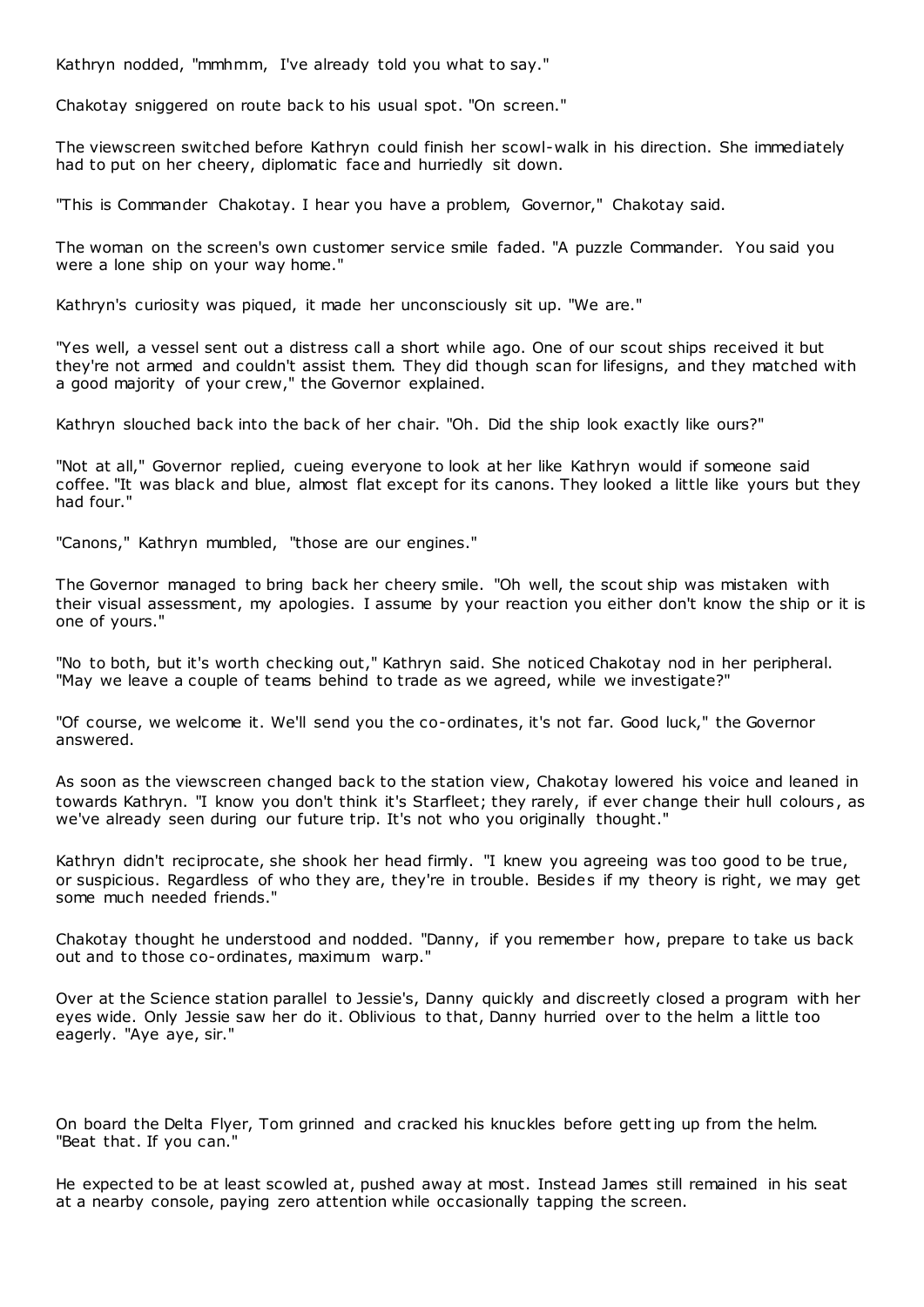"Hellooo, I'm done. I suppose with it being a smooth ride, you wouldn't have noticed," Tom teased. His eyes brightened, "ooh, maybe I should quickly install some seatbelts."

James' brow briefly flickered up, he exhaled as if slightly annoyed. "Two minutes fifty," he said in a droll voice. Tom assumed he had given up already. "I thought you were trying to give me a challenge."

"Oh ho ho," Tom laughed, pretending to be offended. He walked off to allow free reign of the helm. "Be my guest." James shrugged and got up. Tom tried not to worry about his poor baby being in such a brute's hands as he passed by him. He shivered involuntarily. "So er, what kind of driver are you?" he ended up blurting out.

James smirked as he sat down. "Demolition derby style."

Tom of course panicked, he darted around almost on the spot, sweating. James laughed, causing him to stop and grumble. He side stepped into an empty station, "you are very difficult to get along with. Don't scratch her."

"Hmm," James barely acknowledged as he casually turned one of the key-like levers which powered up the impulse engines. His hand then hovered over the manual steering lever. Even that made Tom very nervous. He tried to tell himself that James did know what he was doing and was making him sweat on purpose. Then he thought he could be acting calmly because he didn't care that he didn't, which had him fearing the worst.

"Um," Tom said to stall him. It did but he got an annoyed exhale for it. "You bring her back in one piece and I'll buy you a beer or something. Heck I'll get you your own shuttle."

"A compromise. You relax and stop breathing down my neck or I'm going to damage it on purpose," James said.

Tom flinched and stumbled back into the nearest seat, it rolled so far back he had to pull himself back to the station. "Seriously? I'm surprised you have friends at all with the way you treat people."

"Why, I'm not trying to be your friend," James said, confused and a little put off.

"That's not what Janeway implied. I'll tell her you're being difficult," Tom said.

James looked back over his shoulder at him, eyebrow pointed up. He shrugged and pulled the lever to move the Flyer. It took off directly towards an asteroid. Its flight path curved sideways at the last second to avoid collision.

Tom, already drowning in sweat, clutched the console for a dear life even though if he wasn't watching, he wouldn't even know they were moving. "I'm sorry baby," he whispered.

James overheard him, he rolled his eyes but had a smirk on his face. "How wide is the Flyer again?"

Tom squeaked and looked up in time to see another asteroid, this one with a hole in it. "No, no..."

"No time," James said while pulling the lever further back to increase the speed.

Tom watched as they flew straight for the narrow hole and out the other side. The Flyer's first flight, at least with him at the helm, flashed before Tom's eyes.

"Ok ok," he stammered, "you're good with her, you made your point."

"What point? I thought I was supposed to beat your time," James pretended to sound confused.

Tom squeaked, "I've created a bigger monster."

James shook his head while sniggering to himself. His next course wasn't anywhere near as kamikaze ish as the last ones. "Is that better?"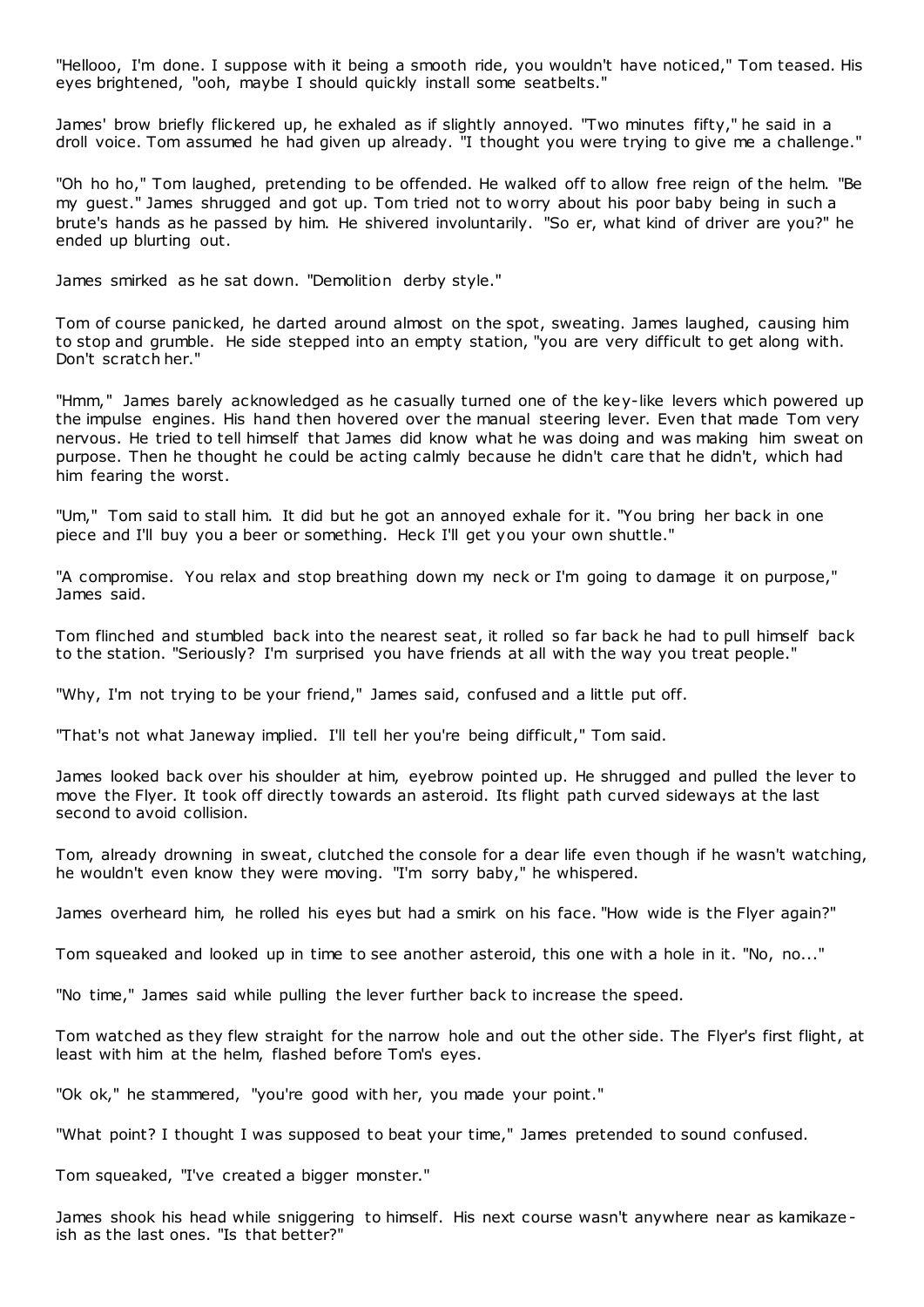"It's okay. You still won't..." Tom wheezed. He tried to put on a confident smile but he still grasped the console with white knuckles. "Beat me even if you jumped to warp."

"Your original idea was a race, with you in the Flyer and me in the Planet Scraper 2000. So you mustn't have been that confident," James pointed out.

Tom recoiled and scowled from the verbal punch to his pride. "Went way over your head didn't it? You have all the advantages over me. Giving you the weaker shuttle would bring you down to us mere human level for once."

James' eyes drifted to one side, brow lowered. He went to stop the shuttle abruptly. Tom looked on in shock, he quickly checked to see if his precious toy was ok.

"What are you talking about?" James asked.

Tom briefly glanced up, "uh, you're going to lose."

"Only you care about that," James said as he turned the chair around to face him. "Look Tom, you're not the first guy I've emasculated by merely existing. I didn't choose this, so don't project..." Tom tried to object with a but, he wasn't fast enough. "Don't deny it. You're all the same. I don't get why you all have to be the best at everything. It's pathetic . I don't get it."

Tom found himself smiling. "Of course you don't. I've already said why. You're one of the strongest, people like you, women are lining up which is more infuriating when you're ignorant of it, or not fussed. Smart and funny, like me, so yeah, of course you don't get it."

James stared at him blankly, then turned to face the front of the shuttle. "Idiot," he grumbled.

"Wh... what?" Tom said, taken aback.

James' head shook. "You're doing the job you love. You're married, got a son, and you've got that holo novel crap going on. You claim you're happy with everything, right? So what the hell are you doing trying to be competitive and compare yourself to people who aren't?"

"Well," Tom was speechless for once.

"It's not always fun you know. People are afraid of me. I've lost count of how many times I've died, been badly injured. I'm always worried about people I care about. If that wasn't enough, I'm worried about everyone else too," James muttered bitterly. "You try it for a week and you'll wish you were Tom again, trust me."

"Huh, I..." Tom stammered. "Does that mean you want to be like me?"

James froze, Tom thought he was offended or thinking about it but he only burst out laughing. "Ok fine. You are funny, I can't be sarcastic about that." He pulled the lever to get the shuttle moving again.

Tom seemed calmer this time. He loosened his grip on the console, staring thoughtfully into literal space. "You know, you're right. I am happy. Thing is, I enjoy a bout of excitement and pressure now and then. Being Voyager's best pilot is a responsibility that I love, but most of the time it's driving in a straight line. Your life would never be mundane."

Consoles bleeped. James frowned and briefly glanced back. "You're not wrong there," he said, "what is it?"

"Voyager's approaching us. Must be something wrong," Tom said, trailing off. "They're..."

"I see it," James said, turning one of the levers to the right. This time they did feel the shuttle sharply turn.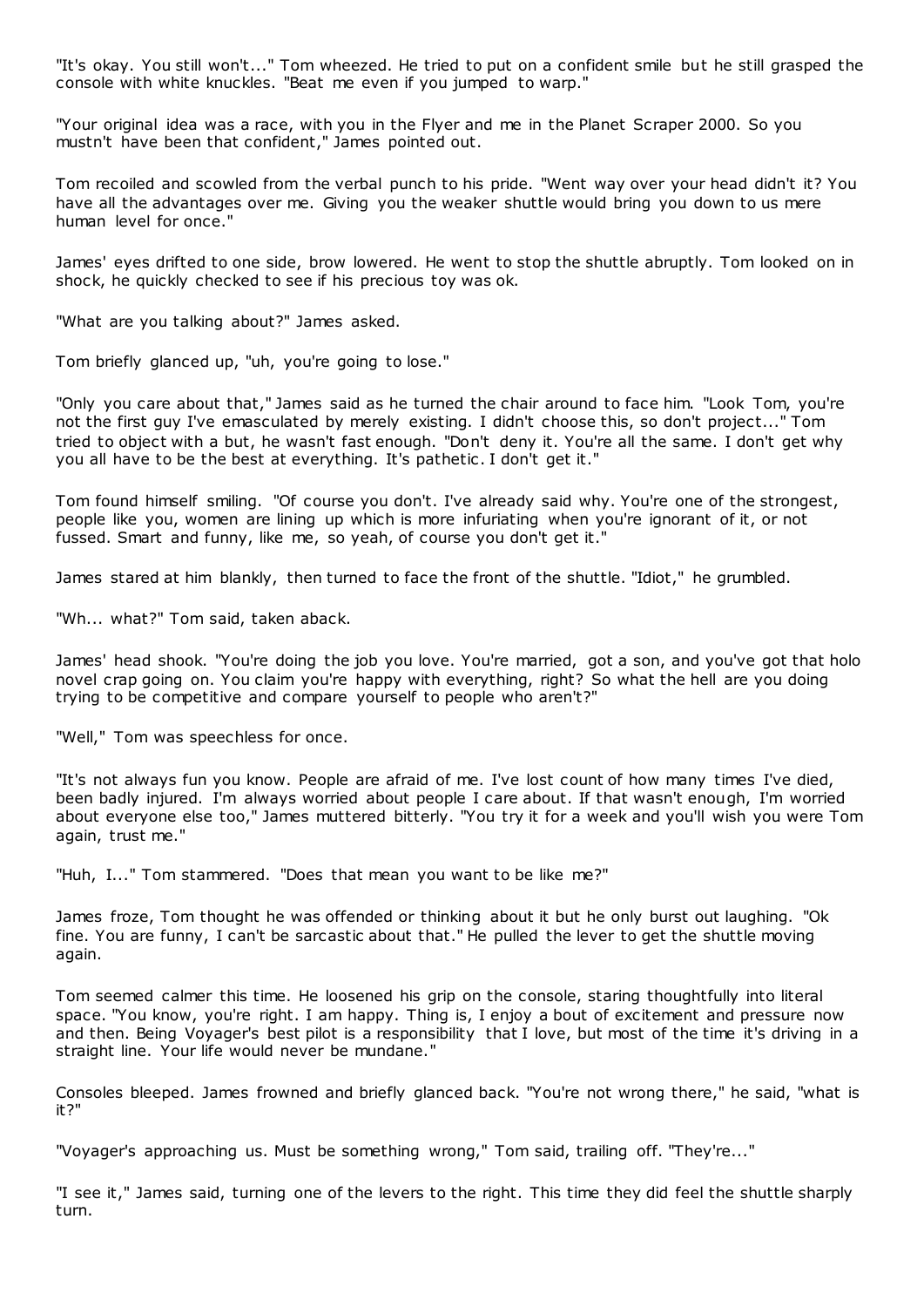Tom looked out the window at the same time and saw the phaser strike graze the edge of their shields. "That's not our Voyager."

"Neither of us are very popular with Janeway right now. How can you be so sure?" James said.

"Duh they wouldn't..." Tom said defensively until he heard the slightest of chuckles. "Oh haha, very funny. Let's swap."

They turned again, this time down. The shuttle trembled from the back. "You kidding? Now's not the time for your ego," James snapped.

"Hey hey, if we're being boarded by muscle dudes, I'm not going be charging in, getting in your way cos I was already there," Tom rambled, he was interrupted by two bigger tremors. "You want the best person for the job in every situation. This situation is me."

James groaned. He pushed two levers all the way down. Tom tried to object, he didn't have anywhere near enough time. The Flyer stopped abruptly once again, this time it veered vertically, pointing down. Another lever pull and it shot off in that direction.

"Uh, what," Tom said a little too bitterly.

Voyager meanwhile flew right by and over them. They both noticed the Borg looking modifications to the belly, as well as some phaser scorches on its side.

"Fine," James said lightly as if it were shift changeover time. He rose out of the chair to take a completely different one.

Tom was more than a little shell shocked so he didn't go for the helm right away. He still got there in time to steer them out of the way of another asteroid hurtling toward them.

"You're flipping crazy as a pilot, sheesh," Tom said. He couldn't help but smile despite his freaked tone of voice. "Hate to admit it, but I like it."

James briefly smirked, then laughed quietly to himself. The console next to him which Tom had been using chirped. He transferred it over to his station. "They're sending us a message." Tom pulled all manner of faces.

*"Prepare for tr..."* a familiar voice snarled.

James instantly cut them off. Tom tried to stop from laughing but he snorted loudly instead.

"Yep, that's definitely our slightly badder than us *clones*. We've got to get out of here," Tom said.

"Where exactly, we can't outrun them," James questioned.

Tom shrugged, "well we can't go back, can we?"

A few lightyears away, the real Voyager dropped out of warp. In the distance one black shiny vessel, almost flat, barely lit up by its blue shields and red tinted quadruple warp drives, tried to dodge the dozens of phaser blasts from the swarm of similarly sized ships surrounding it.

"Have they spotted us?" Kathryn asked.

Tuvok double checked before answering, "unknown. If they have, neither side see us as a threat."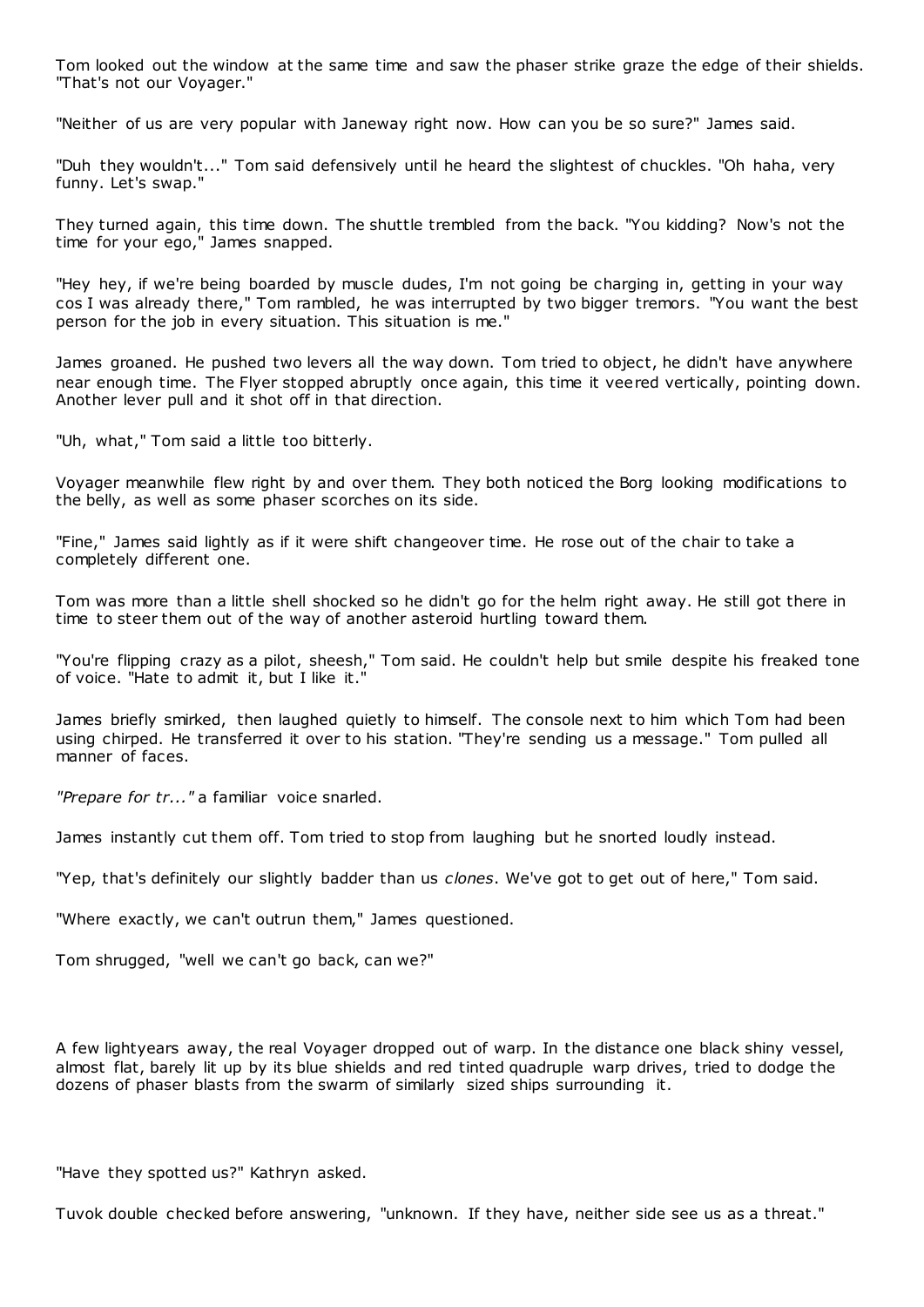Kathryn paced to the Tactical side of the bridge while keeping a c lose eye on the battle on the viewscreen. "Status on the solo ship, Commander."

"The vessel appears to be made out of similar materials to our own. Its energy levels are random, I can't see a pattern to them as of yet," Tuvok answered. "The Governor was correct, the ship's crew are all reading as Human."

Chakotay stood up with a worried frown, "and the enemy ships?"

"Curious," Tuvok said, cueing stares. "They're of similar materials, construction and design, and yet their weapons, shields, power source..." Kathryn's stare turned into a hurry it up glare. "Everything but the actual age of the vessels, points to them being older classes of the lone ship. If they attacked them one on one they'd be extremely outmatched."

"Hmm, are they Human too?" Kathryn asked.

Tuvok's eyebrows both sprung up, "yes, indeed they are."

Kathryn wasn't anywhere near surprised, she nodded formally. "Hail the lone ship." Harry nodded. "This is Captain Kathryn Janeway of the Federation Starship Voyager. Do you need assistance?"

"No response," Harry said after a thirty second wait. "Looks like their comms are busy."

"Captain," Tuvok warned. Anyone watching the viewscreen saw the same thing, six of the attacking vessels veering off to confront them. Pulses emerged from their bows.

"Shields!" Kathryn barked.

The ship trembled only a little. "We were entering an unknown distress call situation, Captain. The shields were already up," Tuvok said. Kathryn growled more towards the ships, but Tuvok assumed it was him. "They're at 95%"

Kathryn stared daggers into the attackers who were still in her sight. "Harry, send a message to them." Harry gulped before doing so. "Hostile ships, this is the USS Voyager. Who are you and why are you attacking us..."

A male voice cackled over the top of her. She only stopped talking because she found it so cartoony, it nearly made her burst out laughing. *"Lower your shields and prepare to be boarded Voyager. Don't make this harder than it needs to be."*

The comm line instantly cut off, leaving Kathryn smirking towards Chakotay. It was infectious, he did so back. "Optimistic little twerps, aren't they? Tuvok, disable their weapons. Danny take us closer to the other ship."

Voyager flew forward, dodging some of the barrages fired at them, towards the smaller, black vessel. It fought back as well with missile looking weaponry. Two of the attacking ships took advantage of the different attack direction and charged to fire. Two of Voyager's torpedoes flew into their path, detonating them early and sending them flying off to the side.

With Voyager in the mix, the ambushers shot off a few warning shots before making a break for it by jumping into warp.

"Typical. Bullies," Harry commented.

Kathryn smiled confidently. Chakotay watched her, "you knew they'd do that."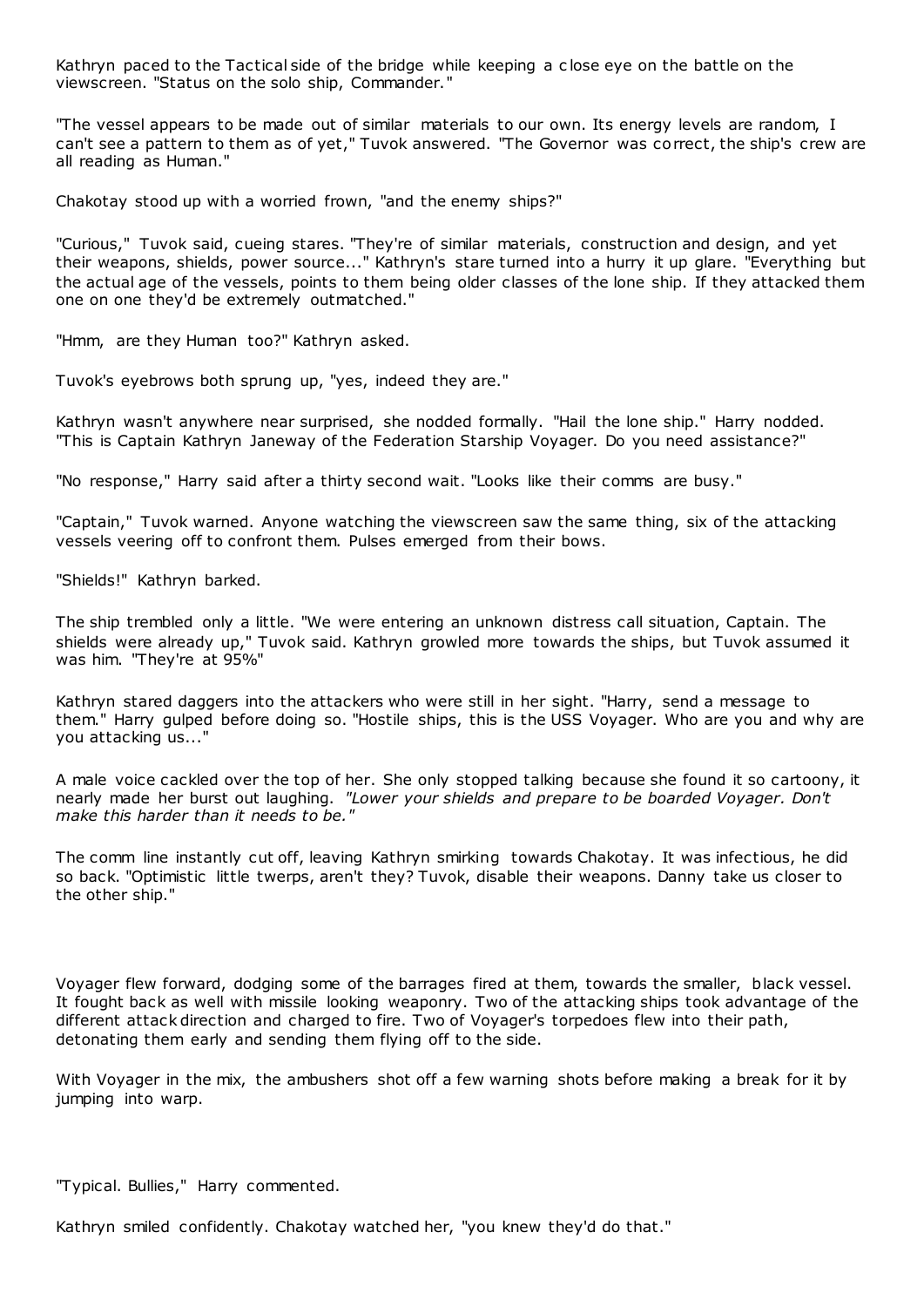"Why wouldn't they? Can we hail the other ship now?" Kathryn questioned.

Harry nodded, his eyes lighting up, "they're hailing us."

Kathryn gestured her hand in the direction of the viewscreen. Harry thought that meant to open a channel.

Even though they were all told to expect it, most of the bridge were still surprised to see a human on the screen, sitting in the centre of a bright bridge. He looked surprised as well. Kathryn thought to repeat her earlier introduction in case he never got it.

"Federation?" he seemed even more puzzled. "I'm not familiar with that. I suppose we have been away a while. Anyway, I'm Commander Dave Johnstone. This is the Z5. Thanks for your help."

Kathryn and Chakotay exchanged knowing glances, then returned to face the viewsceen. "Pardon me," she said, "but you wouldn't happen to call yourselves Liger, would you?"

Dave's shoulders tensed. He gestured to someone off screen to his left to come over. "Um, you're not?"

"I realise that you'd be wary of us considering your history with, *us*, so to speak. However I'm sure you're aware that you're not in the same dimension you were, and..." Kathryn explained.

"You're Humans," Dave said warily. A young ginger haired woman arrived at his left side to whisper something. He nodded. "Yeah I wasn't expecting any. We picked a spot far away from Earth for a reason. How did you get here?"

Chakotay gave him a friendly smile, "it's a long story, like yours I assume."

Dave hunched forward, almost sitting on the edge of his seat. "At least you have a head start here. If you're Human and of this dimension, where we didn't exist, I checked." The woman stared suspicious and a little anxiously toward the Voyager bridge. "How did you know of us?"

"Should I?" Chakotay asked in Kathryn's direction.

"Yeah, it's time," Kathryn whispered. She waited for him to walk away and tap his commbadge. "I'm sure you're familiar with this ship already. Our other dimension, badly hair dyed counterparts?"

"Oh, we're very familiar with Seventh Voyager," the woman spoke up, eyes narrowing.

Dave though seemed to relax a bit. "But it's like you said. This Voyager isn't the same." The woman sighed and nodded. "Sorry Captain. Carly witnessed the other Voyager destroy parts of our colony. I was off world at the time.

"That's alright. We expected a lot worse from you," Kathryn said.

"Well it does sound like we have a lot to talk about," Dave smiled, it looked forced and uneasy. "Your place or ours?"

"Commander?" Carly said while widening her eyes in panic .

Kathryn shook her head. "Whichever you think or feel would be the safest for you."

Dave glanced up at Carly. They lowered their voices again to talk to each other. Dave once again addressed Voyager, "looks like it's yours. We'll be right over. Maybe get the kettle on, it's gonna be a long day."

Kathryn tried not to visibly twitch in response to that. The coffee cravings weren't helping. Then she remembered Naomi hadn't returned from when she asked for more coffee two hours ago.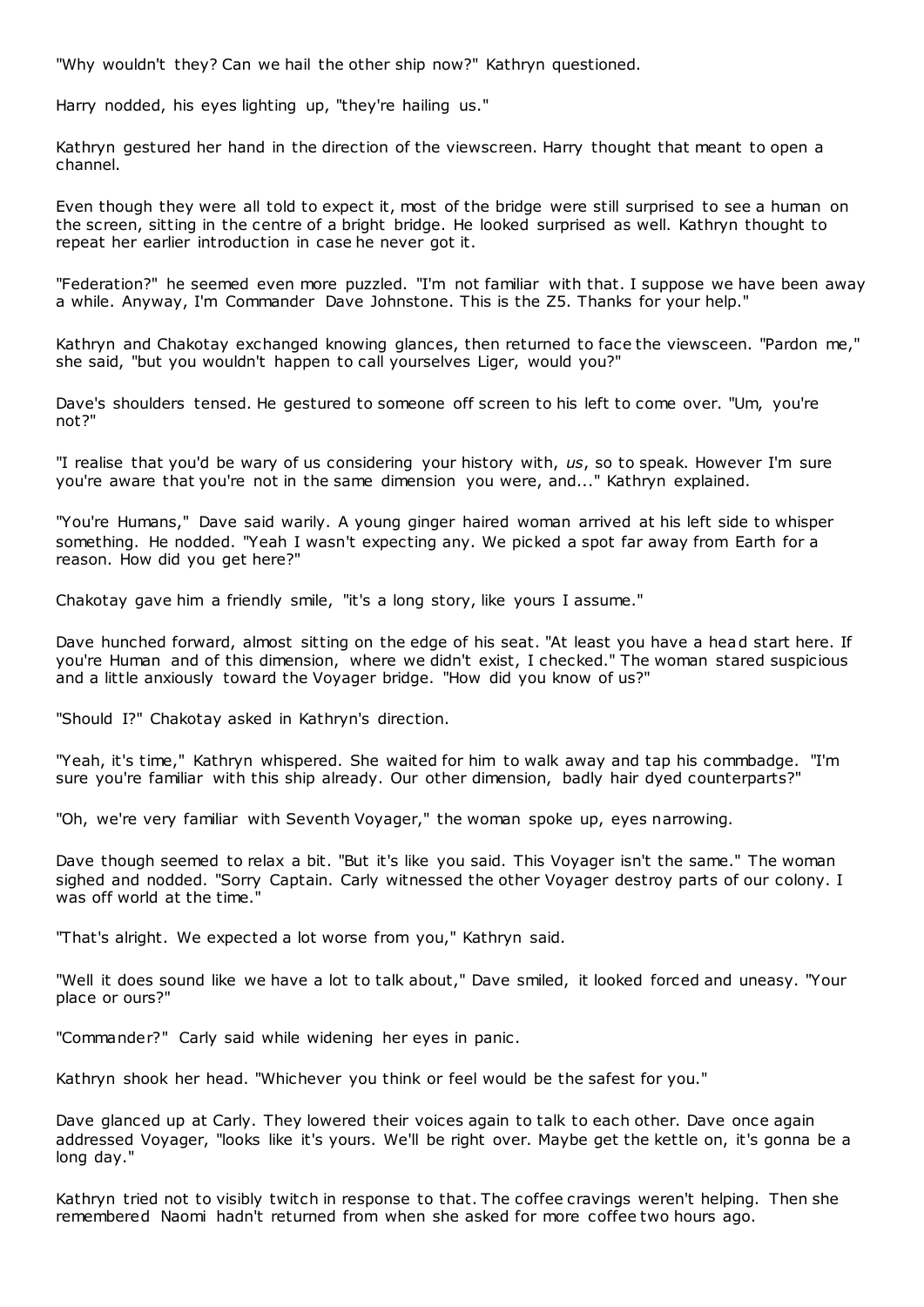She cleared her throat, "Tuvok, Harry, make sure those other ships are long gone before we lower our shields for transport."

Both men acknowledged with a nod and got straight to work. Seconds later three figures rematerialised in the centre of the bridge via a red transporter beam. Tuvok instinctively reached for his weapon.

"Oh sorry," one of the figures, which turned out to be Dave, held his hands up meekly. "I thought it'd be safer if we used ours, they can go through shields like yours." He and his two shipmates were stared into icecubes by a nearby Kathryn. He laughed it off, "maybe I should've warned you first."

"Maybe?" Kathryn was close to snapping. She tried to soften her face, but her eyebrow kept twitching. "What about your friends, won't they..."

Dave and his companions resisted laughing at the thought, he changed his brief smirk into a friendly smile. "No. This is a recent upgrade to our transporters. They won't have even thought of it."

"Fine, but maybe you don't do that again," Kathryn said through near gritted teeth.

"Unless needed, right?" one of the three piped up with a chirpy smile.

Dave glanced back at her and lowered his voice to a groaning mumble, "you said you were aiming for their transporter room, Kim."

The crewmember who piped up didn't look fussed in the slightest. She gave the Commander a cheeky wink. "If I told you it'd be better to aim for the bridge so they don't think there's intruders, you would've..."

"I would've said yes, and warned them," Dave meekly hissed back to her amusement and Kathryn's growing sympathy.

"I see, it's no problem," she said on approach. As she did, the turbolift doors opened. Dave's eyes nearly bugged out at the sight of who stepped out of them.

"Lill?" he stammered before hurrying over.

Lilly stopped barely over the turbolift door threshold, freezing in shock. "Jimmy?"

Dave stalled for a moment, cringing. "Ohno, not that again. It was a phase. It was seventeen years ago."

"Not from my perspective," Lilly laughed awkwardly.

The two embraced, relaxing finally. It didn't last when Dave spotted Emma behind her, he got extremely nervous. "Oh, why am I surprised you survived too?"

She smiled sweetly at him but with the dangerous glint in her eye. "Hi Davey. How's the leg?"

"Still scarred, don't worry," Dave replied.

Kathryn cleared her throat loudly to get their attention. "You know each other? That's not a coincidence."

"He's my brother. But yeah that's a point. How are you here?" Lilly asked.

"That's a part of the promised long story, I suppose," Dave answered.

Kathryn sighed, "I have a feeling I'm going to need two filters for this one."

"Only two?" Chakotay was surprised.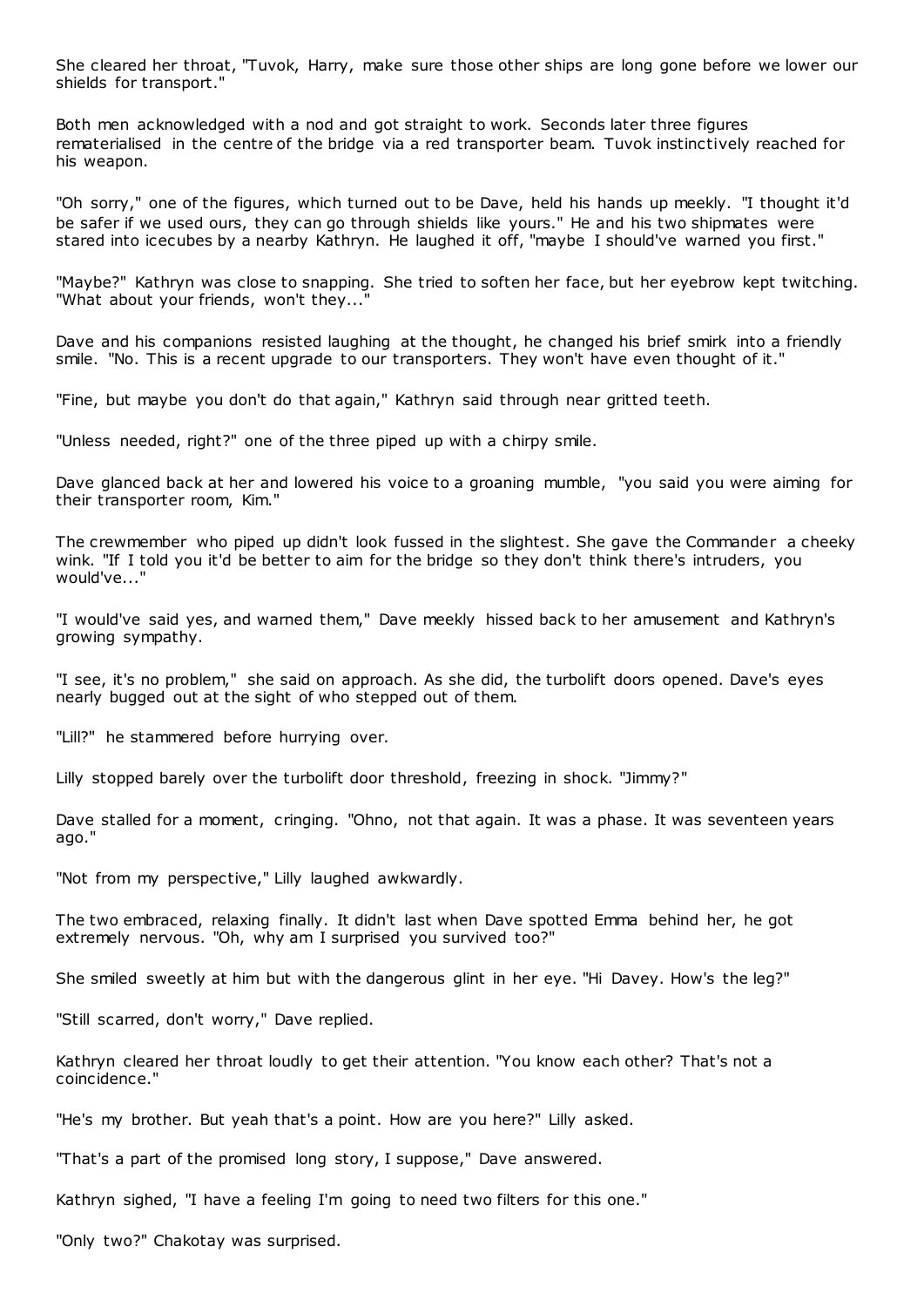"You're right," Kathryn said. "Tuvok, three jugs of filter coffee in the Conference Room."

Tuvok still managed to look shocked and offended. "I am Chief of Security."

"Good for you, now," Kathryn said and clapped.

Dave chuckled as the poor Commander walked off into the empty turbolift. "Ah, memories." Lilly scowled at him. "What? At least it's not just me."

Lilly shushed him, "not now."

They both got bemused stares from everyone who didn't identify as Ligers. It made Lilly a little uncomfortable. "Conference?" she suggested.

The Delta Flyer shot out of the asteroid field. The Borg tainted Voyager swooped in from above to pursue them, occasionally firing.

Phoebe Janeway kept a narrowed eye or two on the shuttle directly ahead of them on the viewscreen.

"Tractor them," Seventh Chakotay barked.

"Console says no, they're not in range," Seventh Harry said.

Phoebe calmly sighed, "fire a couple of warheads directly ahead of them."

"Really? Didn't we want it one piece?" Seventh Tuvok said. He shrugged and did it anyway.

On the viewscreen two green pulses pushed ahead of the Flyer and detonated. The shuttle sharply banked up and shot into warp.

"Match their speed," Phoebe smiled darkly.

Seventh Tom cackled, "oooh, aye aye smarty pants."

Harry started to sweat nervously. "Uh, Console's getting a message from headquarters."

"So?" Chakotay scoffed.

"Tell them the usual," Phoebe said.

Harry laughed and whimpered, "are you sure? We've got special orders from the Boss himself."

Phoebe walked over to give him a harsh slap across the back of the head. "How many times... That snake's no boss of ours. We're free agents until we get the real Boss back. That shuttle will help us do that."

"Okay then, but you might as well tell him yourself," Harry huffed.

"What?" Phoebe bellowed into his ear.

Harry rubbed it, moaning ow. "Didn't we say; his ship's right behind us? All the rock dodging helped him catch up."

Phoebe glared at Chakotay. He did so right back, then pointed it at an oblivious Tom.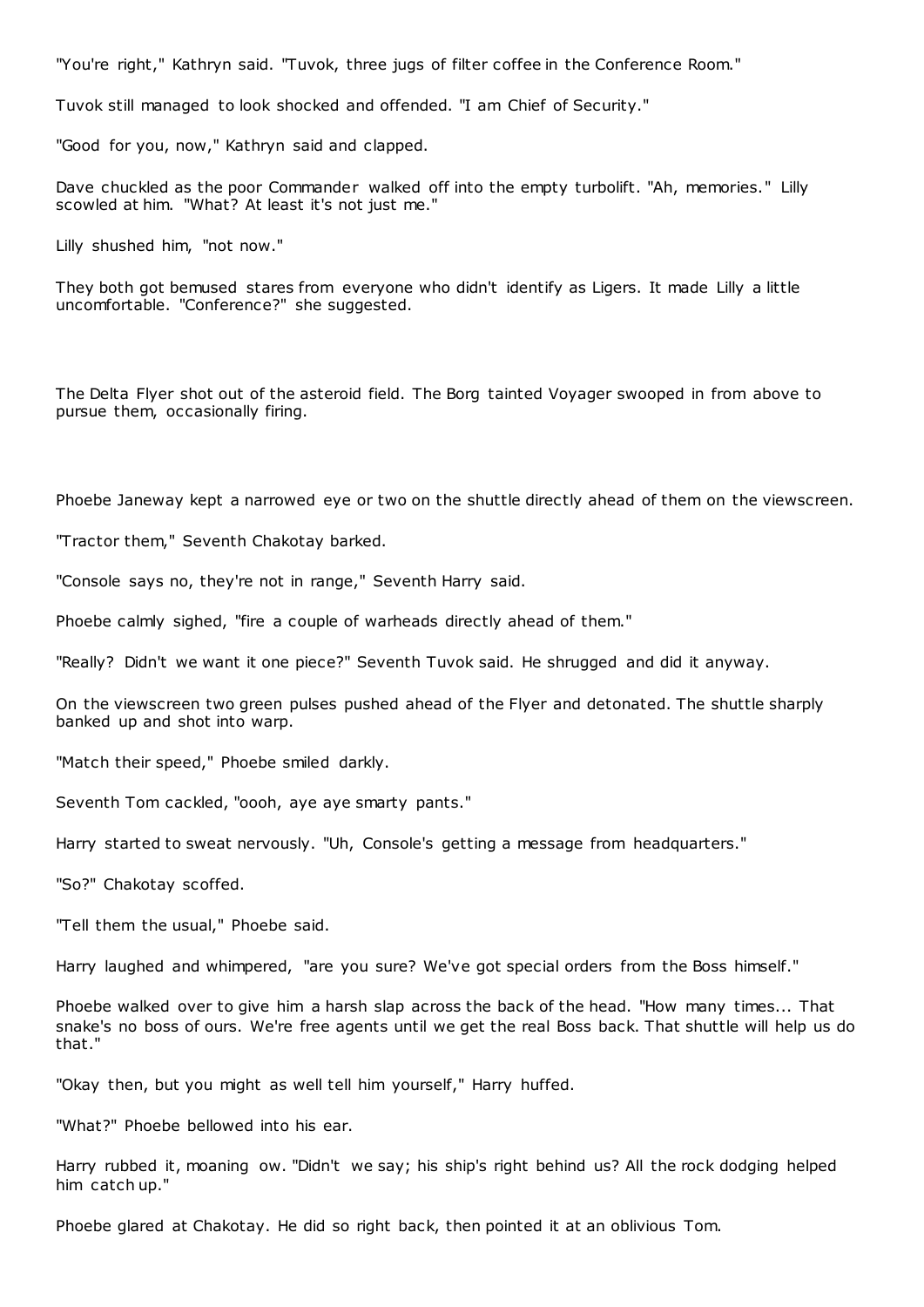"Perhaps we should replace the crew first," Phoebe smiled.

Chakotay smirked and nodded, "starting with those two, finally. I've had dreams of this day. Ready the booze."

"Me too. Our Tom floating outside mouthing help me," Phoebe cackled.

Seventh Tom didn't react right away. When he did he shook fearfully. "Oh," he said to cover the sound of him lowering the warp speed. Unknown to anyone else, the Flyer's gap increased while the small ship following them did the opposite.

"They're slowing down," James said, suddenly cautious.

Tom felt the same, he winced through his gritted teeth. "Keep an eye on them. I got to find a quiet place to shake 'em."

"We're in the middle of nowhere. Do you have a plan B?" James asked.

Tom snickered, "of course I do. I'll set you loose on them. Have fun."

James faked a smile, "oh yeah, lets give them what they want. That'll show em. Hey does the Flyer bend over?"

"Oh, that's right. We're replacements. Maybe..." Tom winced.

"Try heading for that system we passed," James suggested.

"That won't be enough. Still too much free space," Tom said.

James tried not to sound impatient but his sigh gave him away. "Really, you said I was the one with no imagination. Twin star system. We could go between the two suns and...

Tom laughed obnoxiously, "no no. Let the master deal with this, remember? You keep an eye on them." He was surprised that he got no bite back. It was eerily quiet. Still, he let his guard down and smiled proudly. "I win," he whispered.

"Pathetic," James whispered back.

Seventh Harry trembled. "It's getting closer."

"Good. Lock onto their engines," Phoebe said.

Harry whined and started to panic. "You want to fire on our not Boss?"

Seventh Chakotay rolled his eyes, "let's be clear. There are two ships, yes?"

Harry whimpered again. "Sorry, I'll be clear next time." He cursed at his console, "look what you did." It sparked in retaliation, leaving him with his hair sticking up.

Meanwhile the Delta Flyer disappeared, shocking whoever was watching.

"Man I'm good," Seventh Tom said, clicking his tongue and grinning.

"What?" Phoebe snarled as she stood over him.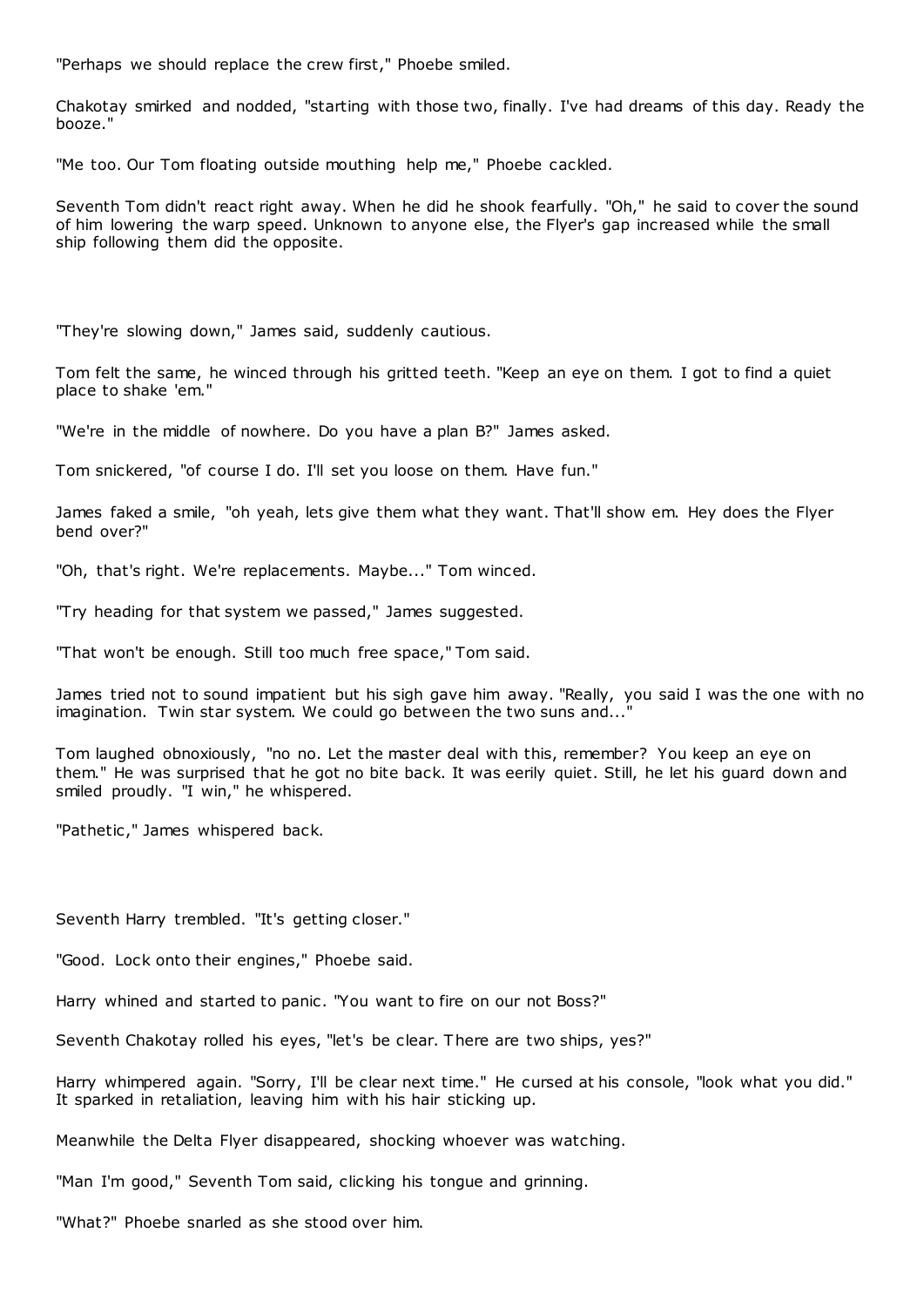Seventh Tom didn't seem to notice this, "other me must've slammed on the breaks. Nice move." He only noticed Phoebe's proximity when she growled down his neck.

Chakotay inadvertently saved him by shoving him off the chair so he could take over. "Taking us about."

Phoebe's eyes nearly shot out of their sockets. She got back to her seat in a flash. "That seatbelt better be working."

Seventh Voyager dropped out of warp, turned sloppily to pursue the Flyer making a break for it. On their trail another smaller ship made the same turn, but sharply and so was able to overtake Voyager effortlessly.

"There's two of them," James said. Tom tensed and glanced behind him. "I don't recognise it, but its occupant is human."

Tom ground his teeth, "shoot."

"Yeah ok," James said.

Tom's jaw dropped. "Now you listen to me? No, no, stand down the missiles."

"No *miss-els*. Sure," James said. He pressed to fire anyway.

Tom muttered under his breath. "For god's sake James. Now's not the time for British versus American jokes. You knew what I meant!"

It was way too late, one of the Flyer's missiles struck the smaller ship, slowing it down. Seventh Voyager ducked down so the second missile grazed the side of its shields. It kept coming.

"Oh well. Thanks a lot chump," Phoebe laughed. "Other you is just as dumb."

Seventh Tom pouted while rubbing his sore arm. "Does that mean you won't replace me?"

"No," everyone replied.

"Really, that's... not... helpful," Tom snapped slowly. He pulled the shuttle to the left to avoid another tractor beam attempt. "That's it. Preparing for warp."

"I thought we were sitting ducks at warp," James said.

Tom chuckled, "just keeping them on their toes."

James noticed another two shots of green from Voyager. He fired back in the same general direction, detonating them early before they could hit the Flyer.

"No, no. We've got to work together. This is why!" Tom cried, slamming his hand at the leverless side of the console.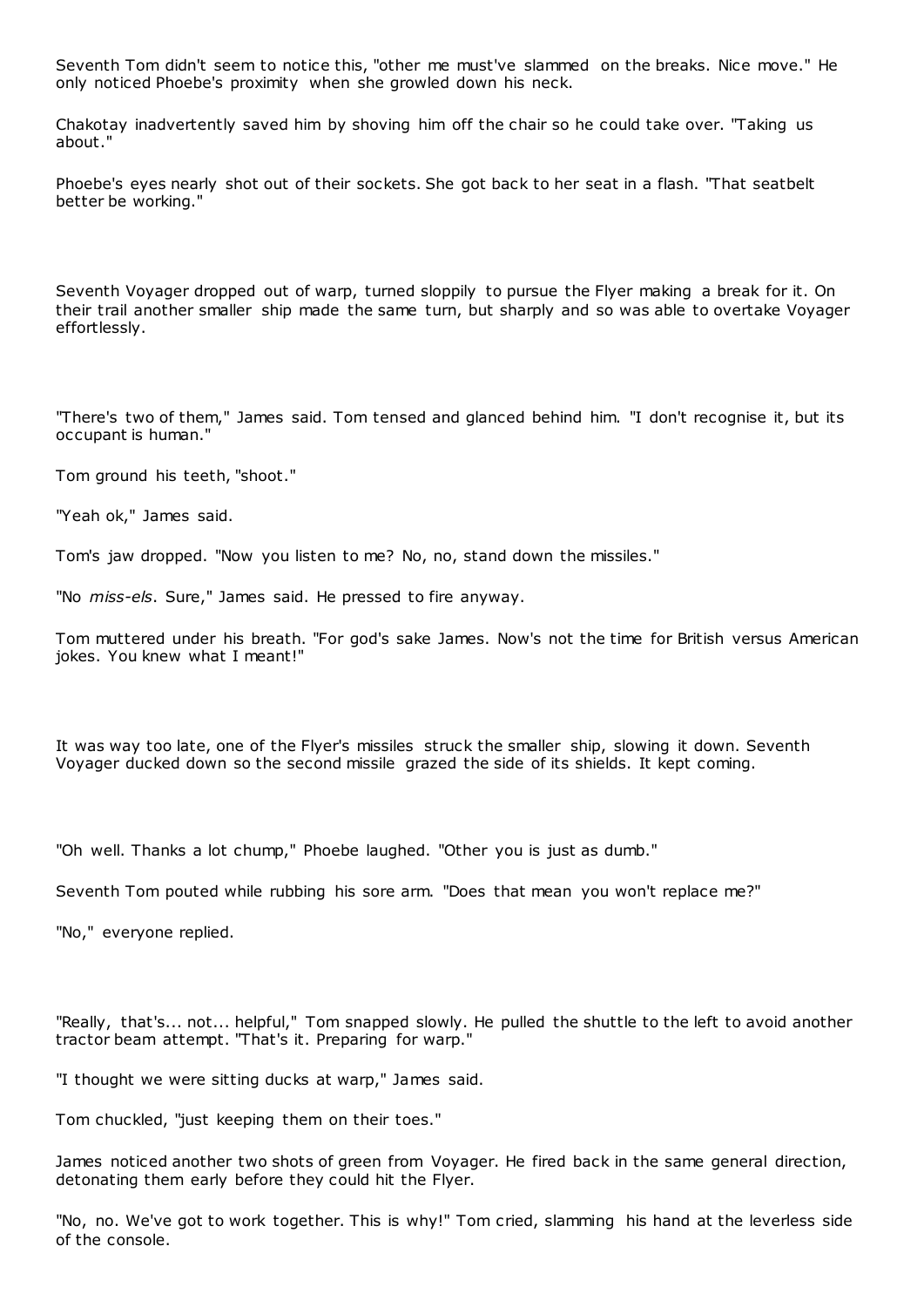"Why?" James groaned.

Tom grit his teeth again and made a squeaky grunt sound, hoping it'd give him time to calm down. "Can't generate a warp field in the detonation range. Give us some room."

"You were flying us into it," James snapped back.

Tom's spare hand balled into a fist, "excuse me. I was going to warp us out of here!"

"You didn't have time," James said, breathing in to calm his own temper.

The Flyer shook, the pair jolted back a bit. The cockpit glowed blue from the tractor beam light enveloping them.

"See, look what you've done," Tom grumbled while letting go of the controls. "Violent hothead."

"Maybe you should've been watching the road instead of trying to be right," James muttered.

Tom's jaw dropped, "huh!" He swung around, "me? You can't stand it when you're wrong and I'm not. I'm the pilot, I have the brains, the imagination. You're the musc le, that's it. If I want a jar opening I'll call you."

James faked a pout, "aaw, does this mean our BFF initiation party in Captain Proton's damsel in distress den is off?"

Tom only saw red in front of him. Fortunately his survival instincts kept him from acting on it. "She's not a damsel in distress. She's a secretary. And I'd never lower myself to be your friend."

"Well in that case, good luck, I'm not watching your back," James sniggered.

"I don't need your help!" Tom screeched at him.

Two throat clears behind them got their attention. They looked around at the two armed guards behind them. Tom shushed them and turned back "And furthermore..." he continued.

James though got up quickly to try and disarm them. They were too far back and had time to point their phaser rifles, stopping him in his tracks.

"Good job Ensign Getskilledalot," Seventh Tuvok said on entering the shuttle.

"Wh... what?" Tom said, too annoyed to laugh but not enough to keep his mouth shut. "Honestly. Gets killed a lot, and James the serial killer couldn't off him. That is a great job."

James knocked one of the rifles being pointed at him upwards so it'd fly up and knock out one of the Security grunts. The other raised the frequency while Tuvok quickly pointed a regular phaser directly at his forehead.

"On the other hand," Tom quipped.

Tuvok looked down and up at James again. "Getskilledalot, grab a dustpan would you?" The other officer hurried out.

Tom quietly snorted, "oh. Still."

"No matter. It's so good of Fifth to send us a present now and then. Come with us," Tuvok sneered.

"Hmm, I'll pass," James said casually. Tom rolled his eyes slowly, the eyelids twitched. Tuvok looked annoyed that he wasn't moving. "Come on," James laughed, "you can't kill us. We all know it."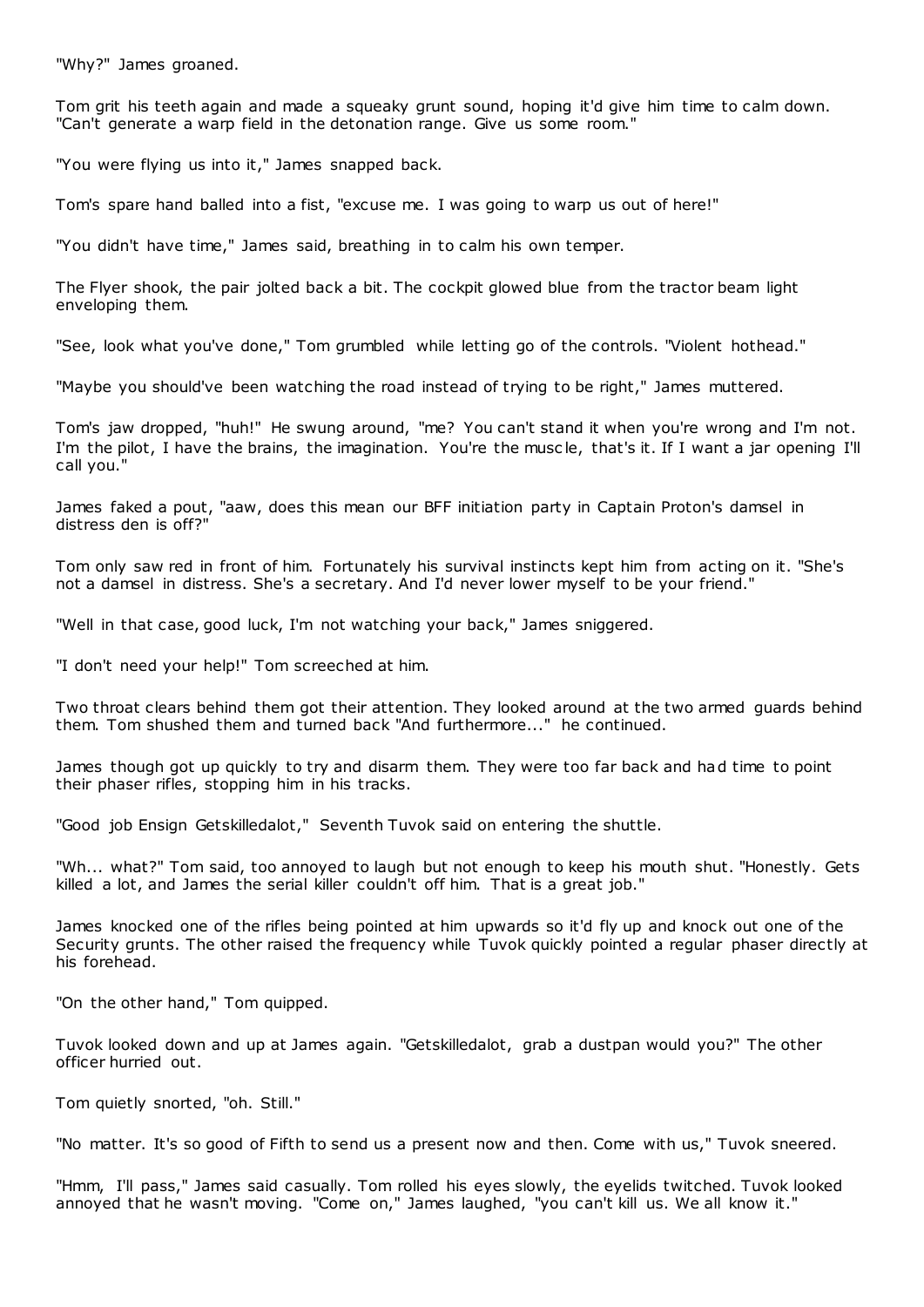"True," Tuvok said hesitantly. He sharply turned to point his phaser at Tom instead, firing at him. It missed by a hair. "I can't kill you. But I actually quite like our Tom. He amuses me."

Tom groaned, "oh great, this is how it ends."

James sighed and frowned, glancing briefly at the helmsman. "Fine," he said to Tom's utter shock.

"Oooh no no," Tuvok chuckled nervously. "You must be restrained first. We're not stupid." He nodded at his only remaining conscious teammate, who had just hurried in carrying a broom with a brush two metres wide. They quickly swapped it for what looked like hand cuffs from their pockets.

"Remains to be seen," James said. Still he reluctantly held his wrists out so they could be put on. They locked closed with a little string of buzzing light. "So is it a nickname, or...?"

The grunt gasped in offense, "it means heroic in German."

"Right," James tried not to laugh.

Tom made a little huh sound. "While we're all together, what does useless translate into?" James stared at him harshly. Tom tried to pretend it didn't effect him, still he shuddered.

Tuvok walked over to Tom to grab his arm roughly. Getskilledalot led James out first and through the shuttle bay, passing the other ship with its engines still on. Other Security waited outside for them. Tuvok noticed the other ship when he and Tom were the only ones left. "Oh dear, Phoebe's gonna get the whip out."

The doors to the strange ship opened. A man dressed in a black robe stepped down. Tom instinctively thought of Damien but remembered his previous deaths. He still wasn't sure if he should be worried or not.

Security came in to drag him off before he could make up his mind, leaving Tuvok alone to greet the new arrival.

"The Boss, I assume," he said pleasantly.

"No, I am your mother," the robed man said. He lowered the hood to reveal his pale, bald and yet young teenaged face, covered in Borg implants and scars. "Of course I'm your Boss. Was that Fifth Tom I saw?"

"Uh, yes sir," Tuvok answered, confused.

The new arrival waited impatiently. "And?" he snapped.

"Oh," Tuvok stuttered, eyes widening. He ran back into the Flyer.

The new Boss turned around to watch him, curious and skeptical. He was right to be the latter when Tuvok eventually emerged dragging a groaning Security officer along t he ground, sporting a swollen lump on his cheek.

"Thanks, almost forgot about him," Tuvok said. "Come on now, Crewman Phodder. It's not that bad."

As soon as he was alone, the cloaked figure sighed. "It's awful to be back." He stomped out after him.

#### **Fifth Voyager:**

Lilly couldn't tear her eyes away from the ship outside the Conference window. She tilted her head and frowned.

Dave smiled from afar, "yeah, she's a beauty. Armed to the teeth, top cruising speed 1.5 light, seat warmers and reclining Captain's chair."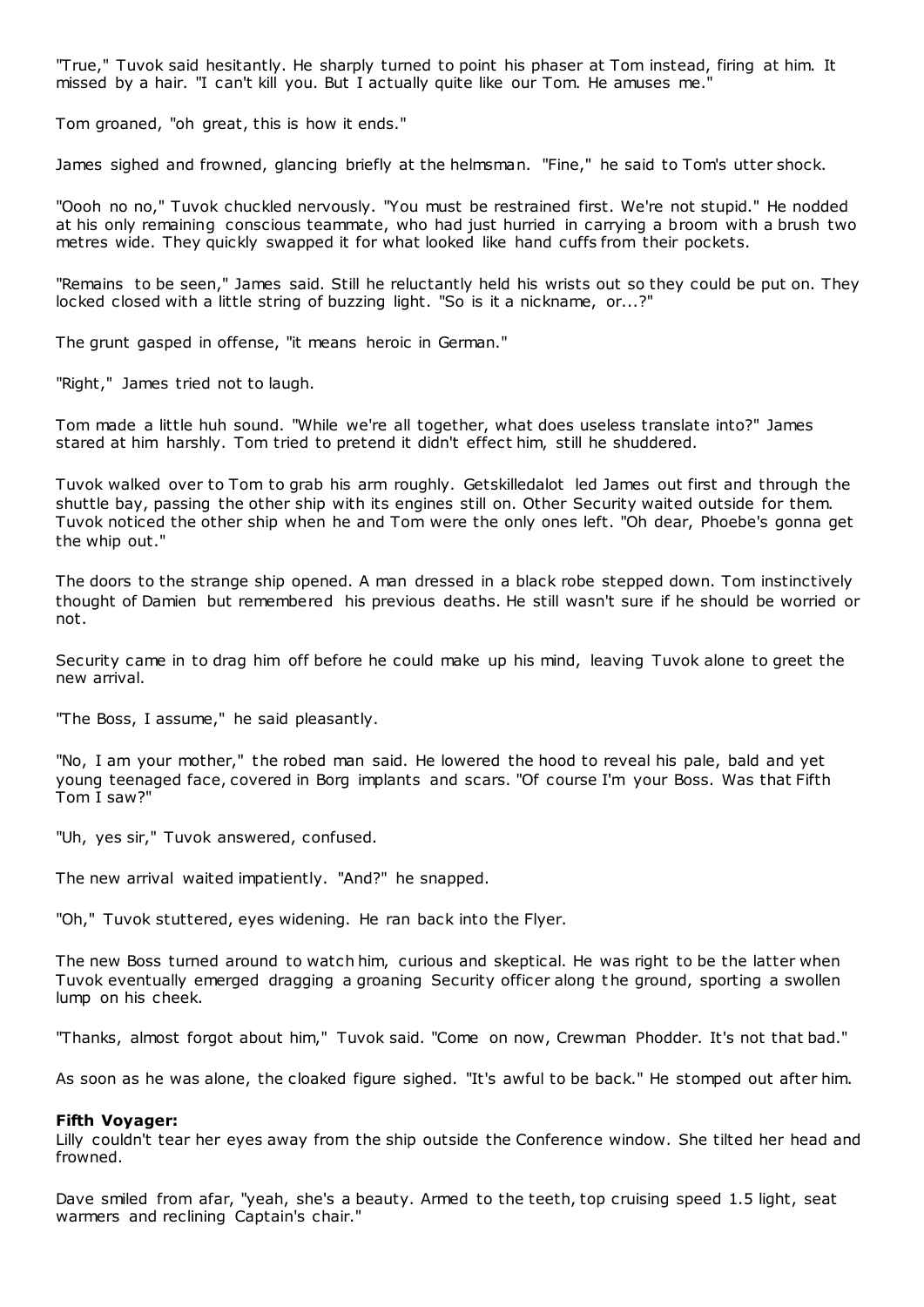Kathryn tried her best not to look jealous with a scowl, "pointless junk."

"Hmm, so what do you call this dull monstrosity?" Lilly asked as she turned around.

Dave blushed and started to laugh awkwardly. "You don't like it, little sis?" He got a blank stare. "Yikes, well I always preferred to call it Z5. Simpler."

"Zedfive?" Lilly sniggered.

"That's what I was going to say," the Doctor quipped. Kathryn deleted him with her death glare beams.

"Well it's no Lillyia F9, but what is?" Dave teased his little sister.

Harry's eyes widened, "oh *zed*, as in the letter *zee*. At least we know where the Ligers emigrated from now."

"Anyway," Kathryn snarled threateningly, making the Lieutenant whimper. "This ship bragging and whining about isn't giving us any context."

"Ooph right. I'm assuming Lilly told you the beginning," Dave said, not noticing Lilly's strained smile response. "I was on Venus when the civil war kicked off. A lot of us fled to the underground and..."

"Venus?" the Doctor said, stunned.

Neelix looked the same, "civil war?"

Chakotay sighed, while others who already knew this part groaned. "The civil war between the Liger loyalists and the Six Faction, the people who tried to interrogate us on that AU Earth. Correct?"

Dave was more than relieved, he smiled gratefully. "That's right on the nose, mister." Lilly sat down next to him and pointed a cough in his direction. "Oh come off it, it's not like you ever acted all stiff upper lip either."

Harry nodded, "yep, thought so." Kathryn stared icily at him. "Good thing Tom's not here. He'd be having a field day with these English speaking Ligers."

"As for Venus; we colonised it, when was it Lil?" Dave said.

"1997, or 6," Lilly answered hesitantly. "We used technology we'd borrowed to cloak it in its original toxic atmosphere. Visually anyway."

"Maybe don't mention the borrowed part, the story's long enough," Dave said with a smile. "Venus was the start of it all. The Sixes wanted Earth. They thought we were superior to Humans and shouldn't be the ones to leave it. Our side argued that we were leaving because we were capable of it and Humans weren't. In the end the majority agreed to keep our island on Earth, with the condition that the royals still ruled it as before. That wasn't enough, they didn't want to live with monarchy rule. They thought the people had equal say."

"So they wanted, what, a democracy or..." Harry questioned.

"More like mob rule," Dave scoffed. Lilly didn't look impressed with him. "Well, what would you call it? Anarchy's the closest and it's still too far off. Truth is, they all wanted to live completely free to do whatever they wanted. We knew what would happen if we let them; they'd retake Earth, enslave humans and eventually expand their territory, knowing full well that they'd outnumber us before they even finished taking over the southern hemisphere."

Lilly glanced down with shame clouding her features. "Our civilisation was founded because we wanted to devote ourselves to science, culture. We didn't care about wars and territory. The Sixes stand for everything we wanted to get away from. Using our technology for war, it's an insult."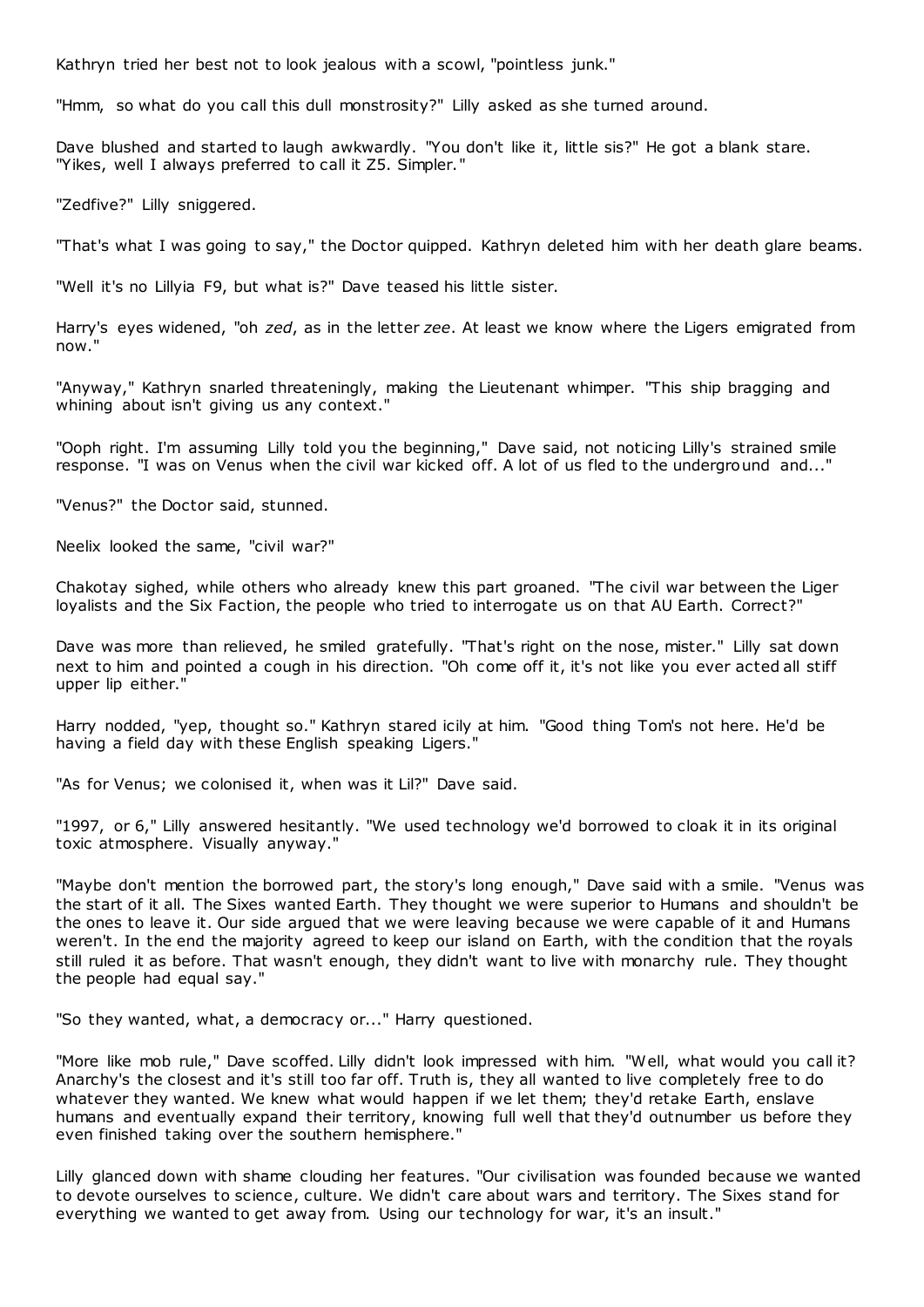Neelix firmly nodded, "that's such a shame. Your people seemed like a lovely tight knit community, like one big family."

"Yeah, but there's always *one* in your family that has to ruin it all," Emma commented.

"With over half our population sympathising with the rebels, we've fallen far behind, had to leave Venus and our home dimension," Dave said.

"What?" Lilly snapped in shock.

Dave cringed. "We had to, so we could rebuild our fleet. We couldn't without them knowing. We've lost so many ships over the years."

"The Z5," Lilly said, her eyes averted when she had a realisation. "That's an awful amount of ships."

"Uhhuh," Dave barely opened his mouth. "It took us a while to follow you safely into this dimension. We have another planet near here with an enhanced cloak, adaptive. The Sixes know we're here now though, and have been trying to follow what ships we do have to our new base. We can't let them, any means necessary."

Emma couldn't help but smirk, "so you started that fight with those ships?"

Dave smiled back at her, "they think they can put old cloaks on and fly alongside us, I don't think so."

"Captain," Tuvok said. Kathryn's eyes bugged out. She hurried over to him to snatch one of the two jugs he was carrying. As if she hadn't, he continued, "perhaps we should reconsider any involvement with these people. The Liger civil war is not our concern."

Kathryn was too busy pouring the contents of the jug into a massive mug to hear him.

Chakotay though did and seemed torn, "he's right." Kathryn heard that and stared icily. "But the Ligers are our distant cousins, in a way. In our reality, their descendants would be living amongst us. Can we really ignore our own people?"

"True but who they're fighting with are also our people," Jessie chimed in.

"Your evil twin ship did most of the damage," Dave quickly said, more than a little annoyed.

Lilly slapped his arm and glared at him. Doing so spared him from a direct hit of Kathryn's far deadlier version. "Dave, that doesn't meant they owe us. They had nothing to do with it. They helped Emma and I off Earth, away from the Boss." Emma smiled maliciously and giggled innocently. "Well, Emma helped too."

Dave's face paled, "the Boss is dead?"

"Just a bit," Emma giggled.

"Are you sure?" Dave stuttered.

"Doubly. He died, came back and died again," the Doctor answered.

Dave stared at him blankly. "That doesn't sound sure to me."

Kathryn blew a coffee scented raspberry, "Damien, pish. The best thing he ever did was croak. Couldn't organise a pissup in a Voyager party."

Jessie laughed, "you can't put it any better than that. Even his brainwashed lackeys hated him."

Lilly wasn't amused, she looked worried. "Why are you acting like this, Dave? Something..."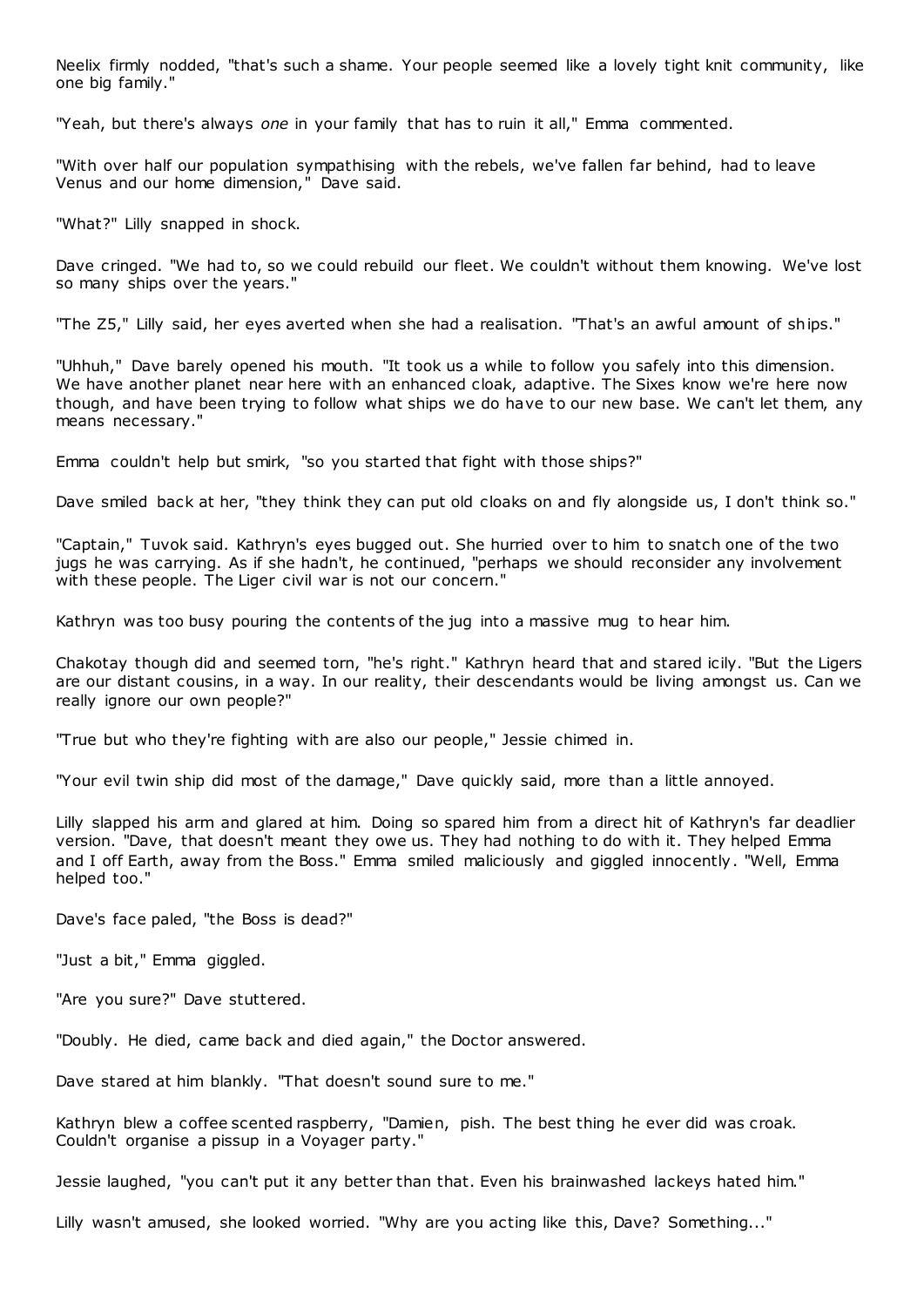"The Sixes still have a leader out there," Dave quickly answered, inadvertently cutting her off. "If it isn't the same guy, that'd explain why no one's seen him and why they've been so chaotic lately. Also, Seventh Voyager has allegedly cut allegiances with the Sixes. At least that's the intel I got. It's been sighted close by, hunting for something. Perhaps he is with them."

"Captain," Tuvok warned.

Kathryn only stared at him expectantly, "I thought I said three, not two."

"Come on. Mr Vulcan's much too clever for such a demeaning job. Let me serve you your coffee," Neelix said.

"Yes but he won't feed me compost like you did last time," Kathryn hissed.

Tuvok tried again, hoping someone would treat him with respect. "While it's true another Voyager is responsible for the civil war, it does not mean we have to get involved. Crewman Rex also brings up an interesting counterpoint no one else has addressed; the Sixes are also humans. You cannot take one side on the pretence of helping your *fellow man*."

"Thank you," Jessie sighed out of relief. Tuvok gave her a nod.

Kathryn stared thoughtfully at him. Tuvok was expecting another coffee involved order. "You're both right," she said to his and Jessie's surprise. "However, Seventh Voyager and the Six Faction have attacked us, both with the intention of taking our ship or crew. Both have tried to kidnap us, kill us. Their shared leader has used our likeness to drastically alter the fate of another civilisation to his own ends. So, I'm sorry but I disagree. We are already involved."

"That is correct, however any interference we may undertake, may be construed as not only an act of aggression, but will inform them of our whereabouts," Tuvok said.

Chakotay nodded. "This isn't easy. For once both sides have good points. There's got to be a plan we can all agree on."

"The Sixes are already well aware we're here. Seventh however, there's a chance they might not," the Doctor reminded everyone.

"And dealing with Seventh Voyager isn't provoking any tensions, or getting involved in a civil war," Kathryn smiled.

Harry sighed, "yeah but we have no idea where they are."

# **Seventh Voyager:**

"Ok, now you're being disrespectful. Bend over," Phoebe snapped at the same time Tuvok arrived with the visitor. She didn't notice and started rummaging around behind the cushions on her chair. Seventh James took that opportunity to run off to hide underneath Jessie's engineering station. Phoebe darted around, confused since he was gone.

"Well hello mother," the new Boss said in smarmy voice.

Everyone looked across with a similar gormless expression. Almost everyone, Tom typed something on his station before turning around, while Jessie ran over to Phoebe's chair. She snatched what looked like a whip, and ran back.

An ignorant Phoebe glared at the new arrival. "What the... Alex?"

"Who?" Chakotay wondered aloud.

Phoebe's head snapped to glare him into a coma. He withered back down into his chair and shrunk into it. "What do you mean, who?" She hurried over to Tuvok and the new Boss, "oh Alex," she sounded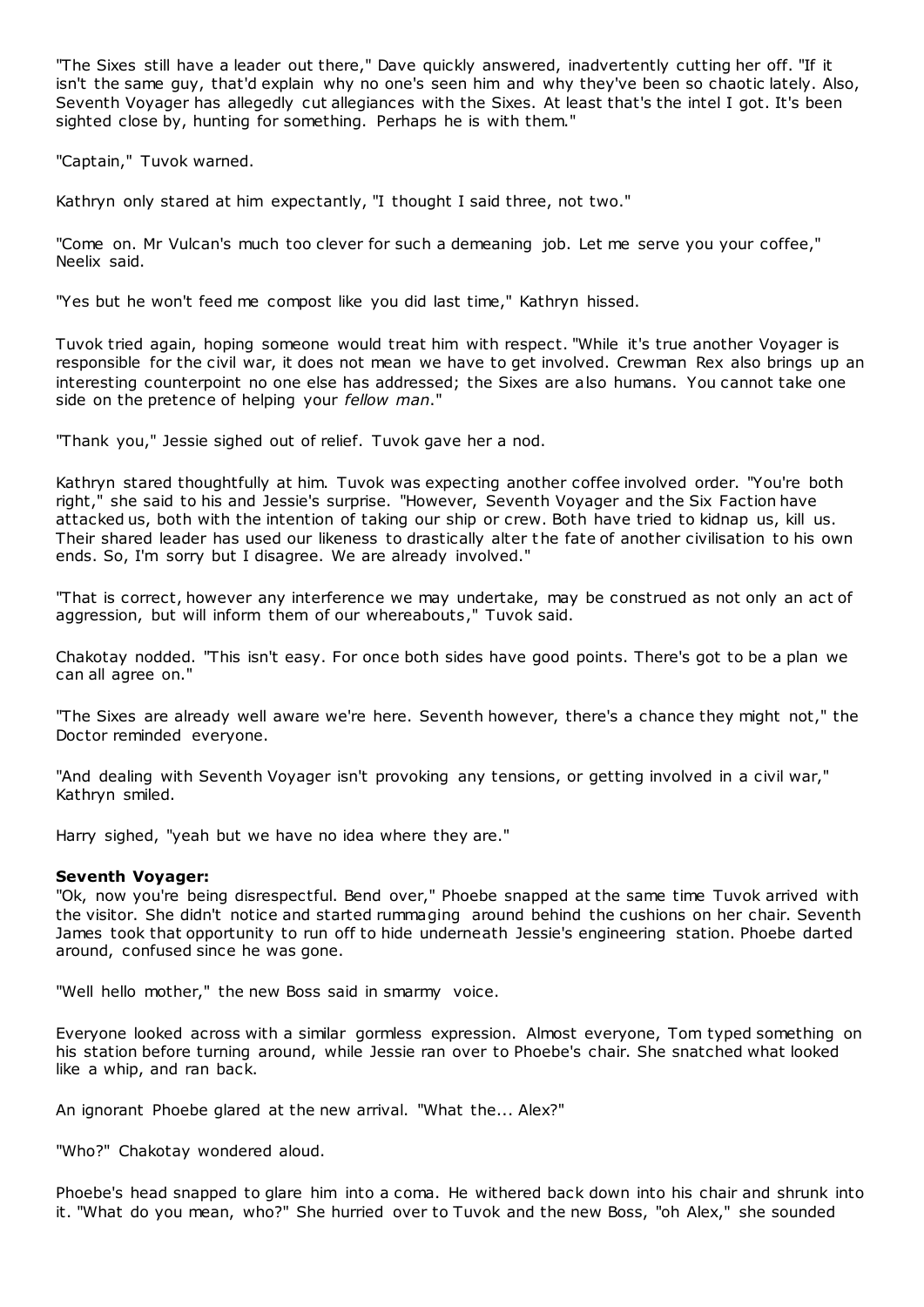relieved. As soon as she was close enough she gave the cloaked figure a nasty slap. "Where have you been!? I have a good mind to actually kill you for making me think you were dead."

The new Boss rubbed his cheek, trying to curb his growing temper. "Who do you think took over the Sixes when the great Damien fell?"

Harry snickered, "what, you're the new boss. How cute."

"Yeah, you're a lot bigger than I remember," Seventh Tom added.

Alex narrowed his eyes as well as his hood. "Well I had to be, to earn their respect."

He and his mother exchanged scowls. Being a Janeway as well gave him the edge to tie with her. Tuvok had to escape before he was burned alive.

"What, isn't this what you wanted, mother?" Alex hissed.

"You're Borg. They're going to know you little..." Phoebe snapped back.

"Ha the Borg," Alex scoffed, walking off to stroll around the bridge, eyeing everyone. "Nothing to worry about. They were nought but tools for my ascension. Too busy destroying themselves from the inside." He stopped where Seventh James and Jessie were, choosing to stare at them for longer. He huffed and continued. "Now that I am in charge, we're going to make some changes around here."

"Tom," all but Tom said.

"Phoebe," he said, prompting a glare.

Alex smirked. "Ah yes, our guests. I know you have their Tom Paris, but who is the other?"

"Our scans identified him as James Taylor, sir," Chakotay said.

"Pfft," Seventh Tom burst into sniggers, "what a stupid name. Why would you name yourself after a city?" Tuvok smiled, while everyone else reacted with awkward silence.

Phoebe cleared her throat, "no seriously. Their Tom's got to be an improvement. He can't be worse."

Alex turned on his heel to once more look towards the engineering station, focusing on Seventh James. "Ah, the wretch. The fiend who murdered our beloved Boss." Everyone but Tom frowned in confusion, Tom was already there. "Allegedly."

Seventh James made a little scoff sound with just his nose and looked away. "How would you know that?"

"Oh how?" Alex said slowly, mocking him as if he were a child. "Never you mind. You'd best get packing, you useless creature."

Phoebe chuckled mischievously, "you heard him." There were similar cackles all around the bridge, peer pressuring James to the nearest turbolift. The only one not, Jessie, stared after him looking concerned.

"First though, he must be punished," Alex said. "Escort Fifth to the torture bay. I'll deal with him later."

"Okay!" Phoebe laughed and grinned. She grabbed Seventh Tom and yanked him over.

"Hey!" he whined.

Alex closed his eyes and breathed in, his eyelids fluttered. "No mother. Do what you'd like with either of them later. But for the moment, Paris Mark Five will assist us in finding some old friends."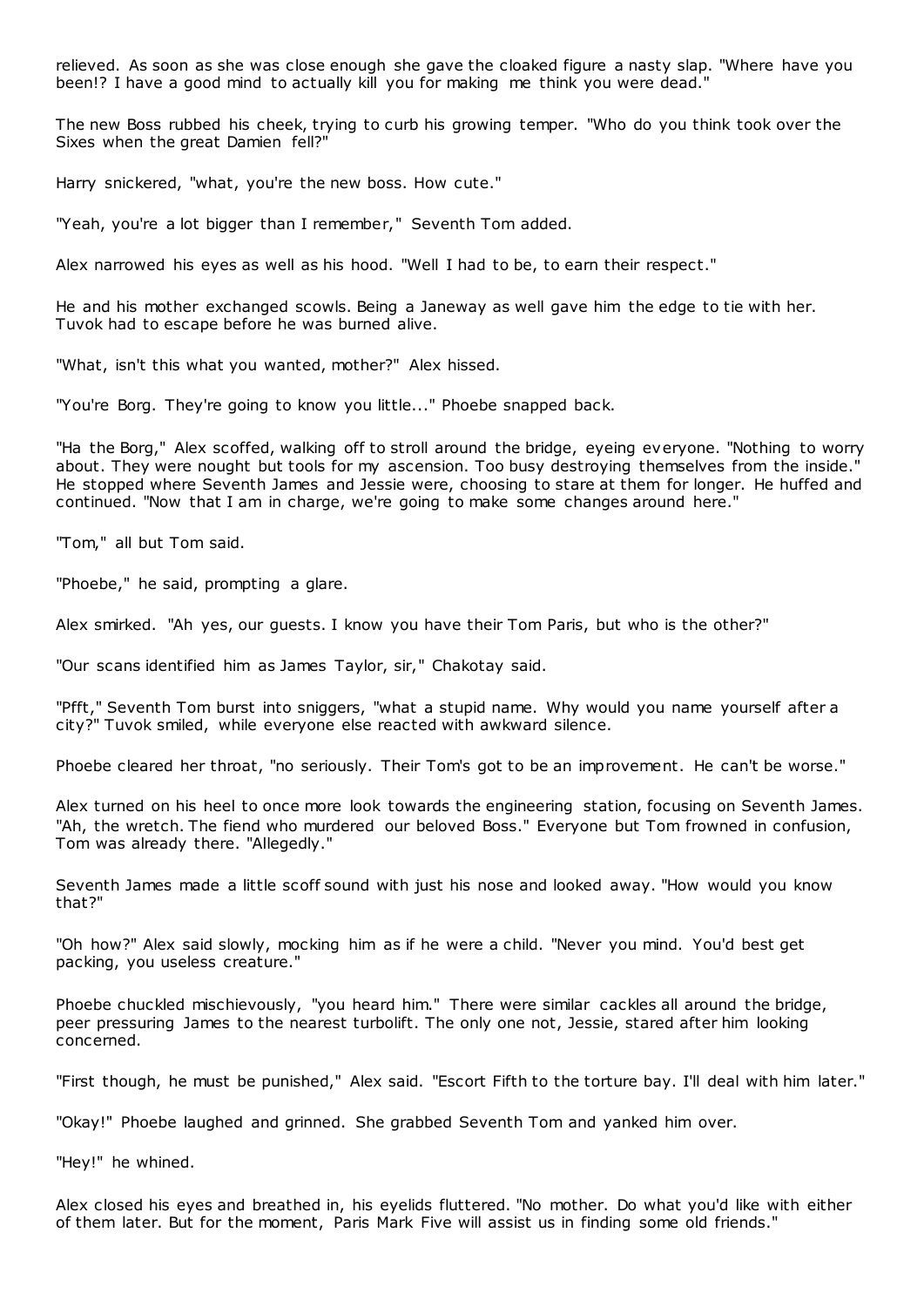Phoebe looked intrigued, "you mean his ship?"

Alex's smile turned dark, it almost looked like a smiley death glare. "Ohno, I've got much broader aspirations."

# **Fifth Voyager:**

"This isn't going to work," Kathryn said.

Chakotay snuck a smile in Tuvok's direction. "Why not? Didn't you say they were idiots ."

"I said Seventh Voyager and Damien were idiots," Kathryn sighed as if for the tenth time. "We don't know anything about the Six people other than they're allegedly the Liger alt -righters."

Chakotay still smiled but a lot less discreetly.

Tuvok quickly went to his rescue, "Seventh Voyager is MIA, Captain. Unresponsive to orders. An all out attack is ill advised, and if Captain Johnstone's intel is correct, the new leader will not be among them. If we are to learn anything about them..."

"Yes, no... why?" Kathryn stuttered. "It's bound to look for us, we don't need to find out where it is or what the Sixes are up to. You were right, no interference."

"Captain," Chakotay said, gesturing to the Astrometrics screen which displayed twenty two ships in one sector. "We have few options here. If this fleet attacks the Liger's colony at once, they don't stand a chance. With Seventh out of the picture, we have a chance here."

Kathryn glanced up at the screen, scoffed and back again. "Those old banger ships. I'm shaking."

"Captain. You are only resistant to the plan because..." Tuvok said.

Chakotay quickly shushed him. "She hasn't technically said no, so hush."

Standing behind them all, Dave cleared his throat. The command trio turned to stare at him, Kathryn did as if he were an intruder. "Hi yeah, I'm still here."

"Goodie for us, so?" Kathryn snapped.

Dave squeezed through them to get closer to the screen. He pointed to the right section of the ships. "The T2, T3." His finger slid to the left and down, "M5 and Z4."

"Let me guess, T3's not as good as T2," Kathryn said.

Dave mouthed *what* while scrunching his face. He looked around at her, "T3 is younger than T2."

"Oh," Kathryn pretended to understand him. Once he looked back at the screen, she gave him a glare that normally would've turned him to stone.

"The Sixes didn't destroy our WIP ships just to cripple us. They'd steal them if they could. The T's and especially the Z4 will pose a threat to us on their own," Dave explained.

Kathryn tried to shake off her earlier annoyance. "I realise that. Surely it'd be more convincing if I lead the mission." Tuvok nodded knowingly. Kathryn took it as an agreement. "Excellent."

"What if they don't fall for it? We're putting the ship in the firing lines of twenty two hostile ships," Chakotay said.

Kathryn groaned in defeat, "all right, fine. But I coach him. He'll let it go to his head."

"I wouldn't expect any less," Chakotay smiled. He turned towards Tuvok. "Have you informed B'Elanna of the plan?"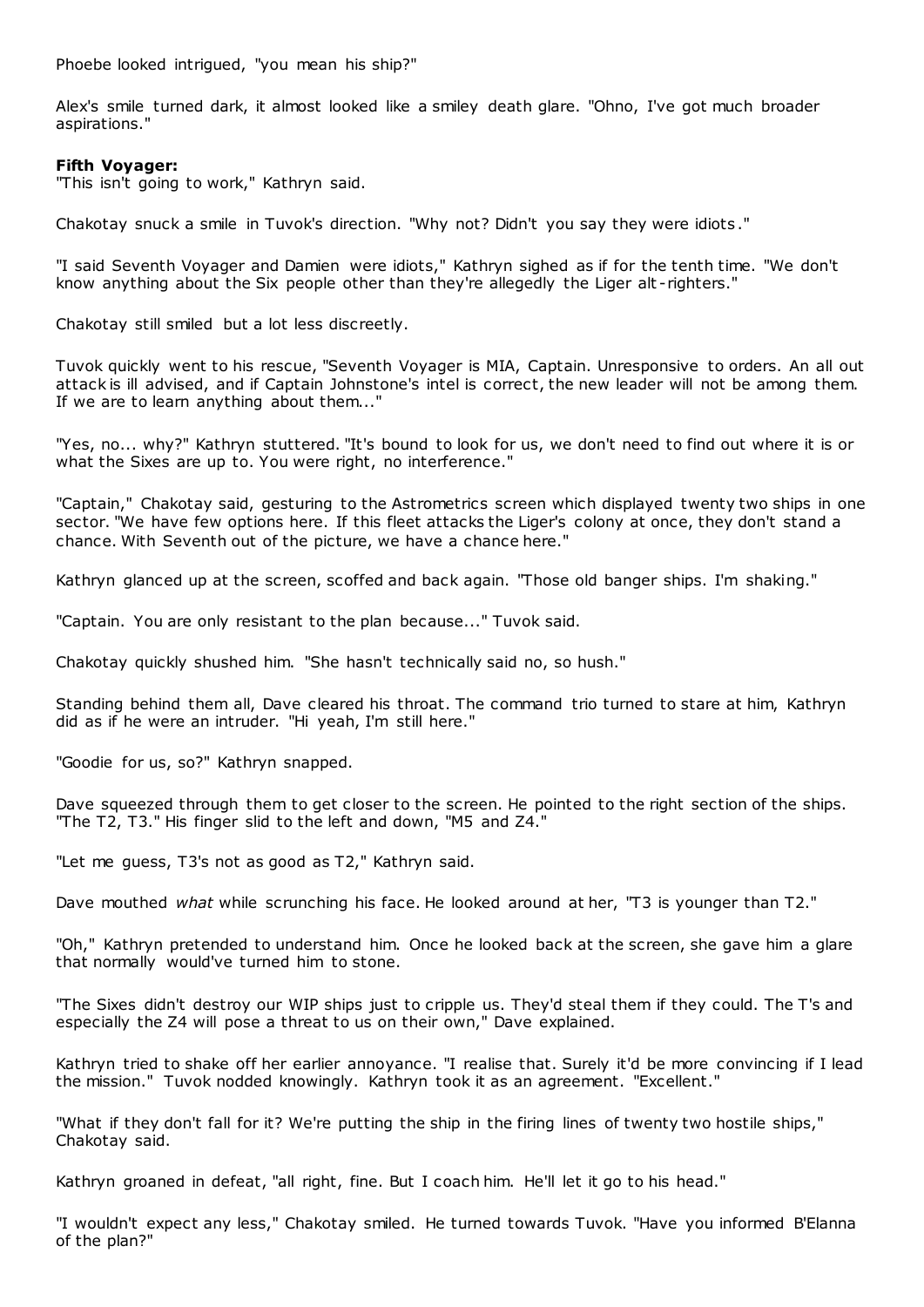"I did," Tuvok seemed to wince.

Chakotay did too in sympathy. "She insisted on installing the emitters herself, didn't she? Did you remind her?"

"Excessively," Tuvok replied. "She said she was not an invalid, only six months along. Then she walked off shouting at I assume the infant; *don't make me come in there you little*... uh, excrement."

Kathryn chuckled, her eyes twinkled. "Ah the little mite's kicking, good times."

"Not particularly. She showed me the bruise earlier," Chakotay said with a cringe.

Tuvok's brow raised high, while Kathryn light nodded with her bottom lip out as if that were normal.

"Yeah, she told me she was going to castrate James personally when he returns," Chakotay continued, trying badly not to show how uncomfortable the thought made him.

Dave's eyes widened, "er wow, overreaction much?"

Kathryn tutted like it was a minor threat. "I really doubt he or she will take after hi..." she stalled and scowled at Dave, "oh, forgot about you."

"Yes, I've noticed," Dave muttered.

Chakotay nervously coughed a couple of times. "So yes, the emitters. I've enlisted some extra help. We should be ready to go in an hour if all goes well."

"Miss Hansen claimed she could do it in forty five minutes," Tuvok said.

"Or," Dave said very slowly, "we could modify our cloak. It'd take ten." He was stared at again not just like he was an intruder, but a one stealing the coffee as well. "Your holograms could be a good backup option though."

"You mean the cloaks the entire fleet uses, hardly. One hour and we sneak in," Kathryn ordered. She wandered off to the exit. "I could get a wig, and maybe..." The men didn't hear the rest as the door shut behind her.

Chakotay looked worried. "Maybe we should hunt for Seventh Voyager after all."

# **Seventh Voyager, Sickbay:**

The Doctor looked on with a mischievous smile as a group began strapping down his next patient. "Any requests?" he asked when they were done.

"None, other than keep him alive," Ensign Getskilledalot replied. "We'll be outside."

They left, leaving the Doctor to his twisted imagination, passing Jessie on the way in. They gave her an extremely wide berth and quickened their pace, whimpering all the way.

"Jessie, if you've made a mess again, please just leave it in my office," the Doctor scolded.

Jessie shrugged, "nah, not yet.," she said with a pout. She approached, eyeing James lying unconscious on the biobed modified with dangerous looking tools.

The Doctor sighed irritably, tutting as he pressed a hypo into his throat. Whatever he injected James with woke up him but barely, in a groggy half asleep state. "Can't you... go elsewhere. This is not your James. I doubt he'd be as receptive to your playing as him."

"Oh I know, and you don't know for sure," Jessie protested.

The Doctor frowned, more than confused. "Which part don't I know?"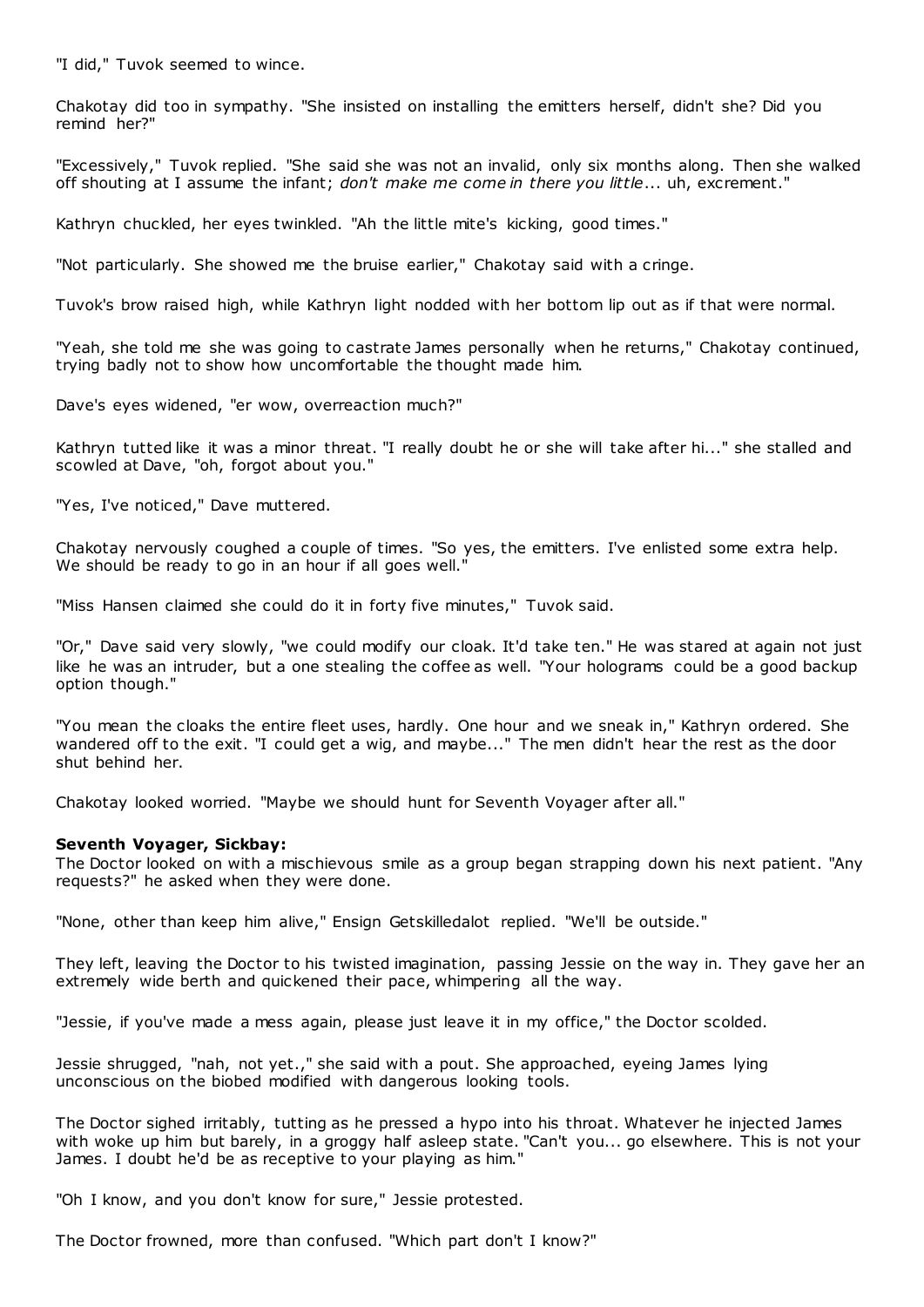Jessie peered over the the patient, hovering her hand a breath away from his cheek like an airy stroke. He was so heavily sedated he could barely flinch, let alone move out of the way.

"Yeah you do, in a way. They're still us, but with stupid hold backs like shame and embarrassment. My James, this James, they're the same deep down. I can help him realise it," she said.

The Doctor gagged on purpose. "Perhaps later, after the Boss is done with him. Not here either. This isn't the place for that mush."

Jessie once again pouted and stood straight. "Tch, you got a dirty mind. I wasn't going to... not in front of you, you perv!"

"Of course," the Doctor laughed, "because you have no shame."

"He's the Slayer, right? More versatile, quicker to heal, used to pain?" Jessie asked. The Doctor looked at her as if he had the same epiphany as her. He then doubted it when he spotted the dreamy look in her eye. She shook it off, "there's no one better than me to get information out of him. Espec ially when I know his ticks already."

"Fine," the Doctor groaned in disappointment. "Don't kill him. Then again, I don't think information is his purpose here or I would've been told. I think he's just here for my expert doctoring skills."

"No harm then if I interrogate him then? You never know," Jessie giggled.

"I suppose," the Doctor shrugged casually and walked off.

Jessie smiled, this time out of relief. Still she had a playful glint in her eye. "Alright. Where does it hurt the least?"

Kathryn sat at her Ready Room desk, impatiently staring at the computer with a hand by her ear. On the screen showed a live aerial view of the bridge.

"Emitters online. We're ready," B'Elanna said from the Engineering station.

Chakotay nodded. "Great. Danny, take us in." He glanced briefly at B'Elanna and lowered his voice, "maybe you should put on your disguise."

She growled at him, "oh for the love of..." She reached around for the loose uniform jacket on the back of the chair. Once she put it on she lowered the chair so her bump was hidden by the console.

"Okay, if we're ready, let's do this," Chakotay said. He snuck a peek at the different woman sitting beside him, just in time to catch her caressing her own hair and smiling. "Er, Doctor."

She jumped and looked around at him. *"Moron,"* she heard Kathryn hiss in her ear. "No, no. It's Captain Doc ... er Janeway. Phoebe Janeway."

Behind them, Jessie rolled her eyes. "This is never going to work."

Chakotay glanced up and pointed at his own head. The stare he received for it burned his insides. Still Jessie threw on a bright red wig and started scowling.

Harry meanwhile scratched at his own. "I think I'm allergic."

At the helm Danny pushed her chair halfway around, "hang on a mo. I'm not meant to be Tom, am I?"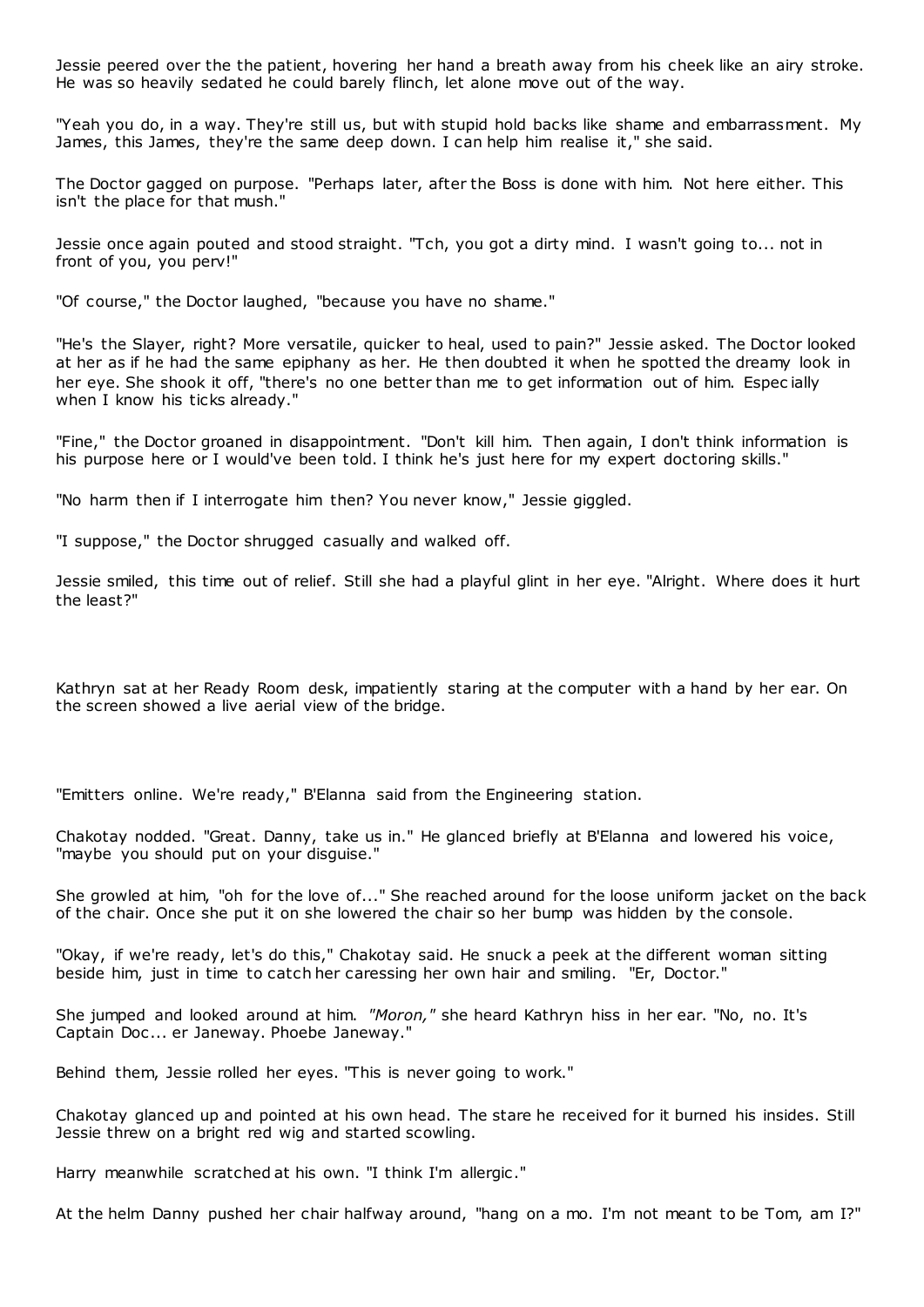"Rather you than me," Jessie said in disgust.

Chakotay sighed, "if they ask, which they won't, he's on kitchen cleaning duty."

"Oh nice!" Danny laughed, turning back. "We are really good at this being evil thing."

#### **Seventh Voyager:**

Bruised and cuts all over him, Tom was chucked into the brig like he was trash for the bin. His guards left, leaving him alone with his guard. He tried to sit carefully to avoid putting weight onto his painful left thigh.

Once down, he racked his brains for a plan. There was barely any time to think a sentence. Somebody else walked inside, glanced at him, then the guard who he then walked over to.

Tom glanced up. Who it was left him smirking, and a little curious what their evil self would be like. He quietly laughed at the thought of him being a goody two shoes who was also nice and polite.

Seventh James told the guard something. She hurried off almost drooling.

"So er..." Tom said in a strained, friendly tone. "What's up, *my old friend?*"

James looked at him in the exact same way the one he knew would, and he instantly felt disappointed that his nice and polite image was wrong. It still lingered even when he was laughed at. "Oh I get it. Old friend. Good one."

Taken aback, Tom forced a laugh. "Yeah I'm a joker. So, I hope you're not here to question me too. I'm all tickled out."

James had his head down, working on the guard's console. Tom saw him smirking briefly. "I don't do that kinda stuff," he said, "I just told her that dinner was ready."

"Woah. So Neelix can cook here?" Tom asked.

James cringed and glanced up, "was that supposed to be funny?"

Tom's face fell, "uh, I wasn't. It was, I assumed he..."

"Oh it *was*," James chuckled nervously. "It takes me a while, I wasn't sure. Can't hurt to ask."

Tom smiled in relief, he was right about him. This James was almost harmless and not very bright. He could put up with this one. Just as he was thinking that, the forcefield lowered.

"Come on," James said on the way out.

Tom stared after him with his eyes bugging out. He hurriedly got up and limped forward. "Wait."

James stopped in front of the door and jumped a little, Tom assumed in shock. He turned around at the opening door to stare at him. "Why?"

"I thought you don't do the smacking around, you know," Tom stammered. James stared at him blankly. "Tell me what you know. No, bam. Yeah?"

"Not much," James said with a shrug. "They want to replace some of the crew, like me. Maybe even raid your Voyager for better parts."

"I wasn't..." Tom burst into laughter, making James' face twitch a bit. He felt sorry for him, he looked so confused and so stopped sniggering. "I wasn't asking you what you know, I implied that you were taking me away to do that to me. Oh never mind. Who do they want, and why you? Is it because they think our James is more your crew's style, cos yeah, let's go."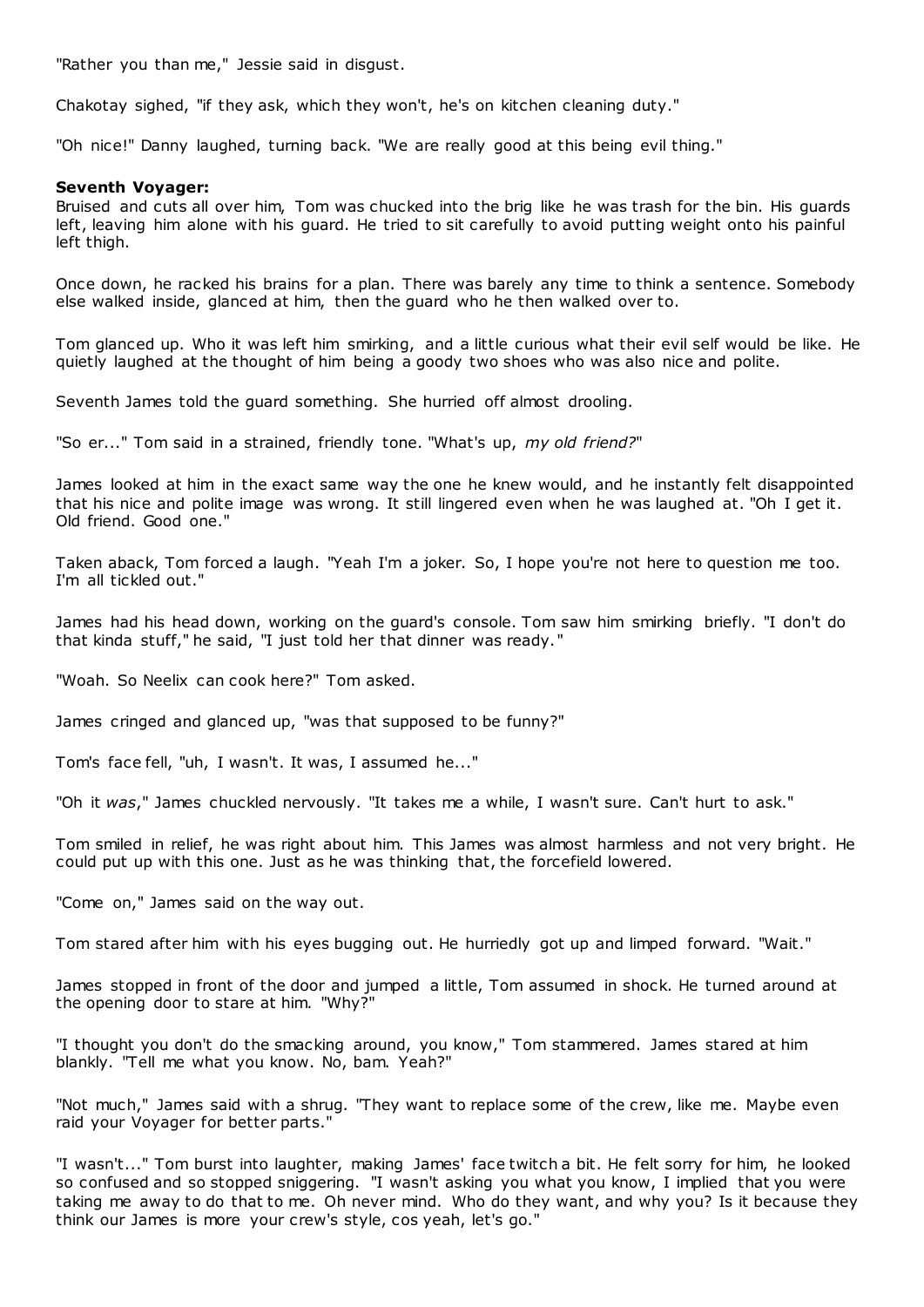James glanced at the door, frowning a little. He stepped to one side, allowing it to close. "Is that another joke, because it's not funny. A little mean actually."

Tom wanted to laugh considering who said it, but felt a little bad at the thought of alienating someone dumb and/or nice enough to trick into helping. He also thought he'd be useful in a fight, whereas the James he knew would be more likely to stand around and watch him die.

"No, no. Not like that," he eventually said reassuringly. "I mean you'd fit in nicely with us. He's brrr, horrible, not very nice. No sense of humour, up his own ass."

James' face didn't change for a bit, worrying Tom that he had offended him again. Eventually he smirked and looked away. "Well, thanks I guess. But would you really leave him behind?"

Tom almost said yes, but he hesitated. "Oh, I wouldn't go that far." James looked at him with a raising eyebrow. "Maybe. We should probably try to help him first, unless..." Tom's face paled as a thought came to him. "Oh, I am an idiot. No, nice try bud. I suppose my evil clone is waiting for you in the Flyer. No dice."

James smiled and shrugged, "okay." He strolled out without a care in the world.

Tom waited, slack jawed. He gingerly checked to see if the forcefield was still off. Since it was he hurried out the best he could with his limp, checked the coast was clear and bolted for the nearest Jeffries Tube.

The original Voyager flew toward the horde of ships lying in wait ahead of them. Three approached, one of them with an almost identical design to the Z5, only smaller with two protruding engines instead of four.

"We're being hailed by a ship Johnstone labelled as the Z4," Harry reported.

Chakotay checked on a very nervous and Phoebe looking Doctor. "Ready?"

"Always," he lied.

"Okay, break a leg. Game faces all. On screen," Chakotay ordered.

They were quickly faced with a young woman, no more than nineteen years old, sitting in a similar bridge to the Z5. Only this one looked like it had been taken out of the shipyard before the painters and furnishers had finished.

"Ah Voyager. It's about time you answered our calls. Where have you been?" the woman hissed.

The Doctor did a near perfect angry twitch like Kathryn would as he stood up. "Who do you think you are, talking to me like that? If it were not for me you'd still be on your little island whining about the taxes."

Chakotay cringed, "tone it down."

In the Ready Room Kathryn laughed and took a sip. "What was I worried about, he's good."

The young woman on the screen quivered fearfully, she tried to maintain her cool facade. "The Boss has been looking for you. He has a mission you need to undertake. He doesn't take kindly to insubordination."

"Listen, er..." the Doctor stalled mid snap, he acted as if he didn't care, "Captain Nobody. We're not your lapdogs. If he has a problem, he can tell us himself." To complete the act he put his hands on his hips.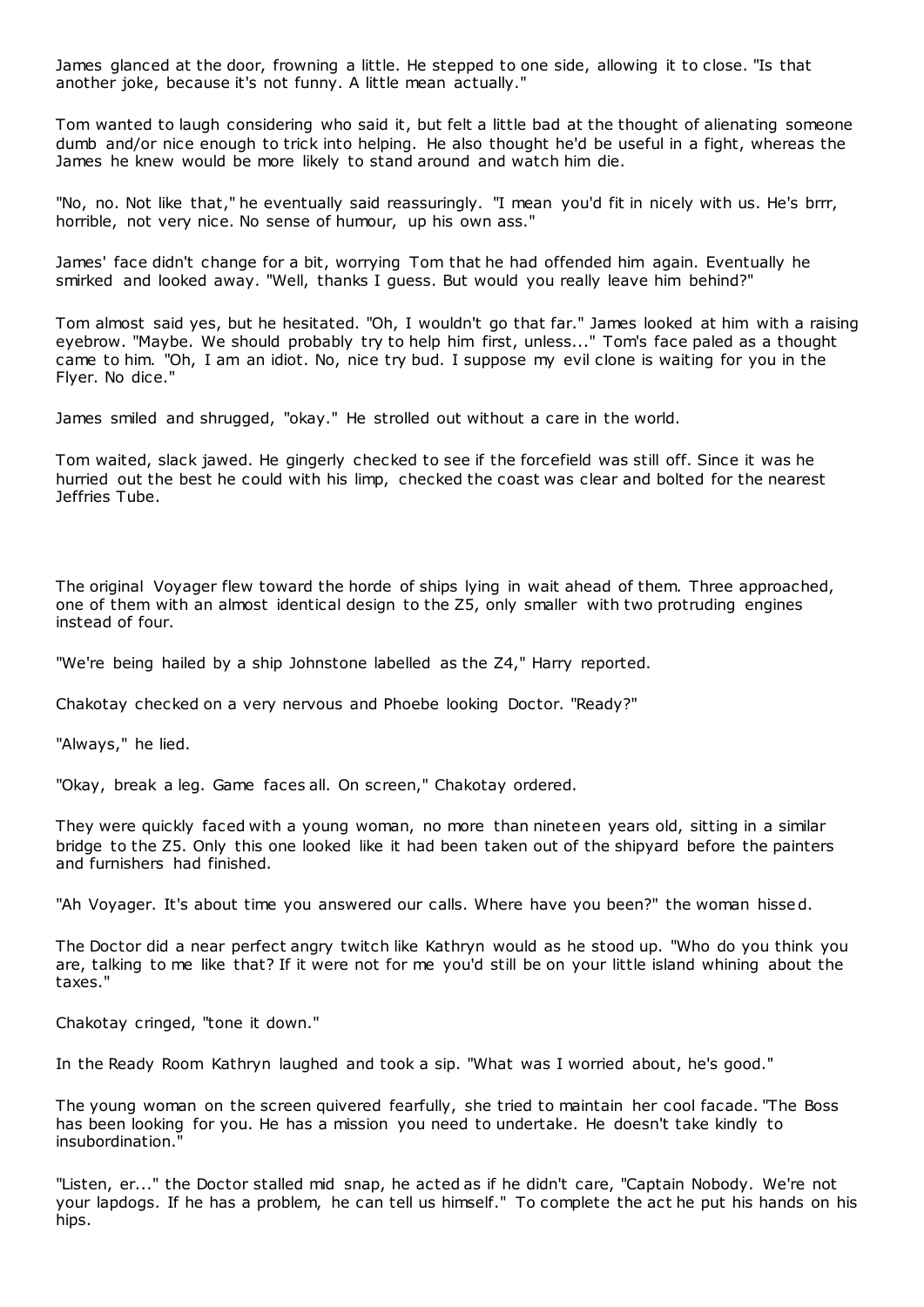Kathryn meanwhile watched it all unfold in her office, content until she spotted Jessie tying her wig and accidentally her regular hair into a ponytail. She was about to comment when she noticed Harry's excessive scratching. "Would you cut it out with your hair, you fools."

The Doctor frowned and checked his own, briefly smiling. Chakotay noticed and got up. "Phoebe, maybe you should pull your knickers out and calm down," he tried to say in a sharp tone.

"I beg your pardon, Commander!" the Doctor exclaimed in dismay.

Jessie groaned as she was sure that was a legitimate reaction.

"Hmph, a circus as always Voyager," the woman snarled. "I trust you didn't fly straight by supreme leader Alex's ship on your way here. He won't be pleased."

"Wait, he's looking for them?" Harry quietly said to himself. His eyes widened, "us. Hush talking console, you're confusing me."

Jessie rolled her eyes, "let me guess; you didn't see him cos you were too busy groping Opps."

Harry stuttered nervously, "she has a name," he tried to sound angry.

"Alex?" the Doctor tried to say nonchalantly, but everyone heard it as the question it was.

Fortunately the woman didn't seem suspicious by it. "He was anointed last week after Damien was declared dead. You'd know if you answered your hails."

Chakotay glanced away from the screen, deep in thought. "Alex, Alex," he whispered.

"I thought you'd be proud you got your way, Janeway," the woman said, eyes narrowing. The Doctor reacted with worry before he could stop himself. He swapped it for a forced frown. "We wanted rid of the monarchy. Instead we got some bastard spawn of yours that Damien picked at random to be his heir," the woman continued to grumble, oblivious to it.

"Uh," the Doctor hesitated.

"Mind your tongue you little brat," a modulated deep voice said from the Ready Room door. Everyone stared in shock at the cloaked figure standing there. Chakotay tried his best not to show any amusement.

"Sir Alex?" the woman stammered fearfully again.

"Lowly minion," the figure snapped as they stomped over to join the Doctor and Chakotay. "If you have a problem with my appointment, perhaps you'd like to challenge it?"

"No no, Boss sir. I was under the impression you weren't on board," the woman stuttered, then cringed. "These fools told me you didn't make it."

"We have a problem you see," the figure said icily. "Rumour has it Fifth Voyager is in the area making friends with the Ligers. I couldn't risk exposing my presence until I was sure."

"Yes sir, I realise that. The G1 and Excelsior reported their interference when we were following their latest model. We were forming a battle plan to take them both..." the woman said.

"Shh!" the figure snapped. "You were forming a plan, without me? I should take your ship right now for the insolence alone. What is your name again?"

"Constance, Jo Cons..." she replied.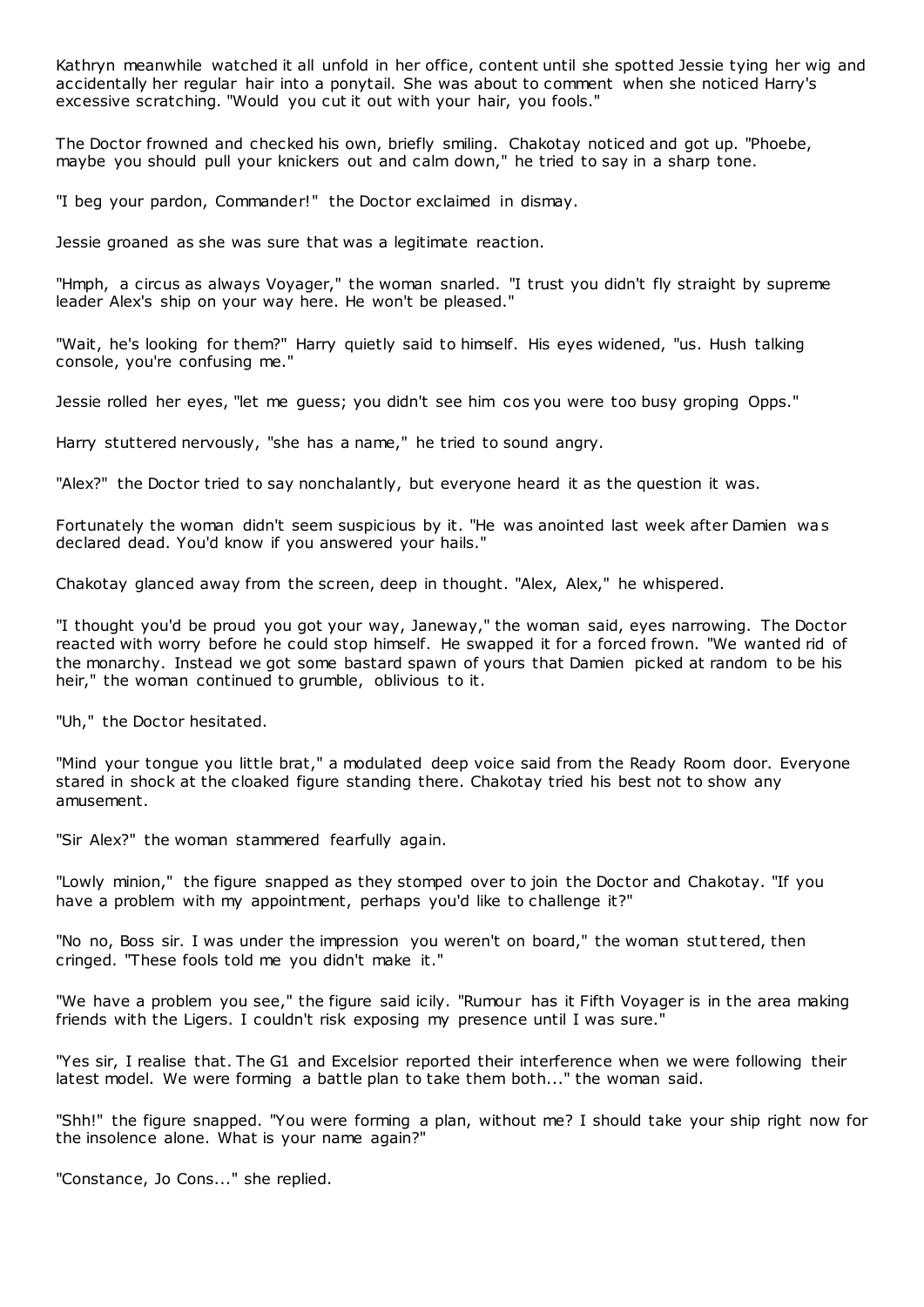"From now on, you're called No Common Sense. Out of my sight and prepare the ship for my arrival," the figure ordered. "I have a plan to capture the Liger's new toy. I'll need that junk bucket you call a ship to do it."

Jo trembled, unsure what to do. "But, what about the other Voyager?"

"Will be no problem if we have the latest, actually finished ship in our arsenal. Commanded by the greatest leader and villain. Correct?" the figure said.

"Uh correct sir," Jo squeaked. "We'll prepare for your visit."

"Good. Don't forget the yoghurt, and make sure it is chilled this time," the figure snapped. Jo nodded very quickly her head blurred, then she was gone.

Jessie couldn't hold it in any longer, she laughed before she loosened her lips. "Wow, you make a great Damien."

The figure lowered the hood on route towards Jessie. No one was surprised to see Kathryn under it. Despite looking calm, Kathryn yanked the wig down from Jessie's head before aiming a slap at her head. Jessie slapped her first, putting her right off. The entire bridge froze in solid ice.

"Watch it," Kathryn growled, "you only get one."

"Oh I didn't know, so I get one more," Jessie sniped back.

Kathryn turned to walk off, leaving Jessie to fix the mess the wig taking left, all while wincing at the strands of hair that were pulled. "Only if you want your upcoming motherhood to be common knowledge," Kathryn whispered on her way by her. "Prepare a boarding party. We're taking the ship." Jessie scowled into her back.

"Uh Captain. As soon as we tip our hand, the entire fleet will grossly outnumber us," Tuvok said.

"Then no tipping, how hard is that?" Kathryn snapped. She swirled around to face Harry. "Hidden transmission to the Z5. If Davey knows anything that'll help us..."

"They've been listening in since we opened comms. He's suggested taking Lilly and Emma," Harry said.

"Fine," Kathryn said as she walked over to take her seat.

Chakotay frowned down at her, "they'll not be expecting either of them. But they will be expecting you."

"Any schmuck can wear the cloak and act like an up himself know it all with a god complex," Kathryn said.

"Not just anyone can make a convincing Damien though," Jessie smirked.

Kathryn growled. Harry though made a little confused huh sound, distracting her. "But, they said Damien's dead. Alex is the successor. We may have already gave away who we are, they'll have an ambush waiting for us."

Chakotay nodded, "yes, I thought that was a little odd too. Though Dave said the new Boss hadn't been seen...'

"Alex?" Kathryn mused aloud.

The Doctor groaned as if it were obvious. "Phoebe's son, Kiara's half brother on Seventh."

Kathryn got up, glaring at Chakotay for no reason he could understand. "You dirty git. As soon as I'm gone, you'll knock up my sis..."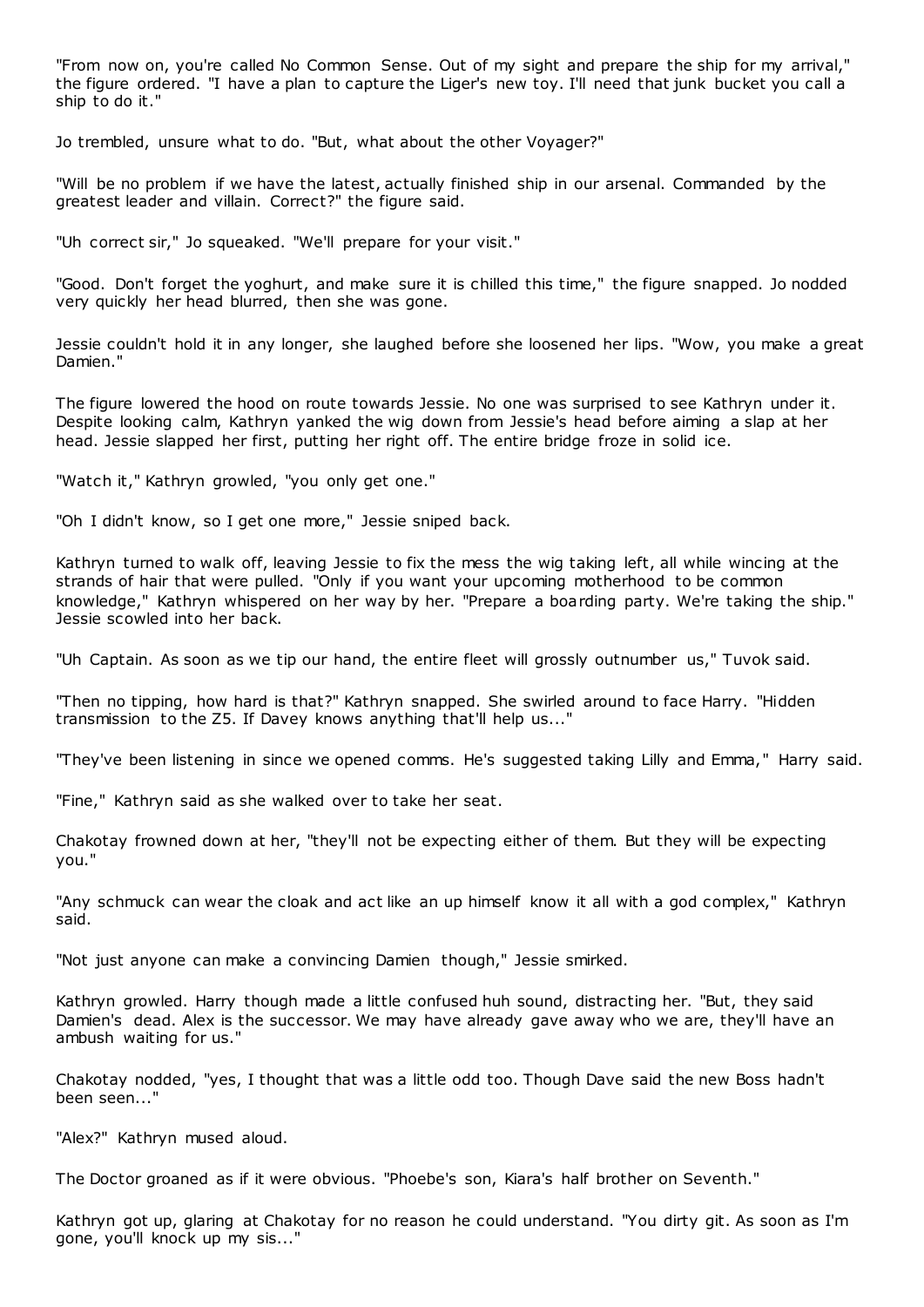She was about to slap him as well when B'Elanna interrupted, "but wasn't he a baby, a one about the same age as our Kiara at the time?" She flinched and looked down at her belly, "I'm not talking about you."

Kathryn lowered her hand. Chakotay sighed in relief. "We should be prepared for a bigger resistance when we board. For now, we keep up the act." Once everyone were no longer focused on her, she gave Chakotay a light slap anyway.

## **Seventh Voyager:**

Crewmembers poured into an already crammed full of people Engineering.

Phoebe arrived seemingly last, closely followed by Alex. Phoebe only had to clap and glare to silence everyone and get their attention. She sneered at Alex. "They're all yours."

Alex darkly chuckled while slowly looking around at everyone.

The doors opened again. Since it was so quiet the noise of it seemed louder than usual, everyone looked to see Seventh James wander in. Their stares stopped him for a second, he frowned at a few, "what?" he said defensively.

Everyone focused again on Alex, apart from Phoebe who glared expectantly at random parts of the crowd.

Alex cleared his throat. "Now, I have no idea what you were expecting of me. Nor do I care." A few crewmembers whispered between themselves. "Your boss never thought you were essential. Just crude, and useless fodder." He slowly paced, eyeing the more disgruntled of the crowd. "But maybe, you have a teeny amount of potential. If allied with my brilliance and cunning."

He reached a dense pocket of the crowd. Instead of stopping, he strode purposefully through them, pushing some aside while leering at whoever caught his eye. By the time he reached the warp core he was getting various defiant looks from a few of the senior staff.

"I know that your powers of attention, are as weak as all of Paris's jokes," Alex snarled.

"Hey," Seventh Tom whined.

Alex circled around them, keeping a close eye. "But as thick as you are..." One crewmember looking bored got his full attention. A hand swiped a can from his hands. "Pay attention! My words are much better than cokes."

A few faces nearby frowned, confused.

"It's clear from your vacant expressions, that the lights are not all on upstairs." Someone hurriedly switched the upstairs lights off, Phoebe groaned. "We're talking schemes and traitors."

Alex lunged in front of Tuvok, who merely raised his bushier eyebrows. "Even you can be caught unawares."

Seventh Tom chuckled and leaned in towards him to whisper, "this sounds familiar, I can't think where."

"So beware, it's the last of your life lines," Alex sneered while circling the warp core. "Be aware of my sensational news. A brand new era, is bringing us nearer..."

Seventh B'Elanna scoffed, "why should we listen to you?"

Alex sharply turned to smirk at her, "fool, you haven't a clue." He continued on his way, ignoring her, "no need to be jaded, you will be rewarded, when at last I'm given my dues. And insults are deliciously avenged."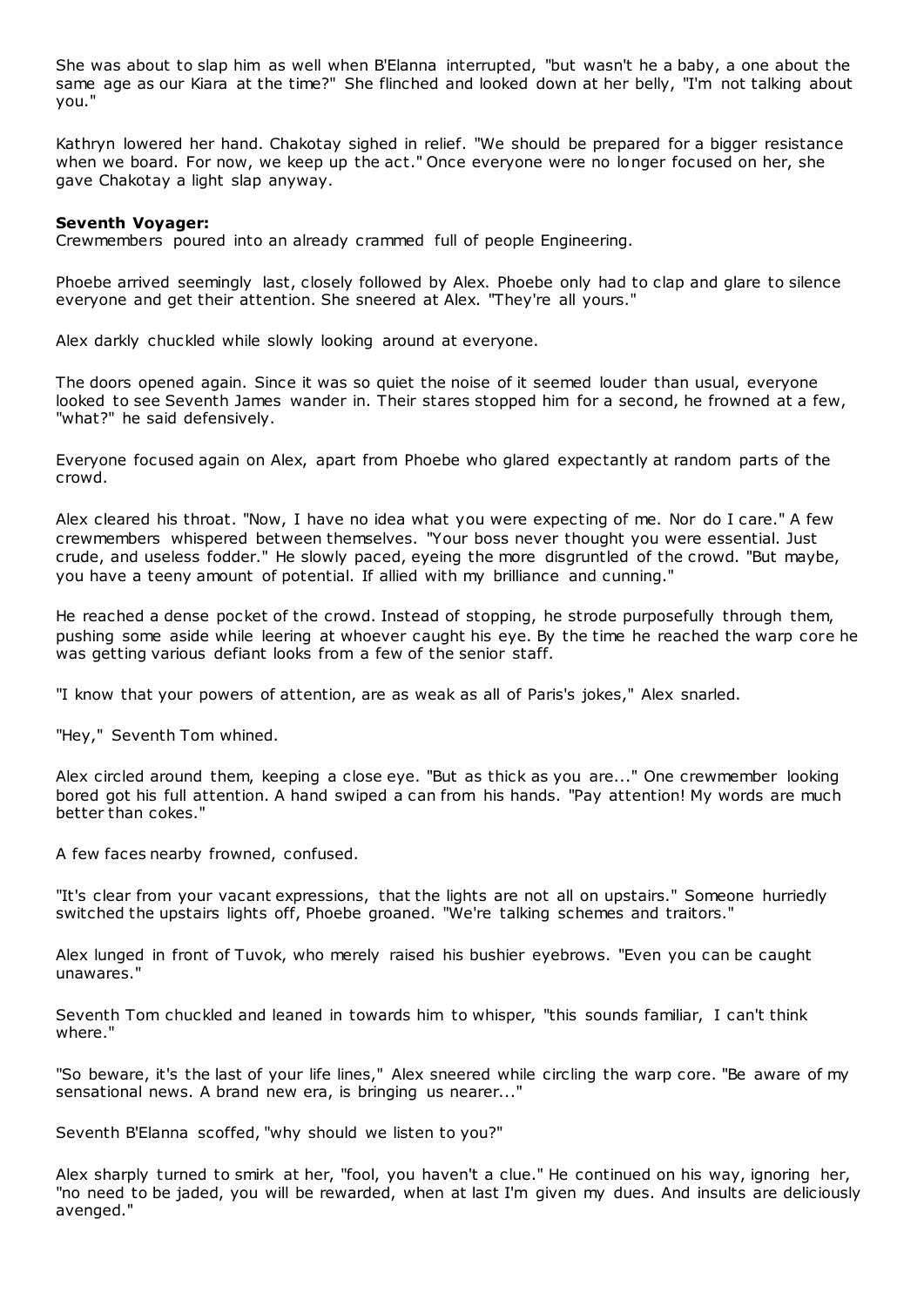Finally he stopped to duck under the core's barrier, and stand in front of the core. "Be prepared."

Harry nodded frantically, "yeah I can do that. What am I preparing for?"

"For us to take what is rightfully mine," Alex announced proudly.

A lot of people were confused. Seventh Tom was one of them, "I dunno, our Voyager has the cool Tolg adaptions..."

Alex closed his eyes to hide the rolling of them. "I don't mean your better halves. I mean the Ligers and their technology. I will reign over them as my mother wished, and I will rule the galaxy as their king."

Most of the room froze. A few select people eyed him suspiciously instead, some even angrily. Alex found it amusing though, "oh, do you doubt me?"

"But you said the Sixes wanted a democracy, that's why..." B'Elanna said.

Phoebe's dark and proud smile grew as Alex laughed menacingly. "The fools swore allegiances to me, yes," Alex said. A lot of the room gasped, while the ones who weren't surprised by this kept stony expressions. "Stick with me, and you'll bask in my greatness for all eternity."

A good majority of the crew erupted in cheers, only a few remained silent and a little uncertain about it.

"Long live our Boss!" many chanted.

His new followers had stood attention as he got himself c omfortable on the barrier around the core. He sat on it like it was a throne, admiring the view of them fist bumping the air and cheering.

"Of course you should know you're expected, on this glorious anniversary," Alex sneered. "A future that is littered with prizes. Even though I'm the main adversary..."

He caught sight of Seventh James rolling his eyes to one side, and so he casually made his way over. "The point that I must emphasise is..." James didn't seem to notice until he was staring right in his face. "You won't get anywhere without me!" he more or less roared at him.

Seventh James wiped his cheek in disgust while Alex quickly turned to one side and sprayed a throat soother into his mouth. A few nearby heard him clear his throat before carrying on.

The whole thing spurred on his followers nevertheless. "So be prepared for the war of the century," Alex cackled. He grabbed the railing on the lift and swung around so he was on it as it raised. "Be prepared for the dirtiest plan."

As the lift rose he did various arm swinging gestures with each word. "Villainous planning."

"No Fifth Voyager!" most of the crowd roared.

Alex snickered, "goodness damning."

"No Ligers!" almost everyone seemed to yell at the same time.

"Years of denial, is simply why I'll... " Alex snarled as he threw himself off the lift before it arrived at the next level. He walked over to the glass area overlooking everyone and slammed his hands on the railing. "Be feared and undisputed, respected, saluted and seen for the wonder I am." His hand flew to his chest. "Yes my brains and ambitions are great. Be prepared."

"Yes his brains and ambitions are great," a few managed to copy in time, while everyone else repeated their earlier shouts awkwardly.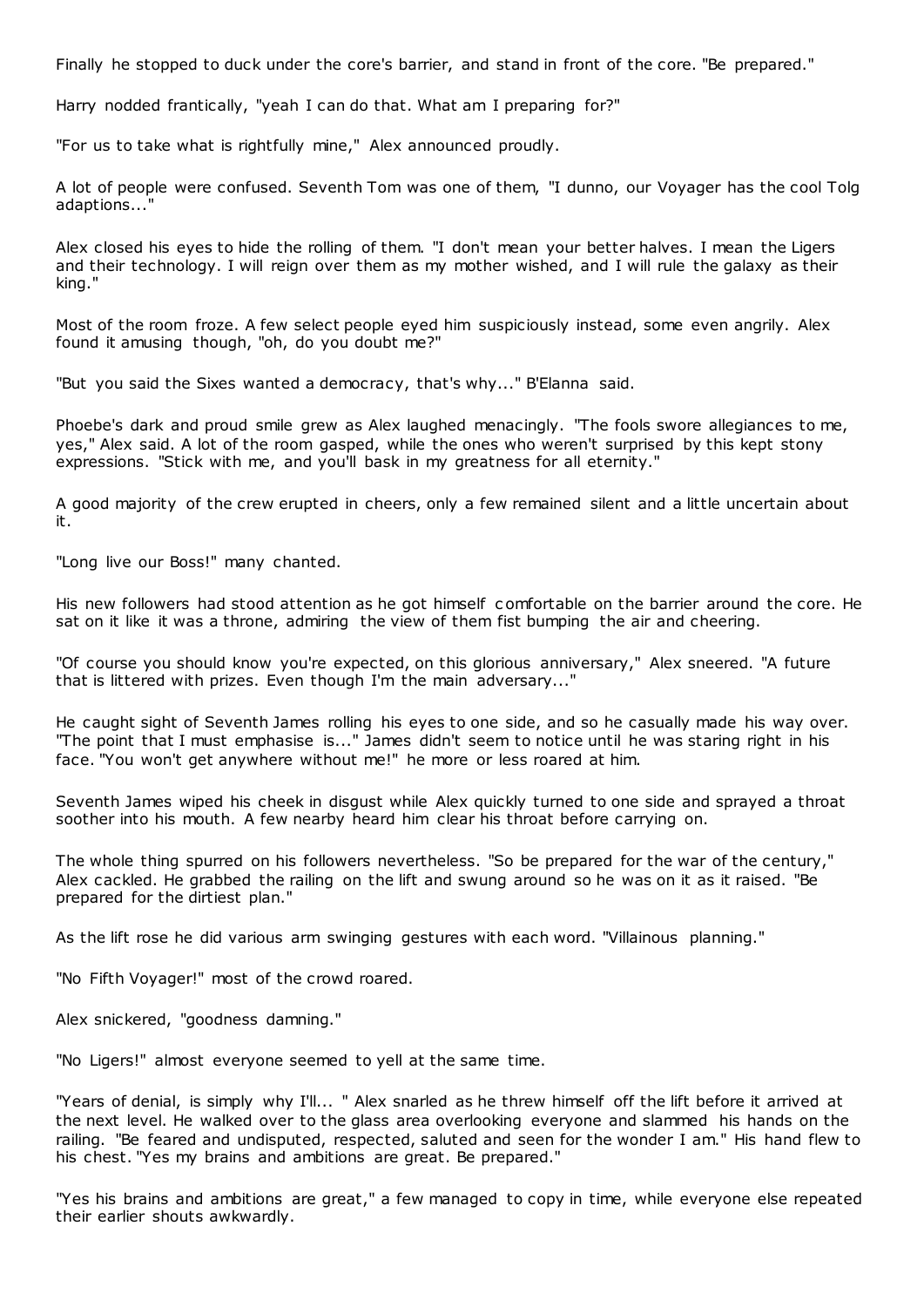"Be prepared!" Alex shouted loud enough for the whole deck to hear. A roaring applause and cheers followed. He couldn't help but laugh in a typical villainous way.

Back on the Seventh bridge, the senior staff and a few others slouched at their usual stations like it was a coffee shop. The ones without an assigned station hung around at the back, some gossiping about their previous meeting.

Seventh James grew tired of the conversation between Six and Seventh Neelix, only to almost collide with someone nearly half his height.

"There you are," Seventh Kiara scolded him. What looked like a jar of coffee was thrust into his belly, "open it slave."

Seventh James noticed Phoebe smiling proudly from afar, as well as Chakotay sniggering.

"So, remind me again why your own family's trying to replace you," Seventh James said, resisting a smirk

"Same reason you're a loser with stupid hair. Open," Kiara countered.

Seventh James took the jar from her while giving her a narrowing eye stare. She smiled cutely back. He shook his head and looked at the jar. There were a few snickers around the bridge, he had no idea why. He attempted to turn the lid, which made a scraping sound but didn't open. His eyes had darted around, suddenly nervous with the laughter getting louder. This time he attempted to turn and lift it, all while pulling a strained face and making the occasional grunting sound.

Chakotay laughed a lot louder at him. "Look kid, I don't care how constipated you are but do that in the bathroom." The laughter he got for that sounded like it came from a group of hyenas.

"What's that big C word?" Kiara asked.

Chakotay walked around the banister to reach her. "He needs to go poopie but he can't," he said in a mocking tone in James' direction.

Seventh James made all sorts of faces; confused, annoyed, embarrassed, as he looked around at the people laughing at him. He did notice Phoebe was the only one not, she looked lost in her own thoughts while staring in his general direction.

"I don't need to..." Seventh James sounded a lot more defensive than he intended. He meant to sigh but it sounded more like a growl. One tug brought the lid up and off the jar, which he then handed to the kid.

"Gee, don't strain yourself," Kiara said in her cute, innocent voice. She looked up at her father, "when are we getting the strong version? I've got lots of mum's old jars and junk for him to open."

Phoebe smiled, "very soon, darling." Kiara grinned and scurried off into the Ready Room.

Seventh James meanwhile sulked, clearly offended, as he walked away. He passed Alex stepping out of the turbolift. Alex snorted in disgust and tried to shove him into the turbolift door. Seventh James eventually lost his balance and stumbled into it, glaring back over his shoulder.

"Classic, he's so stupid, even gravity takes a while to reach him," Seventh Tom laughed.

Phoebe stared at the helmsman currently wearing his uniform jacket backwards. "So true, Tom Hamburg."

"Pfft, that's what you think," Tom laughed.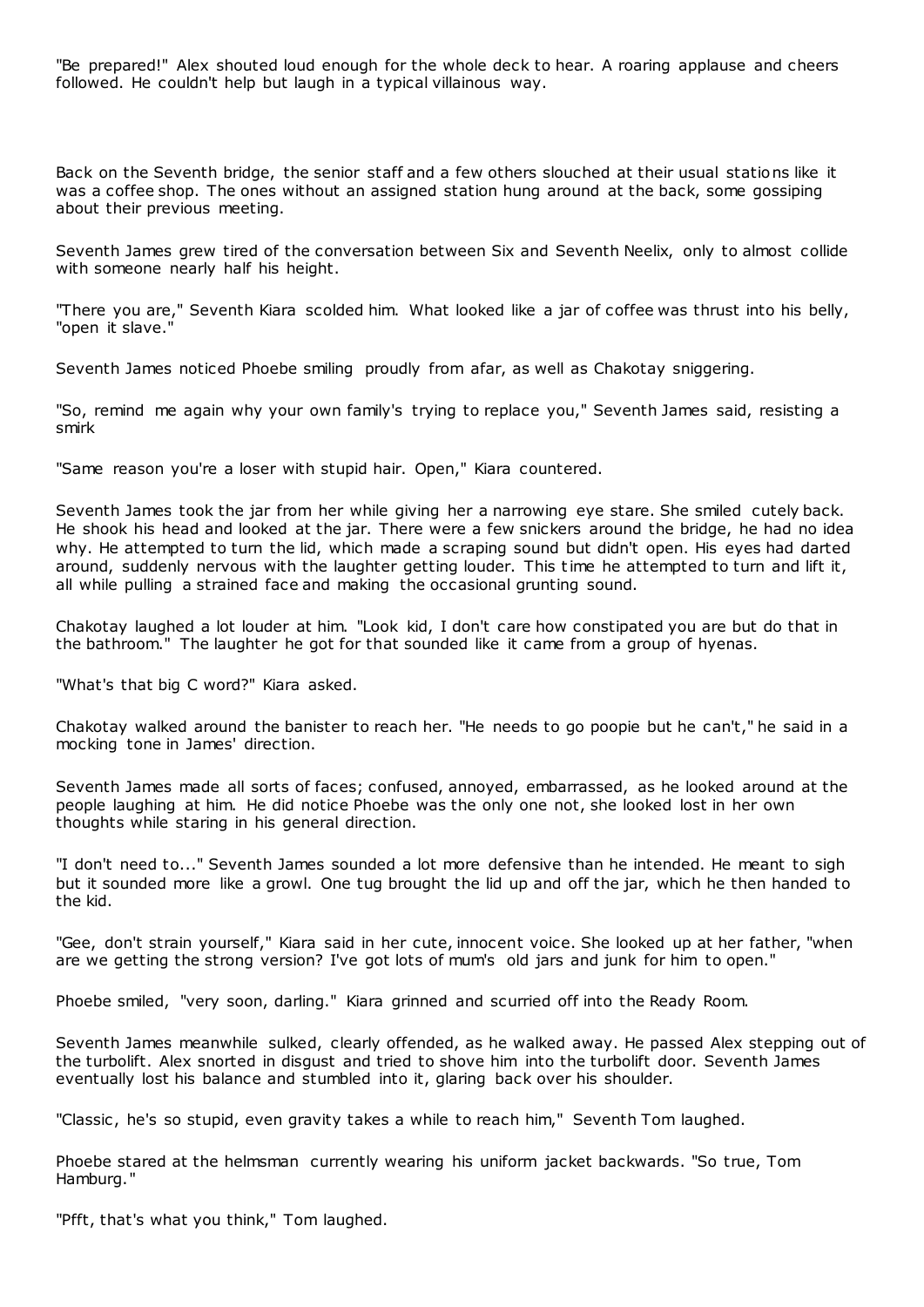Alex stared coldly at him, eyebrow twitching. "Get this idiot off the bridge."

"Finally, something I like doing," Chakotay said while rolling up his sleeves. Tom had no idea what was going on until Chakotay was right in front of him. He squealed and ran off into the nearest room, which for him was the Ready Room.

"Eeew, I just ate!" Kiara cried from inside.

Phoebe didn't look too bothered about that, she shrugged her shoulders. "So do we have a plan besides spoken word Disney songs?"

Alex's widening eyes darted back and forth. "What are you talking about, mother? That was years ago and definitely not spoken word. I clearly remember you lot screeching something about a lullaby while I was trying to sleep."

"No you don't," Phoebe laughed nervously.

Seventh James got his bearings back meanwhile, and took the first empty station he came across which was Opps. A few seconds later Harry emerged looking dishevelled with blushing cheeks. James tried his best not to laugh at him.

"Okaaay? The plan. It is very complicated, I doubt you nitwits would understand it fully," Alex said.

"Oh, we're more intelligent than we look," Phoebe said. She spotted Harry laying out a picnic blanket on top of Opps, immediately gasping and throwing it away to perform CPR on it. "Some of us though are exactly as we look."

Alex nodded, "yeah sure, if you say so. As you should know, though I'm assuming way too much with you lot, the Liger and Rabbien civil war has been in a stalemate for centuries..."

Everyone listening were confused. "The who?" Phoebe asked.

"Don't you die on me Charlene!" Harry sobbed as he frantically pushed on a solid surface. Seventh James grimaced as the next attempt at mouth to mouth turned into something else.

"Ugh, I told them Six was the operation name," Alex muttered. He shook his head bitterly. "No matter. As I've been out of action for a year, I need to know everything you do. That shouldn't take long."

There was a loud thud in the direction of Opps. Everyone looked over to only see Seventh James. A few looked down to see Harry in a heap on the floor. Seventh James looked shocked until he noticed everyone looking at him. He raised his hand meekly, "um, they're at war?"

Phoebe shuddered in rage. "Seriously, remove the idiot."

Chakotay walked back to her side with a frown. He smiled and grabbed her arm. For that she punched him in the face.

"I'm not the idiot, you moron!" she screamed despite him being unconscious.

Alex sighed very impatiently. "Never mind! I assume the heirs to the Liger throne are still assumed missing. Well only I know of one of their whereabouts. It's time to make cla..."

"Wait a minute, my Alex was definitely sleeping during Chakotay's lullaby," Phoebe said, eyes sharpening. Chakotay groaned from the floor. "And how did you get out of your detention crib anyway?"

"Perhaps if you went in to feed him now and then, you would've noticed the hole in the side," Alex chuckled darkly.

He got numerous blank stares, as well as a few awkward coughs.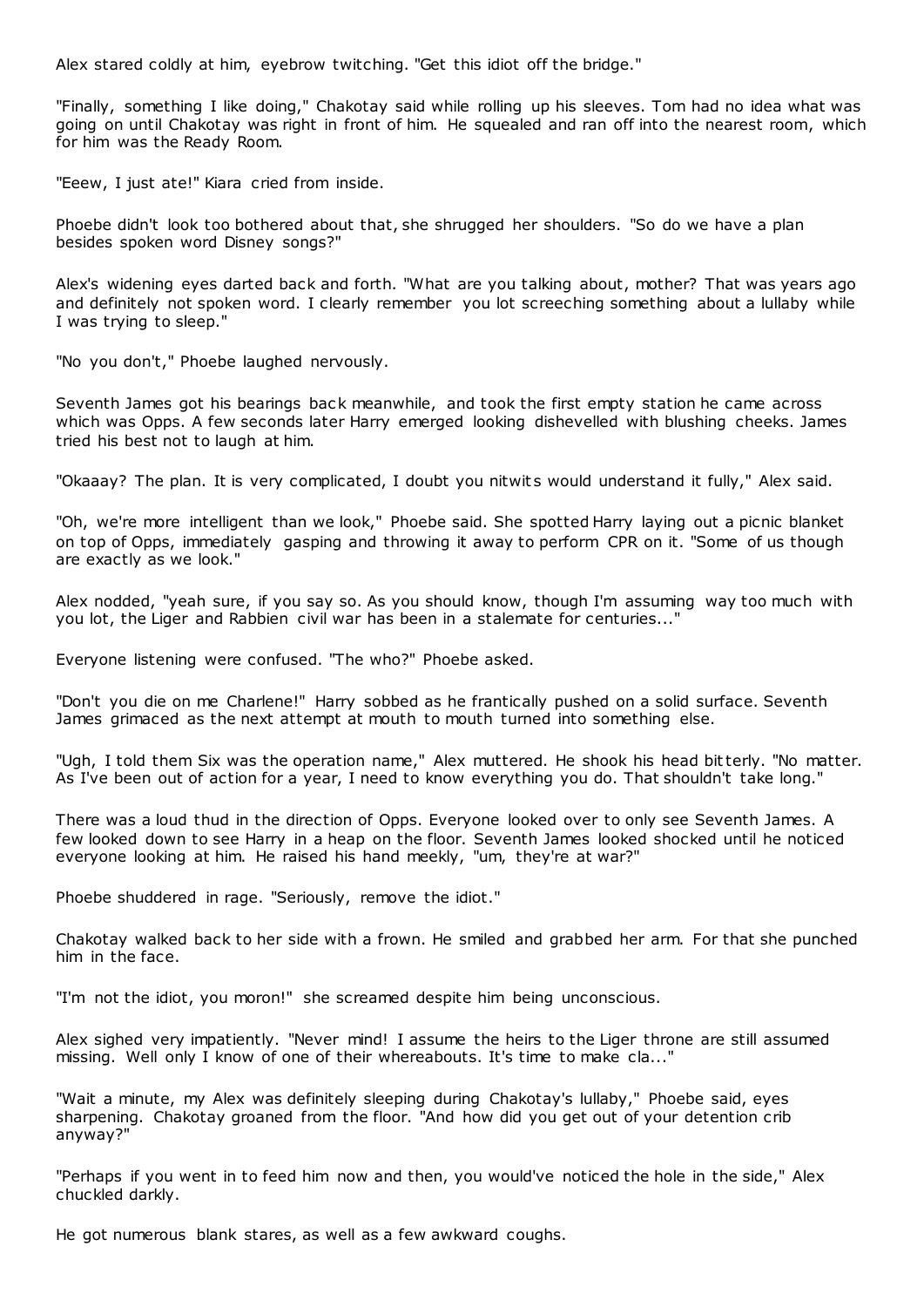Seventh James decided to break the silence, "wait, who are you again? I lost track of this crap long before this turned into a bad musical." Phoebe glared him back into silence.

"I thought you fools figured it out earlier!" Alex snapped. Everyone shook their heads, making him groan loudly. "Who did you think I was? And don't say Alex."

"I thought you were Bobby," Seventh Harry with a new bump in his head said.

Alex stared blankly at the man. "Who the hell is Bobby?"

Harry coughed nervously and glanced away, "nobody knows," he said mysteriously.

"Forget it. It's pointless to explain the plan to you monkeys. Because of that shuttle, we know Voyager is close by. We destroy it and that'll sort out our heir problem," Alex said.

"Yeah problem with that is the Fifth crew have owned our asses both times," Tom said on re-entry to the bridge.

Phoebe rolled her eyes, "three times." Tom gasped in horror.

"Not a problem," Alex chuckled. "I have a fleet of vessels on standby to assist you. Voyager won't know what hit them."

"But, in the original plan we needed them alive," Phoebe reminded him.

Alex smiled maliciously. "The new plan we haven't any use for them. Scan the area for their ship. In the meantime, I have a Slayer to prep." He walked away towards the turbolift.

Tom gasped again, "oh my god, we're cooking him? No wonder Neelix looked happy." Alex stopped, everyone else stared at him. "What?"

"Perhaps I should re-think the no use part," Alex muttered, stepping out.

Six rematerialised in a dark corridor with only one working light. Lilly immediately scoffed in offense. "These idiots couldn't even wait for us to install the light bulbs?"

Kathryn raised her hood up to hide her face. "This is good. It means the old systems should still be the same. My team will keep Captain No busy on the bridge on the pretense of getting the ship ready for the Boss' use. My Liger hostage will make herself known with the disgruntled crewmember." Lilly and Emma exchanged worried glances. "Chakotay, you and Lilly get to the bridge once you get the signal."

"Um mum?" Morgan said whilst raising her hand.

"No," Kathryn groaned and rolled her eyes, "you can't join me Jessie, you annoy..." She did a double take at her daughter. "Where's Jessie, and why are you here?"

"It's okay, we're nearly there," Jessie tried to sound reassuring. With one arm around B'Elanna's back, and the other using the wall as a safety net, they stumbled slowly through Deck Five.

B'Elanna's eyes sharpened and burned. "You've got some nerve telling me it's okay! Do you have any idea how far along you were before I stupidly volunteered for you?"

Jessie nervously glanced at the two crewmembers hurrying by, hoping they didn't hear what she said. "Um, no." She was glared at. "When was the Love Spell again?"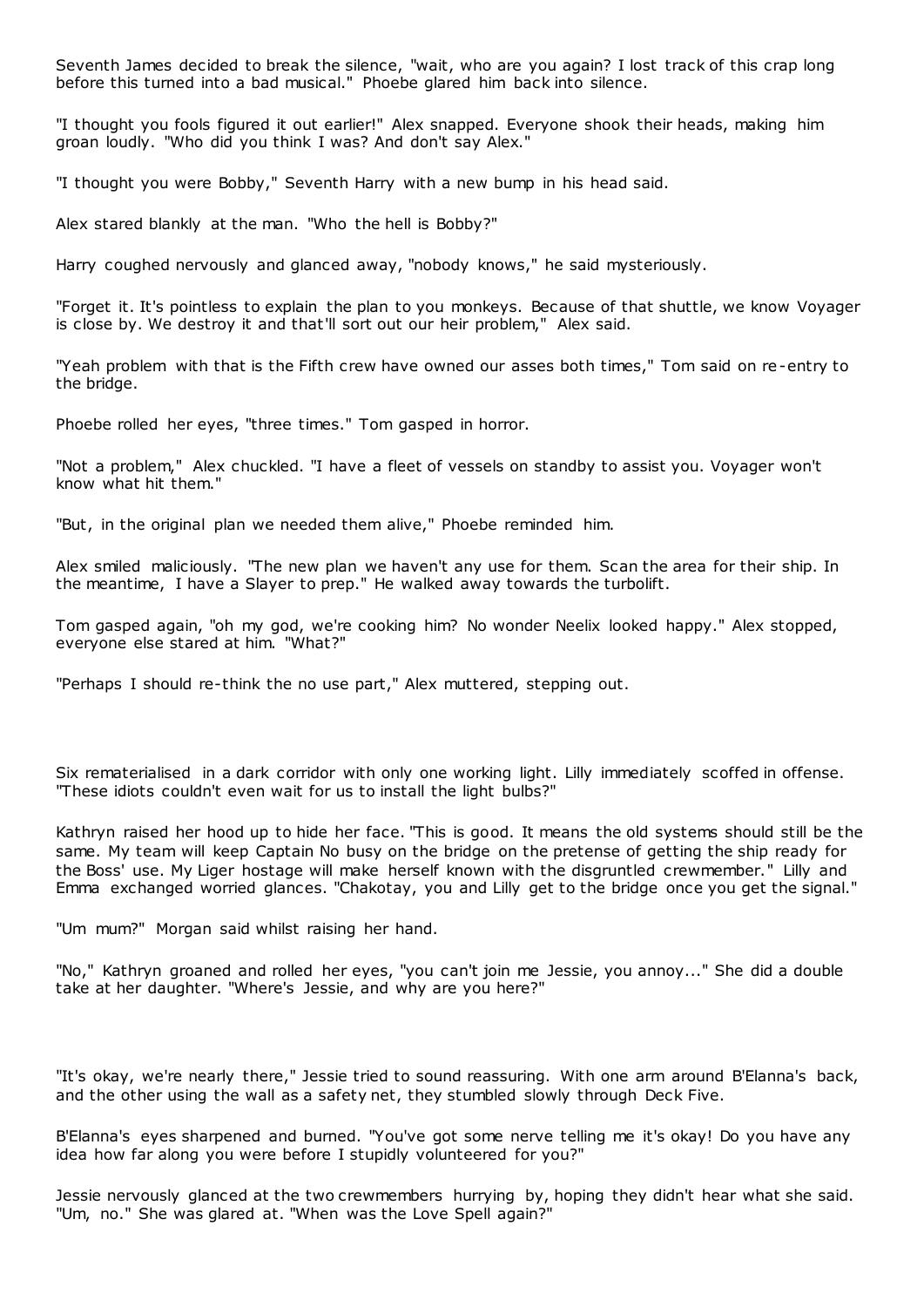B'Elanna roared in pain and pushed ahead of her, determined to go on her own. Jessie hurried after her. "Well this kid's obviously in a hurry, like you should be!" She reached Sickbay a good few seconds before Jessie did, leaving Jessie with a deer in headlights expression.

"What?" she squeaked fearfully. "But you said it wasn't labour," she cried as she ran in after her.

Kathryn's resolve drained away to nearly nothing. "Oh Morgan, why must you do this every time?"

Morgan shrugged and smiled innocently, "why not?"

"I'd have thought it was obvious; she's her mother's daughter," Chakotay said a little too proudly.

Kathryn thought about it, and thankfully for everyone she chose to smile. "Yes, because we needed more stubborn, impulsive people like I needed a decaf," she said through gritted teeth though. "Fine, change of plans."

# **Seventh Voyager's Sickbay:**

Jessie whined while standing still on the spot. "What do you mean?"

"Interrogation is where you force answers out of the victims by torturing them. You didn't ask him anything, you just tortured him," the Doctor replied, gesturing to the unconscious James on the biobed.

"Yeah that was fun," Jessie laughed, "but I thought he wasn't here to be asked questions." The Doctor groaned and walked off. Jessie took that as a cue to continue, so she restarted up her cordless drill.

At the same time 'Alex' waltsed through the door and fast, almost colliding into the Doctor. "What is she doing?"

The Doctor looked over his shoulder in time to catch Seventh Jessie trying to slap James awake, with a functioning drill in her other hand. "Stealing my tools. If you want a lobotomy, you'd be the first."

Alex merely pushed him aside with contempt. "You!" Jessie jumped, almost dropping the drill. As if nothing happened she carried on. "Move aside, the prisoner has an appointment with me."

Jessie moaned, stepping aside while switching off her drill. "But he's sleeping now. Come back later," she said, then pouted.

Alex grabbed the Doctor's arm before he could walk off. "Wake him up." He let go so the hologram could follow his orders. "First... um, you?"

"Jessie," Jessie mumbled.

"Have you tried to be your... very slightly less psychotic self to trick him?" Alex asked.

Jessie's eyes lit up, "oh that's a good one. Hang on." She turned around to continue slapping.

"No," Alex barked. The Doctor meanwhile hurried over with a hypospray. "Maybe a little less psychotic than that." Jessie pouted again and folded her arms.

James started to stir. The first face he saw was Alex's scowling at him. "Ugh, it's like looking at a male Janeway," he shuddered.

Jessie giggled not very discreetly, the Doctor smiled. Alex's lack of reaction killed the mood for both of them. "Yes well, beggars can't be choosers," he said with a slight tug in the corner of his lips. "Do you know why you're here?"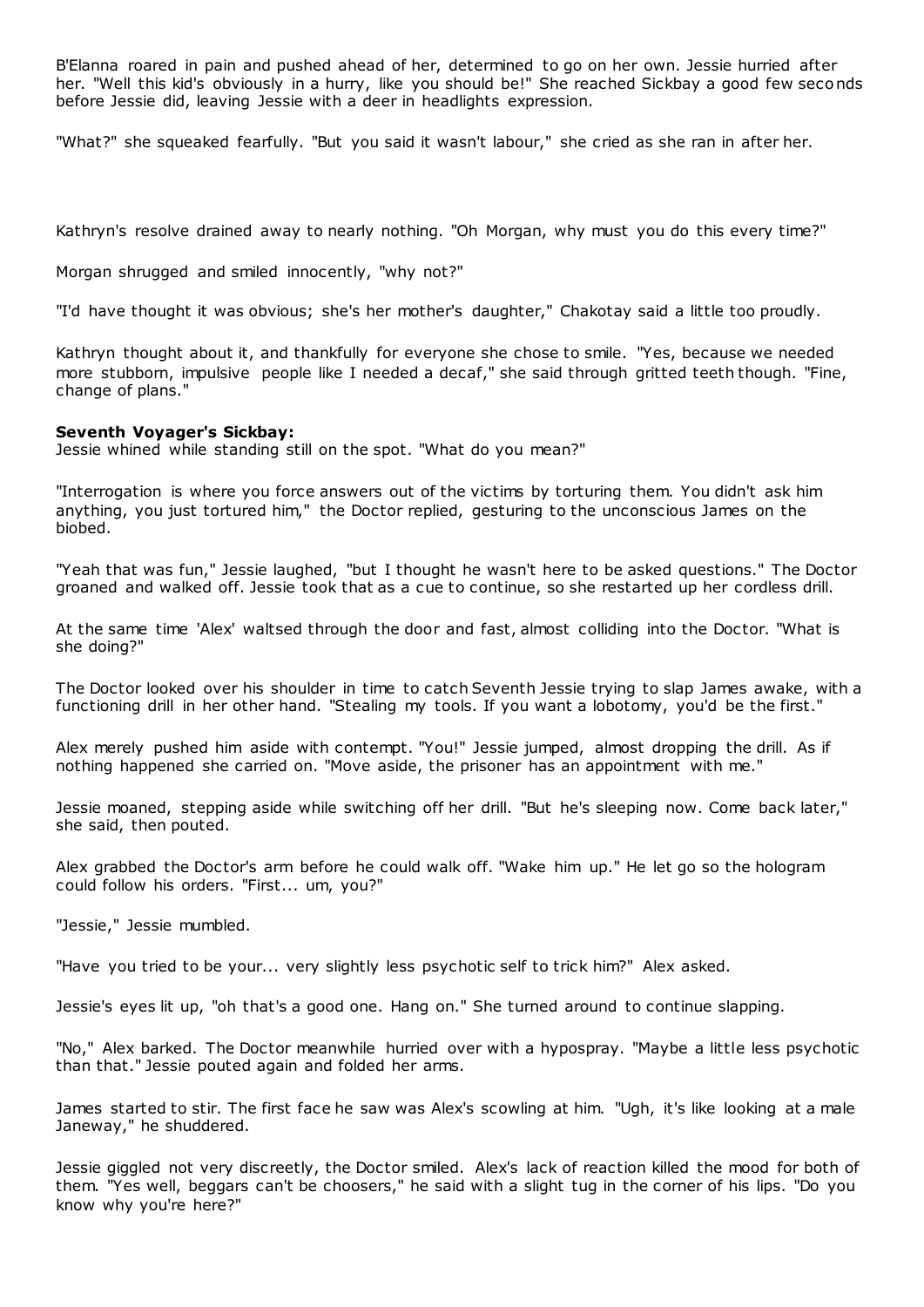"Because you want to swap me, I know," James sighed.

"Hardly," Alex chuckled with a dark glint in his eye. Jessie and the Doctor exchanged confused stares. James frowned as well, reminding him that his face had been a punching bag for Seventh Jessie. "I could wear you down enough to get you to join, but then I wouldn't have the satisfaction of watching my murderer die over and over, until I get bored."

James glanced off to the side, "what?"

Jessie nodded frantically, "what he said."

The Doctor grunted knowingly. "Damien? It worked."

Alex chuckled mischievously, "of course it worked. The maturation chamber idea was a stroke of genius. Thank you..." The Doctor smiled proudly. "Me." The smile dropped to the floor.

James tried to sit up. Jessie pressed on his shoulder to push him back down. "What are you weirdos talking about? Damien's dead. You're Phoebe's son, who she forgot to let out of her cage for spray painting Engineering," Jessie stuttered.

The very Alex looking Damien rolled his eyes while turning away from her. "Alex was a weak puppet, just like his father. It's only fair to treat him like one." He tried to snatch the drill from her, but she clung onto it. His Borg strength allowed him to take it, making her splutter. "What's your problem? If I kill this beast, your weaker boy toy won't be replaced."

"Yeah well," Jessie nervously stuttered, "I like this one better." James side eyed her. She shrugged, giving him a wink.

"In that case, you're going to love what I plan to do with your dweeb," Damien laughed. After he placed the drill down, he gestured his palm out toward the Doctor, "get me the needle, hologram." The EMH hid his offense well, he wandered off to the medical tray that was instead filled with cruel looking equipment, mumbling under his lack of breath.

James didn't bother, he sat up sharply. "You know, that's not a very nice thing to say," he grumbled.

Jessie winced, while Damien stared with narrowing suspicious eyes. The Doctor shook his head in the background. Instead of picking something up, he continued to the station in the middle of the room.

"Excuse me, what isn't?" Damien asked.

James suddenly looked nervous for a moment. He cleared his throat and tried to stare firmly. "The calling me a beast part. Yeah, I'll show you," he didn't sound very confident.

"Down kitty," Jessie snapped, slapping him in the ear. James meekly lay back down, covering his ear. "Slayers, huh?" Jessie sheepishly laughed.

"Oh brother," the Doctor sighed. A panel flashed on the screen, he looked down and saw a countdown starting. His finger hovered over it.

Damien's eyes rapidly widened, he gasped and pointed at James. "You, what have you done... where is he?" he gestured the last part toward Jessie.

Her hand discreetly reached for the drill as she stammered nervously. "What, is your ghost possess creepy kids potion, thingie..." she missed by a hair, so she cringed. "Messing with your eyes... sight?"

"What?" Damien grunted. Then he noticed what she was doing. He was just about to grab it first when James kicked him in the stomach. The blow made him stumble back and wheeze, knocking the drill to the floor. The standing pair dove down for it. He managed to snatch it before Jessie could. "I knew it. Even stupid and brainwashed he's still a pain in my neck," Damien snarled while glaring at James, his finger aimed for the power button.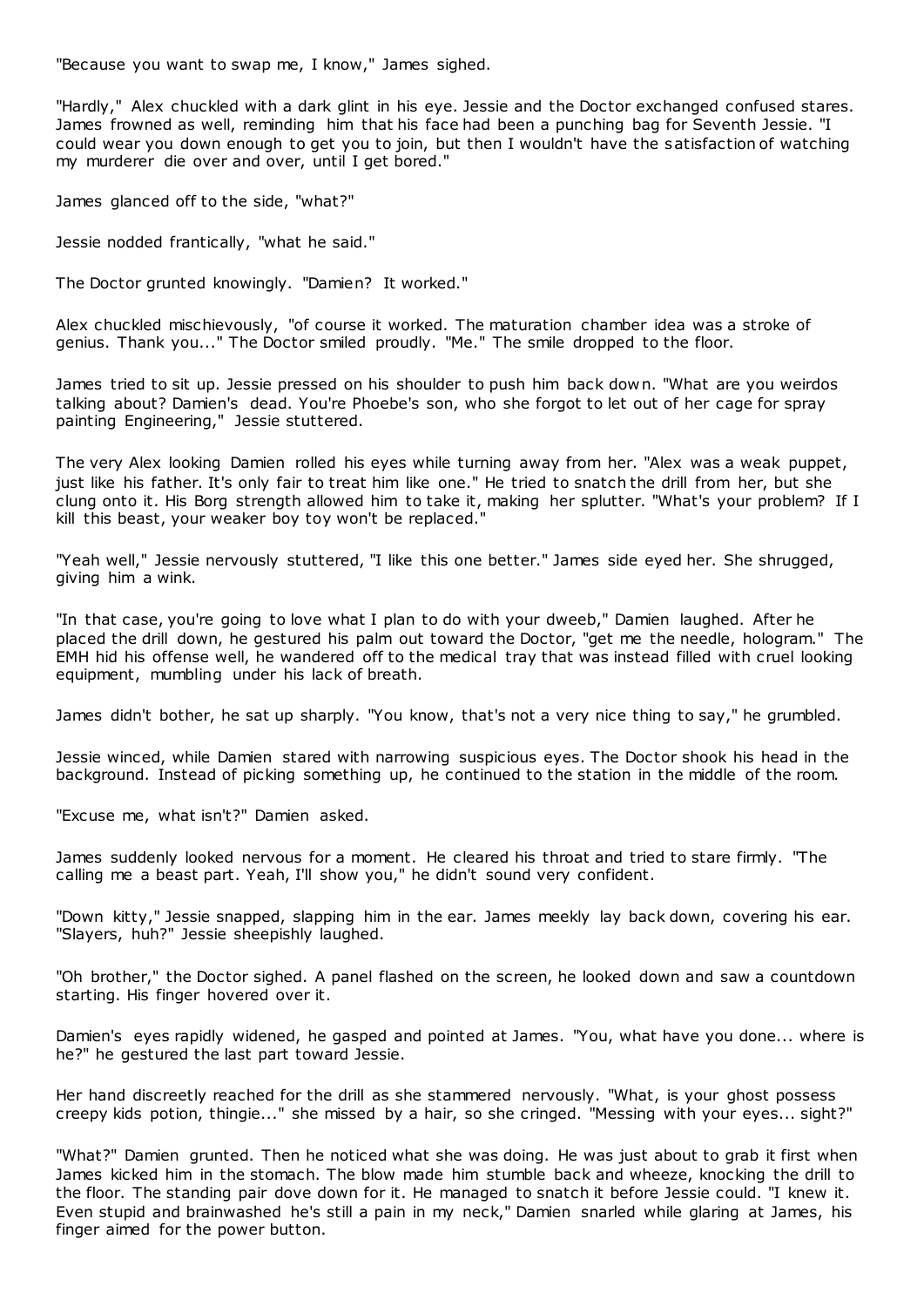"Well technically," Jessie said sheepishly, briefly flickering Damien's attention to her, "it's not your neck." The lights in Sickbay abruptly shut off, consoles powered down, as did the Doctor. "Aaaw," Jessie moaned just before she backhanded Damien to the floor, "a few more seconds and that'd have been epic ."

James hurried off the biobed with a smirk, not that Jessie could see it. "I thought it was." The pair rushed off towards the exit.

"Tch so true, and look at you with the badass Slayer routine," Jessie giggled. "I almost bought it. Very nice."

"Yeah?" James sounded intrigued, until he walked into the door, nearly knocking himself out cold.

Jessie snickered quietly, "almost."

#### **The Z4:**

Morgan peered around a corner. Once the coast was clear she hurried out and did the same with the next one, while their teammate merely followed looking bored.

After the third corner, Emma sighed loudly on purpose. "I thought you were supposed to be all..." she said, trailing off. Morgan jumped out of her skin, then glared over her shoulder at her, not that it bothered Emma. "Buffy like."

"Do I look buff to you?" Morgan whispered.

Emma sniggered briefly, then bit her bottom lip. "Nope, skinny as a rake. Carry on."

Morgan groaned as she faced forward once more. "Neither of us are Seventh crewmembers. We can't walk around normally."

"I can't, but future Kiara can," Emma reminded her.

"Well yeah but..." Morgan said, sounding unsure. Emma tapped her shoulder to get her attention back. Once Morgan looked, Emma pointed at a random crewmember going another way entirely. "So, they didn't see us."

"That guy pissed me off all the time at school," Emma bitterly said. "Bloody traitor," she growled.

"That's nice but first we gotta take over Engineering," Morgan said. She wasn't surprised or bothered to be alone two seconds later. "Neh, she'd probably hog all of my targets anyway."

In full black cloak, Kathryn inspected the bannister at the side of the unfinished bridge with her finger. "Tut. Dust."

Jo rolled her eyes and drummed her own fingers.

"I don't suppose you've done anything since you stole it," Kathryn said at the same time she got a glimpse of her reflection. With a bit of her nose showing she tugged the hood forward quickly.

"Funny you say that, as we have installed one of those coffee pods in the meeting room. People showed up for once," a man standing beside Jo said.

Kathryn was brushing her finger along a console, so when coffee was mentioned she abruptly stopped with a loud squeak. Everyone stared. "Consoles are too loud," she improvised.

"You've still not told us this new, very last minute plan," Jo said impatiently.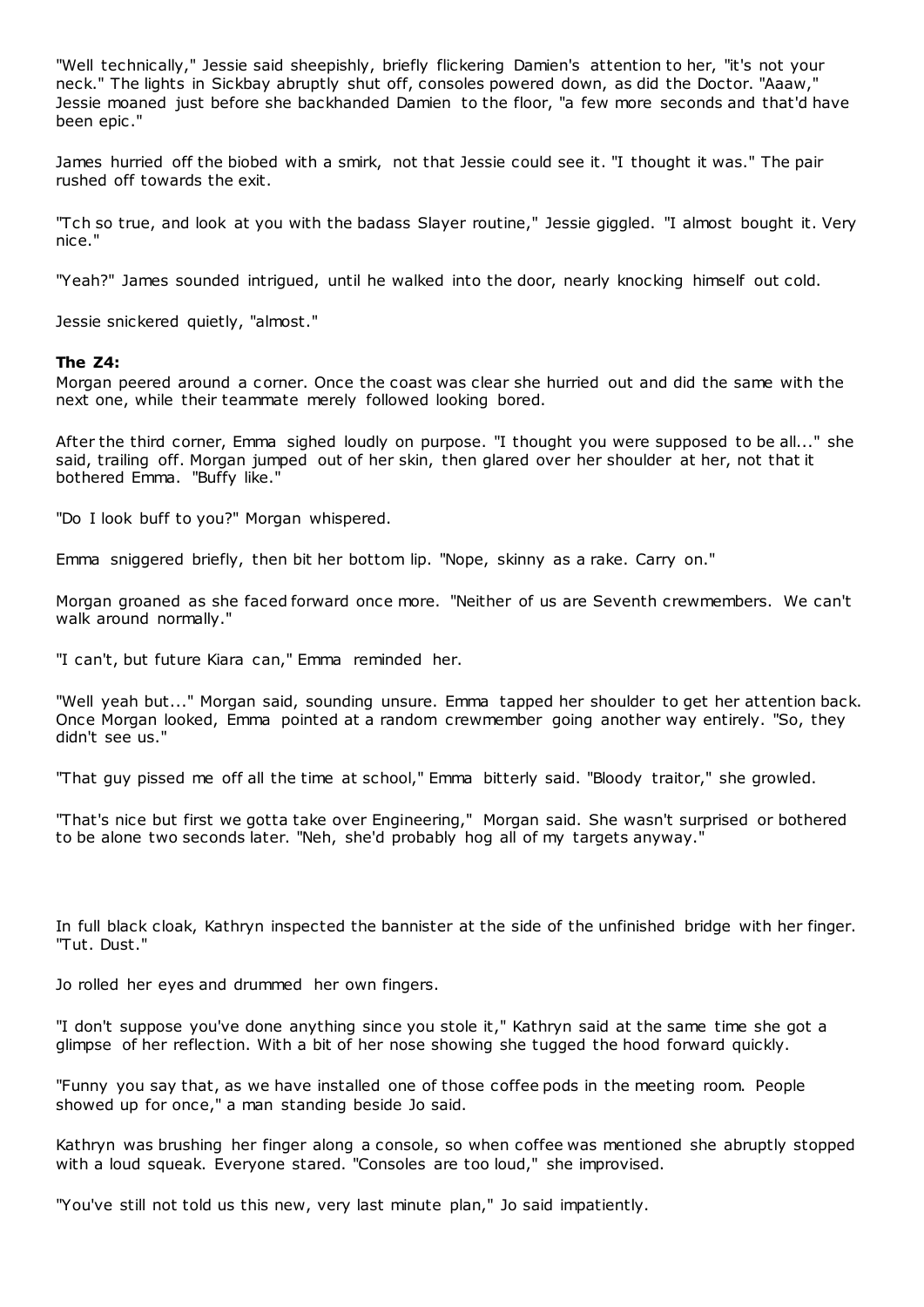Standing at the turbolift, Craig watched as Kathryn cleared her throat and continued her finger groping tour around the bridge, growing increasingly nervous. "Maybe we should change the fleet formation first, it's way too obvious," he piped up. Kathryn's head turned slightly in his direction. He tried not to look embarrassed by it. "It's a well known pattern."

"Out of all your crew, you bring that one?" Jo sounded unimpressed.

Kathryn steered her way towards Craig, hinting for him to move out of her path with a little hand gesture. He double backed more than he needed to. "He may be a moron, but he's got a point. We found you. It's obvious what you're doing."

"So?" the man who spoke earlier boasted. "Voyager and the Z5 will still be outnumbered and outgunned, especially with this ship leading the charge."

"That remains to be seen," Kathryn said in a plain voice.

Jo studied her intensely while her back was turned. "I'm sure dusting will be crucial in this battle." She climbed out of her chair. "Forgive me, sir, you're new to this. I've been in many battles. I know the Z5 crew and their weaknesses."

"Craig," Kathryn interrupted her, clicking her fingers. Craig flinched and stared. "Show them."

"Show them?" he tried to sound normal, but his voice went up a few notes on the last few letters.

Kathryn's eyes hardened. He couldn't see it but he felt it. "Show them the camera you planted."

It took him a few uncomfortable seconds to get what she meant. "Oh, sorry sir." He brought a laptop out of the bag hanging off his shoulder, then put it down on the nearest station. Once he did that the big screen changed to show Lilly and Chakotay in Engineering, planting devices all around with unconscious crew on the floor.

"What?" Jo was one pitch away from screaming. "What's she doing here?"

"Hmph, I was wondering who was helping her," Craig muttered.

Kathryn groaned, "somehow I doubted it was Harry and his wise cracking console."

"Get all of our security in there now, Ed. Bring her back alive," Jo snarled. The man beside her nodded and ran off. Jo stomped over to where Kathryn stood. "You brought them here."

Kathryn pointed a phaser from her cloak pocket, stopping her abruptly. "Ah, ah. That's close enough, Jo Nobody. If you must know, we captured her on Earth before the portal closed. I knew someone was helping her, but I had no proof until now."

"You don't understand sir, she..." Jo stammered.

"I know full well who she is," Kathryn snapped. "She's crafty, so I would do more than send the security guards she expects."

Jo's attention drifted back towards the screen, eyeing what she assumed were explosives planted on her engine. "You're right. I'll deal with this personally."

Tom crept into the dark shuttle bay from one of the Jeffries Tubes, grumbling excessively with sweat dripping from his forehead. He left the door hanging open with the broken opener device still attached.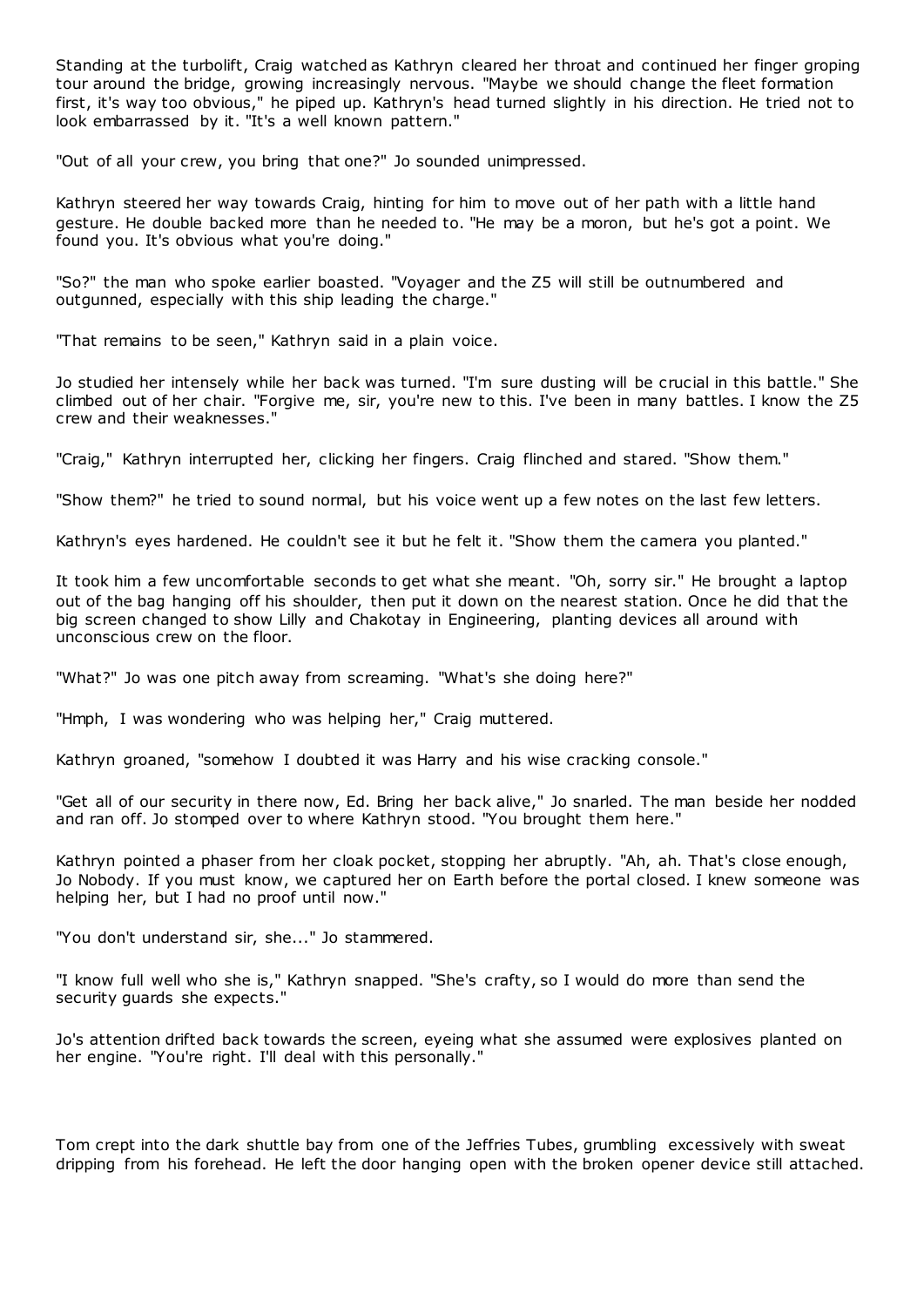To approach the Delta Flyer he would have to hide behind other shuttles and a console in between two. Then he'd have to deal with the guards at the entrance. He figured he'd figure out his strategy once he was closer.

His last stop was the nose of the Flyer which he ducked behind and peered around. He then crept on his hands and knees to get around to the back, desperately trying to think of a way to knock out the people between him and his shuttle. They'd have phasers, he needed to go in and quickly.

The thought that he should've rescued James first drummed into his head. He shook it off, he didn't need him. He'd get into the Flyer, beam him out and escape.

Tom leapt out to tackle whoever was to the left of the shuttle door's to disarm them. Only instead he tripped over a body lying on the ground. He collected himself and stood, quickly noticing not two but five guards were lying unconscious around the back of the shuttle. The door to it already open.

#### **The Z4:**

A couple of the Six's security personnel were walking down the corridors holding what looked like very colourful phaser rifles.

"Which way?" one asked.

"I don't know, apparently they're in engineering," the second one replied.

Annika turned the corner, stopping them in their tracks. One of the aliens screamed and ran off.

"Damn guest stars, they never help," the first said.

"Oh finally, now I get the chance to prove myself," Annika said giddily. She barely took a step forward and they ran off as well. "Oh no you don't!" Annika sped after him.

Another security guard flew into an already full of unconscious people cupboard. Morgan tried to shut the door but a foot jammed. "Ah, damnit!" Pushing the door any further and she imagined severed feet and blood, she shuddered at the thought.

Another door further away opened, so she had no time to un-jam hers. Before she could duck behind a console, she noticed the only new arrival was a disappointed Emma.

"Why didn't you save me any?" she complained, until she noticed the foot. "Here let me," she smirked.

"No, no, it's..." Morgan stammered, but was cut off at the sound of another opening door. "More where there that came from," she whispered.

They both ducked down to avoid the imminent phaser fire flying at them.

"You're going to let me have this one, right?" Emma asked.

Morgan glanced at her briefly. "Where's your weapon?"

"I broke it," Emma said innocently.

"A phaser rifle, how?" Morgan asked.

Chakotay heard someone approach. He tapped Lilly on the shoulder to get her to hide behind a console in the corner she was using. He slipped behind a nearby wall.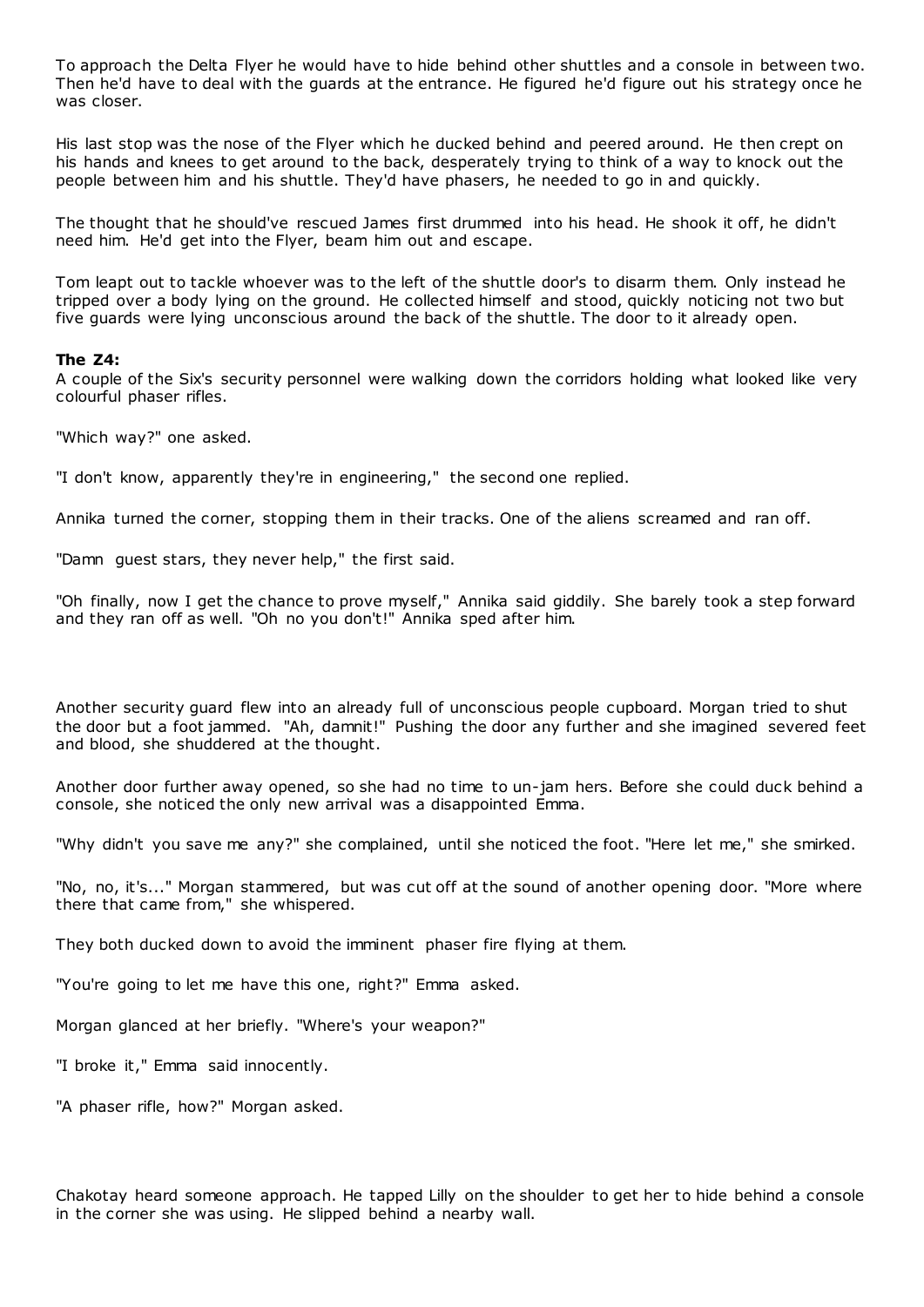The man passing by was too busy nursing a very sore lump on his head to notice them. "I hate that girl." Chakotay noticed he was carrying around a dented phaser rifle, one of theirs.

"Their shields have gone up. It's time," Lilly whispered.

Chakotay turned around to nod at her, though all he could see was the top of her head and her eyes peering over the console. "Great. You're sure it'll still work?"

"These ships haven't changed much. I suppose they didn't have time to advance their technology," Lilly said, slowly standing back up. "And now we wait," she smiled.

"Wait for what, my old friend?" a woman's voice said from Lilly's right.

Lilly only groaned as if she only dropped something on the floor. "Ohno."

The pair looked around, each pointing their rifles. They got a few similar looking weapons pointed right back at them.

"Hello Lil," Jo sneered.

"Joanna," Lilly said similarly.

The sneer fell instantly. "I should've known you'd be behind this deception. Too bad for you I'm not blind."

Chakotay glanced between them both. "What deception? You know her?" he whispered.

"Know her? We used to be best friends," Lilly said. "Until she joined the Sixes."

"You took the shortcut you bimbo, don't think I've forgotten," Jo hissed. She tilted her head to one side to command the four with guns behind her, "Dispose of her friend, but Lilly is mine."

Suddenly three of the four turned very pale. Two of them turned around to throw up, while another started swaying as if dizzy. The Voyager team had no idea why until they heard Annika's voice behind them. "All right, which one of you has my shoe?" They looked behind them to find her hobbling over on one bare foot, her catsuit leg torn off from the hip down.

"Ohno, dead girl. I'll up the setting," the only Six not disgusted said. She changed something on her rifle and fired, sending Annika flying backwards into and through a few walls. Chakotay took the opportunity to edge for Lilly's console.

"What the hell's going on? I just got that wall fixed," Jo asked. She then noticed the slight movement. "Ah ah!" Jo scowled fiercely, "did you really think I couldn't tell the difference between the Z4 and your garbage copy mark 5? Seeing you alone was enough to tip me off, to look closely. As usual, you overestimate your intelligence."

"Well it might've worked if you cleaned your engine core now and then," Lilly sniggered.

"Hmph, I don't know how you convinced Alex to side with you, but your little con ends now. He and his minion think they have the Bridge, well they're in for a surprise," Jo snarled.

Craig blinked, disbelieving. "We have the Bridge? That was easy."

Kathryn smiled proudly, "what can I say? I have the best genes."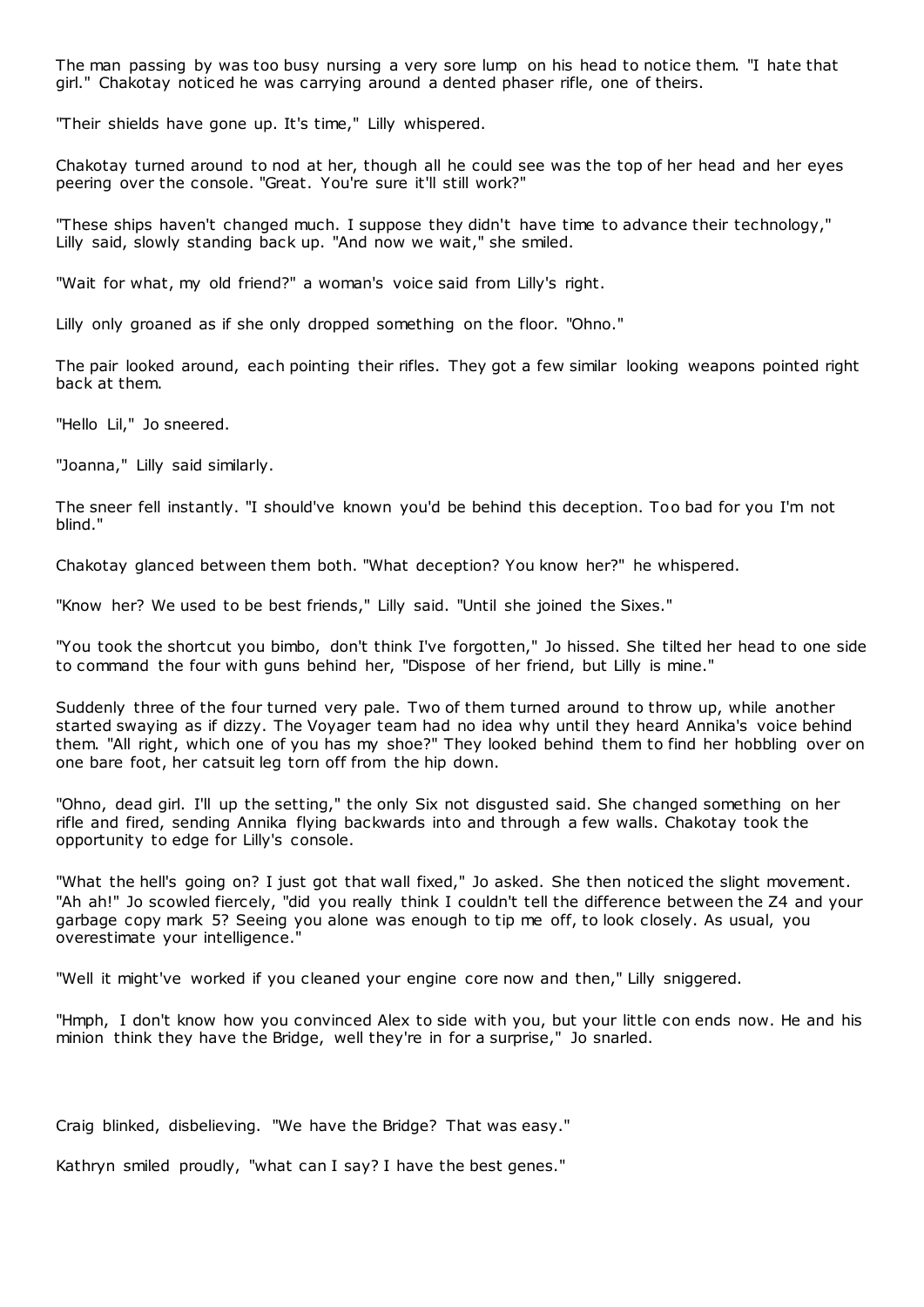The pair jumped at Morgan's screech at an unconscious man trying to tumble on top of her from an upright, standing position in the lift. She caught him in time and had to try to squeeze him back in so the doors would close.

Tom shook his head, more than a little annoyed, and not just because his seat was occupied and a pair of boots were slouched over the console. What annoyed him the most was the fact that he was surprised. "You, how did..."

The boots were down and the chair swung around to face him. "It's about time. All you've got on this thing is Minesweeper. How old is this computer?" James asked, faking being angry.

"You better not have beaten my scores," Tom grumbled.

James laughed briefly and smiled, "no dice, bud."

The colour in Tom's face drained away to nothing. "You... you've... you're the one that let me out of the brig. Why didn't you say anything?"

"Because I'm not very nice and you're an idiot, remember?" James answered.

Tom ground his teeth nearly into powder. "Out of my seat, I'll get us out of here."

"You're welcome," James said.

Tom strained himself to avoid grunting loudly, keeping his mouth firmly shut. That was of course impossible, "I can't believe I considered saving you."

"Thanks, time to go," James said, getting up to Tom's relief.

Tom heard hurried footsteps behind him. He expected James to be on his guard like he was, but he reacted as if it were a mild annoyance. Tom looked around just in time to be shoved out of the way by another James. This one took the helm. While the helmsman still reeled from that, a giggling red faced Jessie took the weapons station. The first James cleared his throat at her and shook his head.

"Make me," she said with a wink.

James stammered and looked away to Tom's amusement, he also noticed James' cheeks go a little red. "How did you get here after Tom?" James asked his Seventh clone and Jessie.

"I'm not very quick, you should know that," the other James replied.

Jessie broke into laughter, cueing a mortified stare from James and a smirk from Tom.

"Oh?" Tom snickered, clearly enjoying himself.

James sighed impatiently on his way back to the helm. He expected some fuss, but he pushed his other self out of the chair with little trouble. He retook the helm and shook his head.

"Can we keep them?" Tom laughed.

Seventh James used the helmsman to pull himself up and stand again. "Thanks," he said, patting his shoulder roughly before taking the last console.

"I told you," Jessie teased in a higher tone, "you'd be so hot with his power."

Seventh James pulled a face, "no thanks. He'd have less fun I'd wager, having to hold back all the time."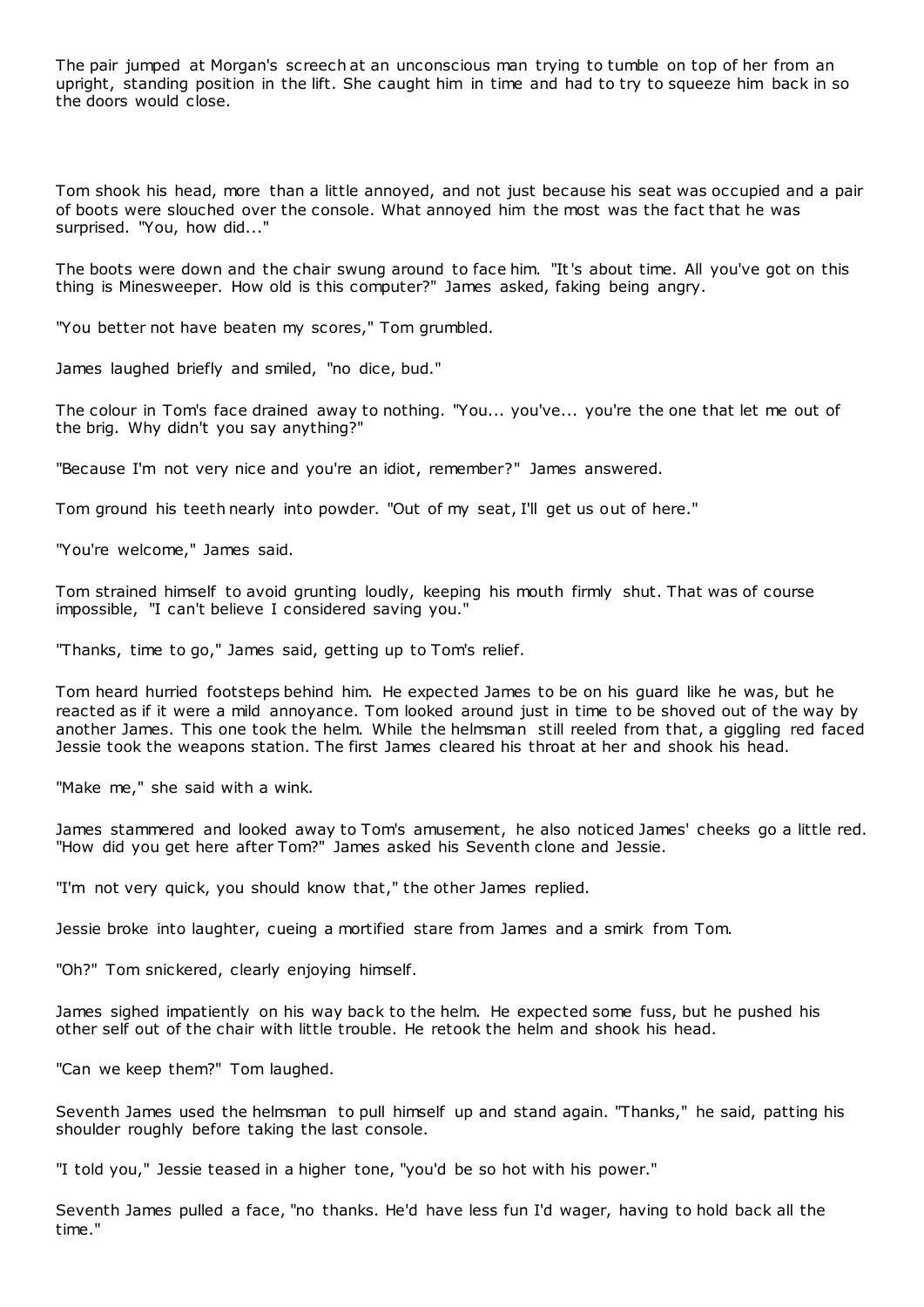James glanced over his shoulder, catching Tom biting his lip to stop from laughing. "No, we can't."

Tom noticed the other James's console flashing a warning. "Wait a minute, you powered down the ship from here? How?"

James rolled his eyes and started the engines. "Not exac... I'll explain later."

"Why hold back?" Jessie asked innocently. "I'll ask Fifth me, she'll know."

The lip biting didn't help, Tom spat into hysterical laughter. "Yes please, please ask our Jessie if she likes it rough."

"That's not what she means, shut up!" James snapped at him.

Seventh Jessie did a little, "oooh," before glancing at Seventh James. "He *is* grumpier."

He winked back, "told you."

James ground his teeth while his back was on them. "We don't have time for this. I'll just beam them into space later."

Tom once again snorted. "And blow your chance with two Jessie's, when at least one of them is kinky? You know, the gay jokes were just jokes."

"That is funny," Seventh James sniggered.

"You don't know the half of it, my friend. Tell me more about..." Tom said.

James rolled his eyes, "Tom, unless you want to join them outside..."

"Oookay, ookay," Tom chuckled. He really wanted to relieve one of them and man one of the stations, but he didn't want to miss a moment. So he found a chair at the back to sit and eavesdrop, while James hoped once again that a hull breach would save him. For the time being he settled for carving a hole in the shuttlebay doors with the phasers.

"Huh, Alex?" Lilly looked confused.

Chakotay though laughed a little too much. "Wow, Kathryn really does make a very convincing Boss."

"What?" Jo snapped. "Enough. Let's end this rivalry once and for all." She swiped her arm toward Lilly's rifle, forcing her to drop it.

"Woah, wait. What rivalry?" Lilly complained while caressing her newly sore hand. With her good hand she did the same back. "And don't start with that."

"What?" Jo spat.

Lilly sighed impatiently, "you know what."

Being the only one left who was armed, Chakotay wondered if there was any point in doing anything until the time was right. He continued his very slight edging towards Lilly's console while they were arguing.

"Spoilt princess," Jo hissed, then delivered a nasty back handed slap in Lilly's face.

Furious, Lilly slapped her right back. "Sore loser!"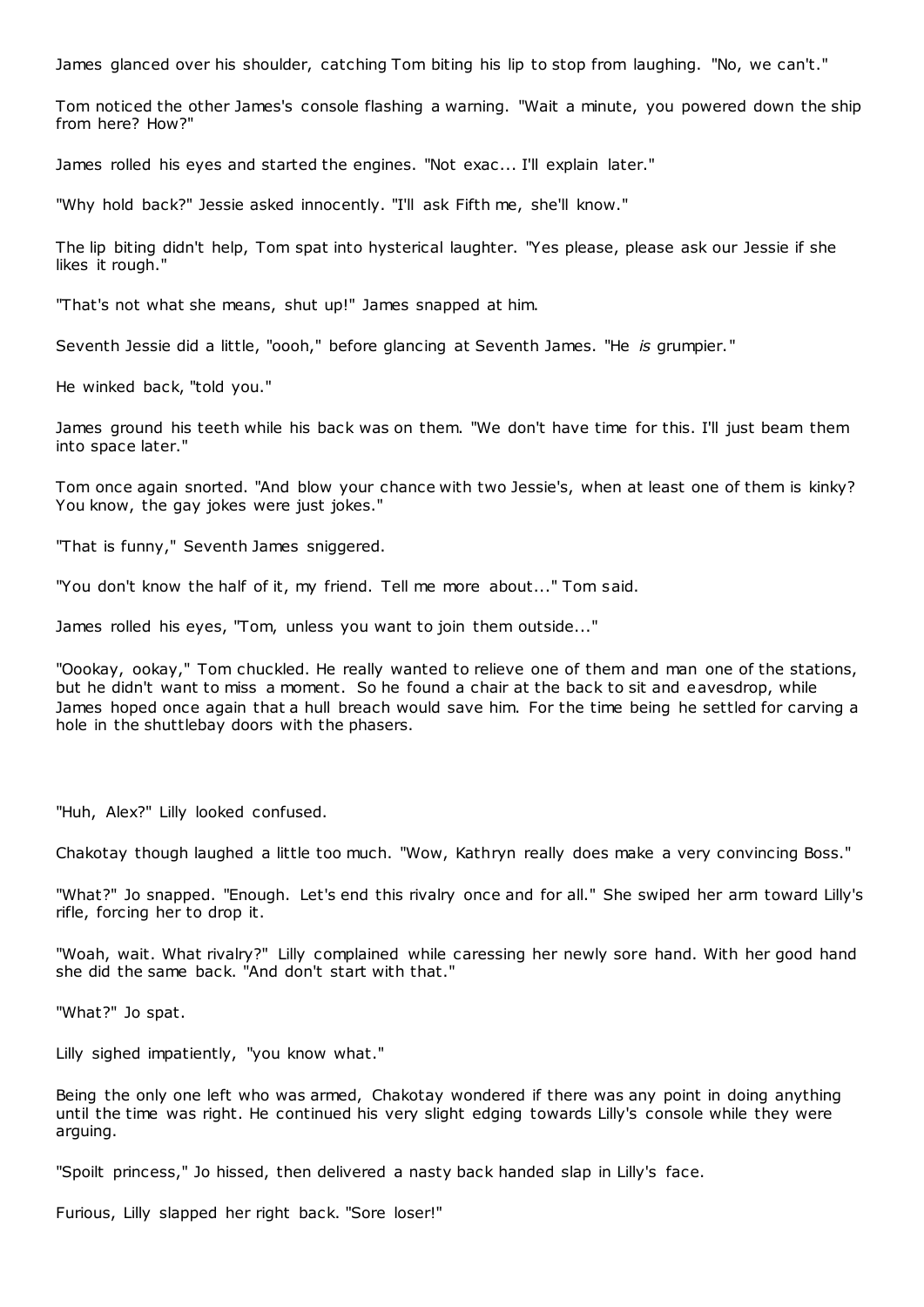Jo delivered another, "orange bitch."

Lilly gasped and slapped her again as well. "It's red, see," she pointed at her own hair.

"Thinks she knows it all," Jo snapped, cueing another slap. Lilly didn't get a chance to recover and deliver her own, another one followed soon after. "How many ships do you want, brat!"

Chakotay peered over at the console and hope the countdown was near zero. Since it wasn't, he could only wait.

Another team, lead by the officer called Ed, reached Engineering to find it quiet. At first anyway, but then he heard groaning coming from behind a door at the opposite side. He gestured his teammates to search the room while he approached the door.

Opening it, several bodies tumbled out of it, moaning ow's and oophs.

"Commander!" someone shouted at him.

Ed scrambled out of the way of the avalanche of bodies to run over. The officer who called him pointed at a Starfleet tricorder almost finished its countdown.

Seconds later the Z4's entire shields glowed orange before fizzling away into nothing. One by one the ship's lights turned off, its engines powered down.

Voyager locked on a tractor beam once it was entirely dead in the water.

"That worked. It looked just like an ordinary power overload," Harry said.

Tuvok seemed to agree, "none of the other Six vessels have changed their position, nor are they powering up weapons."

The Doctor, still posed as Phoebe, nodded while smiling broadly. "Prepare to meet our guests, Commander. I trust you'll make them comfortable." Tuvok's eyebrow shot up while everyone else sniggered. "Once the transport's complete, get us out of here, warp nine."

"Hey!" Jo complained, earning another couple of overdue slaps. "You!" She got another.

"Yes," Lilly said, about to slap again. She stopped to smirk, "you should've known..." The familiar blue glow of Voyager's transporters enveloped Jo, making Lilly panic . "No wait! You sucked at Micro Machines anyway..." Jo was long gone before she even started. "Damn."

"Oh yes, it's a shame she never heard that burn," Chakotay muttered.

Voyager turned slowly, towing its prize back the way they came. They jumped immediately into warp.

They weren't alone. The Z5 shimmered out of its cloak directly above them.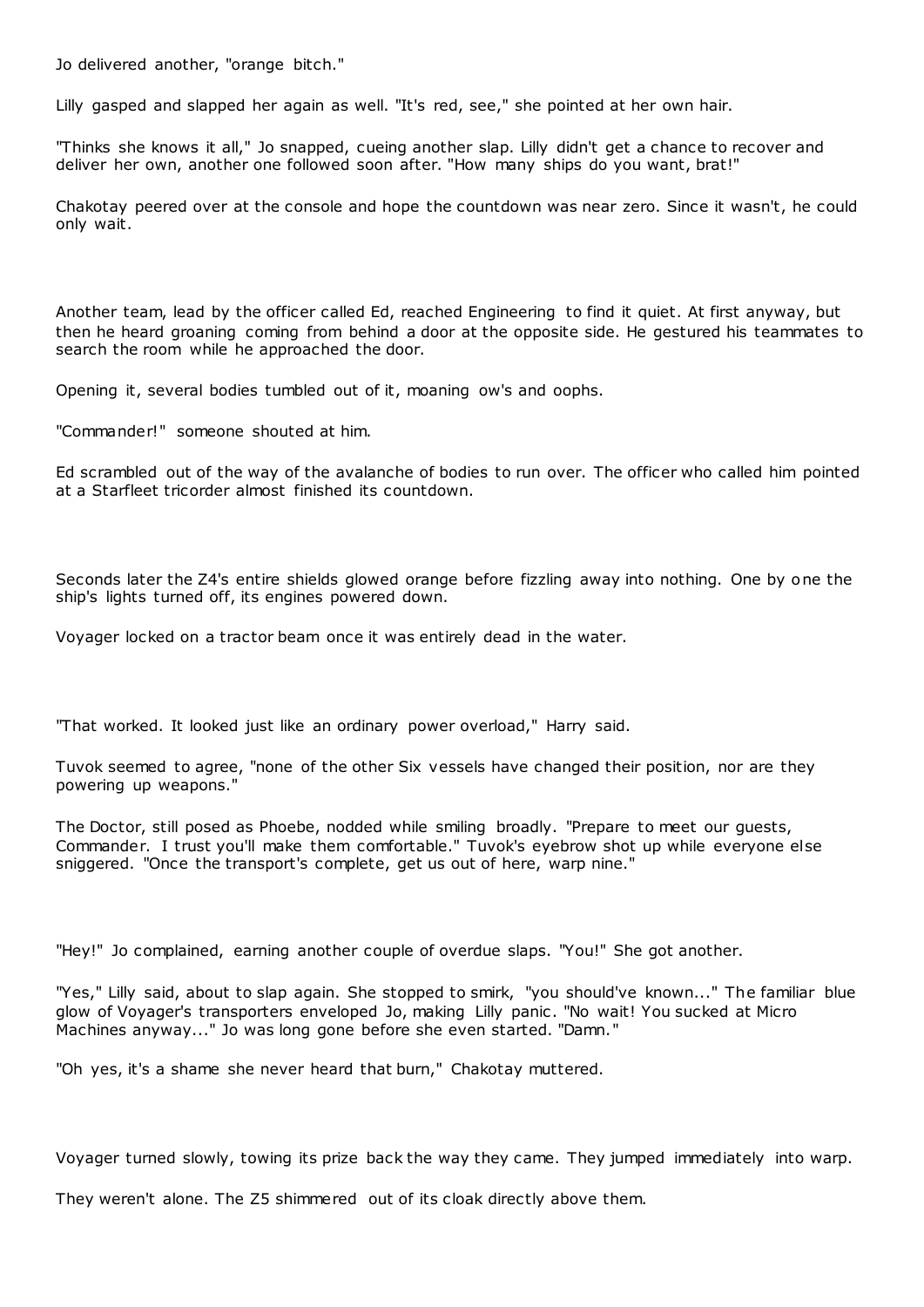# **The Conference Room:**

Kathryn didn't look impressed at the ship sitting outside the window. "Good thing you got it back, it could do with a good wash."

Dave frowned while glancing outside as well, his eyes widened at the offense. "That's not the Z4, that's my ship."

"Still," Kathryn said with indifference. "You trying to be edgy with that black hull?"

Tuvok walked in with a jug of filter coffee. Kathryn snatched it from him to drink out of straight away, most of dribbled over her uniform.

"The Delta Flyer has not checked in once. You'd think if Stuart killed Paris, he'd be polite enough to inform us," Annika said, eager to change the subject.

Harry's jaw dropped. He tried to shake it off and fake laugh, "oh James is a murderer, that's hilarious."

"Tom is a sore winner. She's probably serious," Neelix said.

Kathryn sighed in contentment. "Okay I'm back. What did I miss?" she asked while stroking the coffee stains, then licking her fingers "What was that about Tom dying?"

"Is it always like this?" Dave whispered to his sister. Lilly answered by widening her eyes very briefly.

"We were meant to be getting information on this new boss, but we got another ship and some of the Ligers' anarchists locked in Neeilx's sentient airponics bay. That about sums it up," Chakotay said.

"That and B'Elanna's having her baby," Harry said.

Kathryn's face softened further, "aaaaw." Everyone but Chakotay looked very surprised, if a bit scared at her. Fortunately it didn't last, she looked worried instead. "Wait, doesn't she have at least two more months?"

"She didn't say, other than *this little sod's as annoying as its dad*," Harry said.

"Don't!"

Jessie recoiled her hand away a mere half a second before B'Elanna's struck the bed.

"If anyone should get their hand squished, it should be *daddy dearest*. It's all his fault," B'Elanna snarled. Both of her hands balled into fists.

"Uh if it's his, then it's my fault too," Jessie said nervously. Even she froze at the horrible stare B'Elanna gave her. "It wasn't just hi..."

"Oh it's always the guy. They don't care, they don't have to do very much. They intrude, do the damage, then sod off," B'Elanna rambled through the pain, while her right fist drummed beside her. "We're either are or we aren't. For a drunk one nighter to end like this, he needs a snip. Bloody dangerous."

"Uh what?" Jessie was at a loss for words. B'Elanna screamed for quite a while, giving her time to find some. "Neither of us were ourselves then, but that should be me so; it's more my fault than his."

B'Elanna weakly swiped her hand in Jessie's direction, barely brushing some of Jessie's hair. She assumed it was meant to be a slap.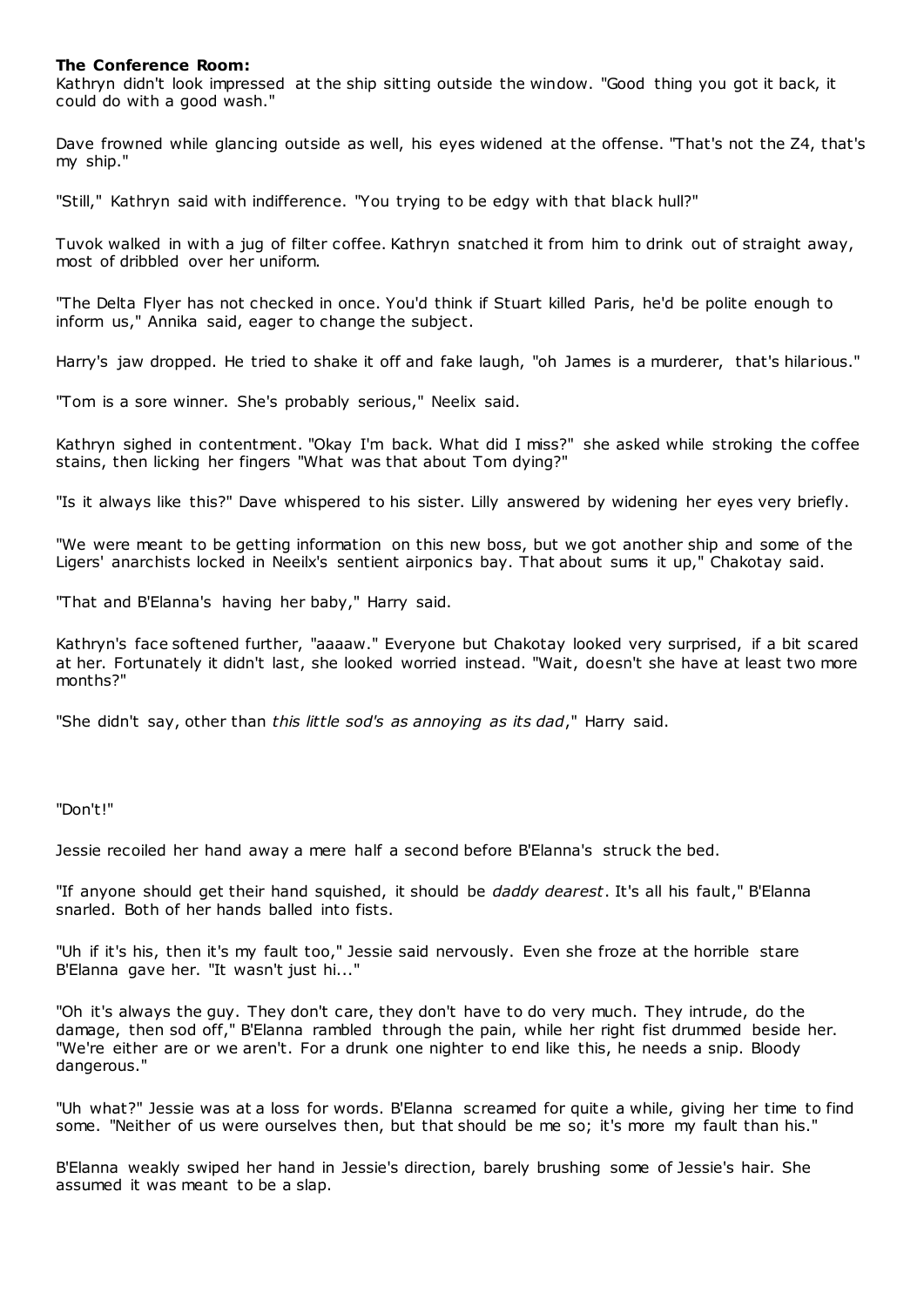"Nah, I volunteered. Nobody asked me to," B'Elanna said breathlessly, cut off by another wave of pain that made her cringe. "Why the hell did I volunteer again?" this time she screamed. Jessie's hand was quickly squeezed, she had to firmly bite her lip to avoid joining her. "Fine, it's your fault too. You'll do!"

"Mmmhmm," was Jessie's pained response.

"Oh," Kathryn still looked concerned as she gave Tuvok the jug back. "I'm gonna need a refill."

Tuvok stared at it, then her blankly. Neelix ran over to his rescue to snatch it. Tuvok didn't bother objecting, he opted to sit down.

"Getting the Z4 back is no short feet. It was the youngest in their fleet by two centuries," Dave said. "They still have strength in numbers, but that's all they have. Our fleet's far more advanced."

"Hold on, centuries?" Chakotay stuttered. He wasn't the only confused one. "Lilly mentioned being there, in the only escaping ship during the revolt. You mentioned they've been looting, sabotaging your attempts to build ever since, and that includes these M and T series's."

Dave frowned at his sister at the same time she looked down at the table. "You didn't tell them the whole thing?" he asked.

Kathryn's caffeine kick wore off. Everyone that noticed braced themselves.

"Oh they know, sort of," Lilly said.

"We picked her and Emma up in the 21st century, but if that's what you mean..." Craig said.

"Like I said, we were forced into the underground when the coupe happened on Venus as well. All ships were taken. We had no choice but to go into stasis and wait it out. We knew they had no interest in Venus itself, but our ships, governing bodies, scientists, you name it, they'd want," Dave explained. "Many stayed behind to rebuild the fleet while we slept. After so many ships were lost, it was decided we'd all follow Lilly's ship and close the door behind us, but we noticed the portal was already closed. It took us a while, putting it mildly."

"Oh," Harry cringed, "awkward."

"Why?" Lilly asked slowly.

Chakotay sighed with a guilty expression. "To keep the Sixes and Seventh out of that dimension, we had to close the anomaly after we returned here. We're the reason your escape route was locked."

Dave actually smiled to his surprise. "Then it could've been so much worse. I had wondered why Voyager wasn't aiding in the attacks."

"So you were in stasis for three hundred years, woke up and went through the exact door we used; so you ended up in the same place and time," Kathryn mused aloud. Dave seemed impressed, he nodded. "Ah good, I was starting to feel the time travel headache brewing."

Annika frowned, her mind itched at the response from Dave. "If it were a static door on our side, the refugees would've entered on top of us when we escaped. So it's only logical that time flows far slower on the Liger's side than ours."

Kathryn tried not to look annoyed. She nodded slowly.

"Ah, that makes more sense. Hundreds of years passed for the Ligers, while months passed for us," Harry said.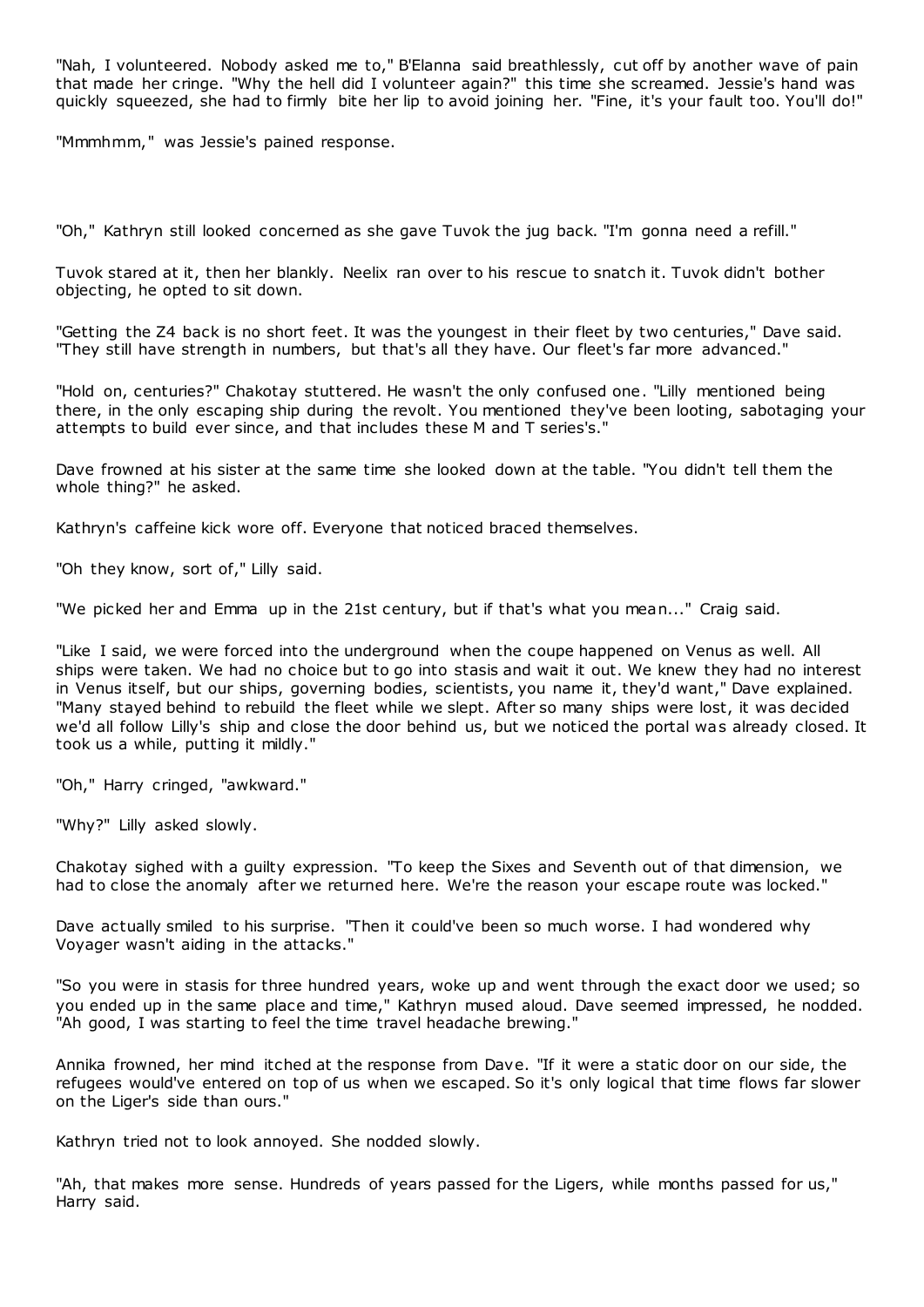"Either way, it seems like the Sixes left behind in our dimension re-opened the door or made their own, otherwise the stolen ships wouldn't be here. Right?" Lilly questioned.

Dave sighed despondently. "Mostly, yeah. All but the Z4 were stolen before the move. That was taken out of the shipyard last month. The Z5 fortunately wasn't space worthy at the time, but their sabotage held its launch back." He glanced at the table, downcast all of a sudden. "I wonder, if they're doing this because they found it, to stop us from getting it."

"I doubt it. They can't get anywhere near it, I made sure," Lilly said.

Everyone heard the twinge that meant Kathryn's patience had gone. "Would you two cut it out with the between you talking. None of us know what you're talking about. What is this *it* you're blabbing about?"

Lilly seemed somewhat annoyed too until she remembered she hadn't explained that part yet. "My ship, the F9. The one which chased Seventh Voyager back here. It was damaged, but it'd still be very useful to them. That's why we hid it. Six ain't getting it, especially now that they don't have a ship that can go there anymore."

"Yep, I wasn't keen on leading the way," Dave said.

"Oh, so you planned this all along. I feel so used, and more than a little pissed off since I only picked the Z ship to take because..." Kathryn said, trailing off. "Ugh fine, I'll bite. What's so special about this three hundred year old ship, and why should Voyager continue to help you if you continue to withhold information?"

Lilly and Dave averted away from her deadly gaze, then at each other, unsure what to do.

*"Bridge to Conference. Captain, incoming vessel."*

Kathryn groaned. "That better not be this Alex brat, I've got enough annoying kids to worry about." She continued to mutter as she walked out. Some of the Conference people followed.

Danny glanced over at the new arrivals from the helm. "Confirmed, it's the Flyer."

"Great, I got up for nothing," Kathryn said. She kept walking to get to the Ready Room.

"Uh, there's four lifesigns on board," Harry stuttered, turning pale.

Kathryn did as well, she stopped and shuddered. "Oh lord. Was I the only one who got a nightmare image as to why?"

Chakotay chuckled discreetly, then tried to look serious. "Two aliens they rescued. Or three that he rescued?"

"Oh good, it was just me," Kathryn sighed in relief. "Who'd want to make clones of Tom?"

Harry shook his head. "I don't think so. All four are human, and I think sensors are pulling my leg about the four anyway. Two of the lifesigns are identical, so it's probably a glitch."

"So, there's three. That's still more than we expected," Chakotay said.

"A lot more," Kathryn shuddered again. "Some asshole did clone him. When I get my hands..."

"If it were two Tom's, how are they still alive?" Danny giggled.

Kathryn brightened up considerably. "Good point. Hail them."

The inside of the Flyer appeared on the viewscreen, most of it anyway. A lot of the view was blocked by a pair of legs draped on top of their screen.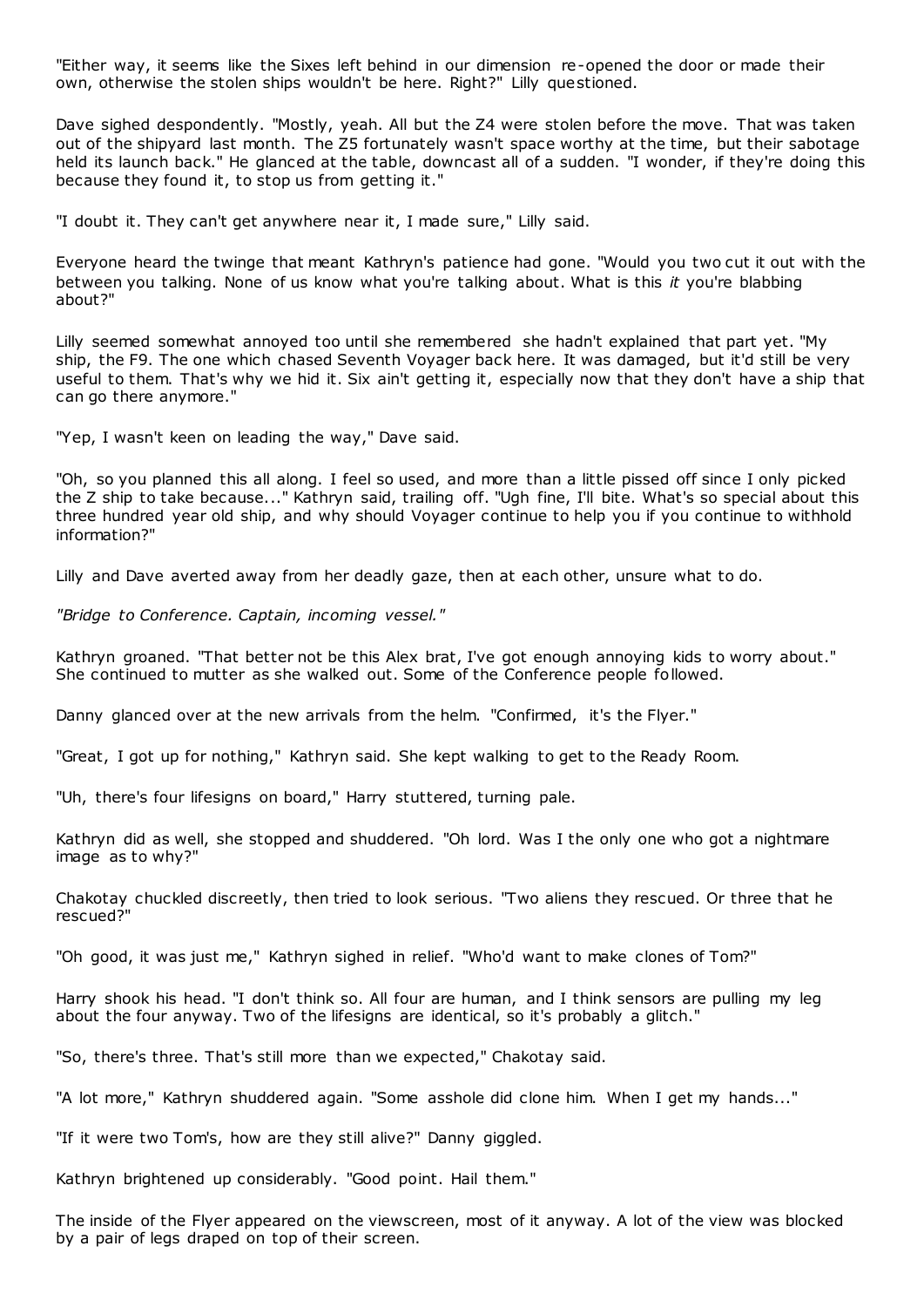"...You scuff that, you'll be getting my fist a few times," Tom was in the middle of grumbling.

They heard James laugh closely, so everyone assumed the legs were his. "You're not my type, sorry."

They saw Tom enter the corner of the screen, blushing furiously. "Jesus, I can't tell the difference anymore."

"Ahem!" Kathryn barked. "I see you two need another day together."

Tom's eyes widened. "Ohno, no," he stammered as he ran over. There was a light scuffle as he tried to push the legs down. Most were surprised he did so with the only reaction from James being a smirk and step back. "This isn't uh... James is back there, probably getting friendly with the oddly kinky Evil-Jessie."

"I beg your pardon!" Kathryn roared.

Despite being on different ships, and the vacuum of space in between them, that still blew him away as if he were there. "I er... Seventh Voyager captured us. These two helped us escape."

"Why?" Chakotay frowned suspiciously.

"You can only hear you're getting swapped for your better half so many times before you wonder why you still work for them," Seventh James said.

Kathryn wasn't impressed, "what does that mean?"

"I thought I was clear," Seventh James groaned and walked off, clicking his tongue a couple of times.

Tom pat him on the shoulder, pretty much confirming Tom's story of there being another James elsewhere. "Why don't you go back there for a really weird threesome. Actual pilots should park this shuttle, safely." He hadn't notice the other James enter, blocking the other from leaving.

"Okay, Tom being still alive is just as miraculous with two James, than the idea that two clones of Tom survived the trip," Kathryn said.

Chakotay rubbed his tired temple. "Neither of the Seventh crewmembers are coming on board, especially James. It could be a trick."

Seventh James meanwhile put up his hand as if to high five. The regular James blanked him as he walked forward. "Pfft, you fit right in with Seventh." He stomped off muttering, "uptight arsehole."

James heard him and glanced over his shoulder. "That's still really creepy."

Tom smiled, "well I like him."

James stared into the back of his head with a steadily raising eyebrow. "You would."

Craig chuckled nervously, "yeah I'm on the creepy side."

"What am I supposed to do, I thought you were joking about chucking them into space," Tom snapped. He looked back at James accusingly, "you enlisted them to help you, then whine...

"We'll take them," Dave said from the Conference door, cueing bemused stares. "They might be useful, have info on Seventh. If they're crewmembers they wanted to swap, then we'll at least figure out what they want with their originals."

Lilly scowled, "we will?"

Dave narrowed his eyes back at her mockingly, "yes, I will."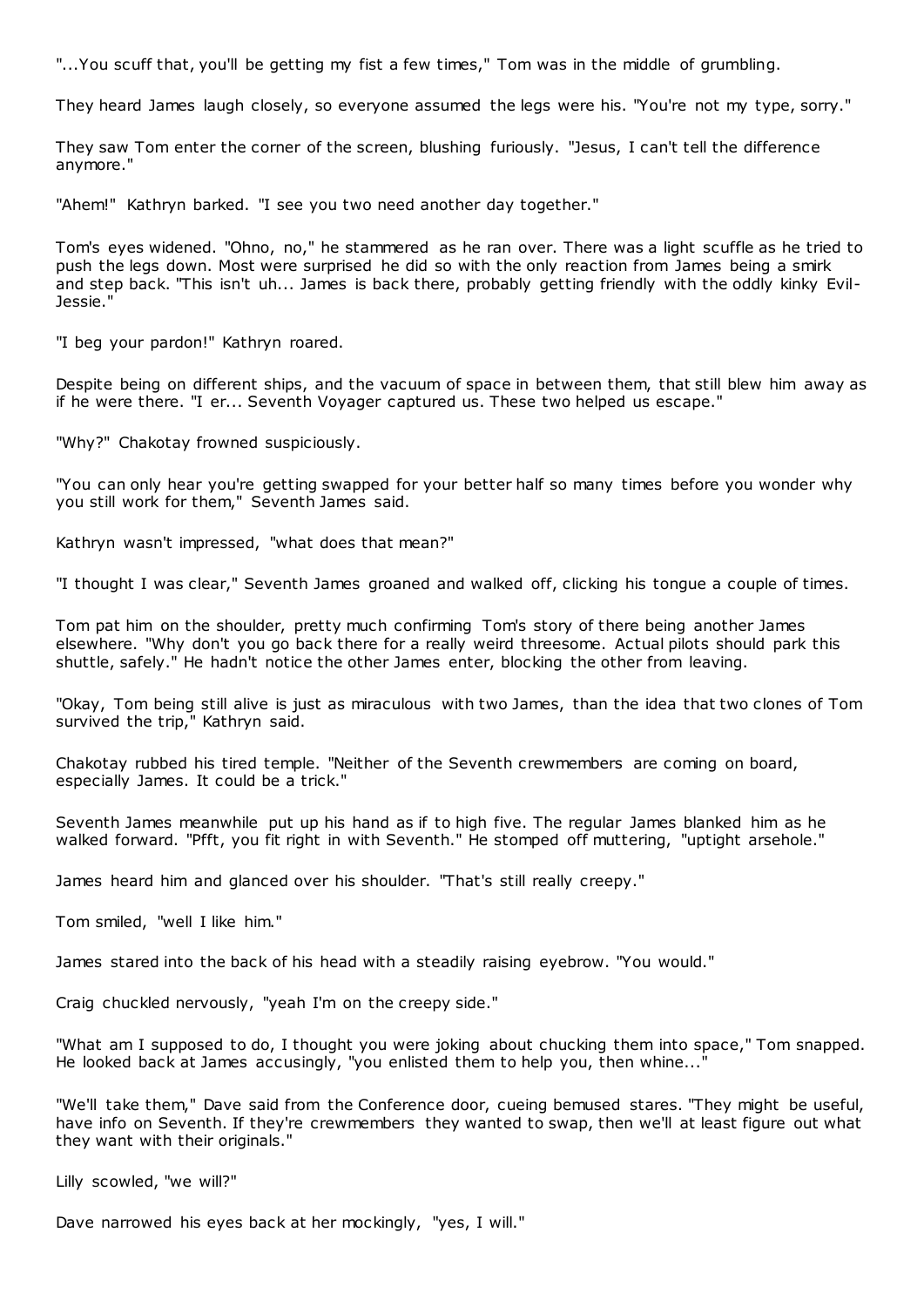"Sorted, now hurry and park the shuttle," Harry said.

"Why, you miss me?" Tom winked at his friend. Harry groaned into his hand and shook his head. "Yeah he missed me."

"I won't," James smiled a little darkly. Tom glanced back but James' smile had become more harmless so he missed the sinister part entirely. Still he reached for the helm and sat down. "Okay, quick landing it is." Without thinking he turned off the monitor. Only then he thought about it. "Oooph, witnesses."

James chuckled to himself as he sat down at a console behind the helmsman.

"Did you have fun with the less stuck up Jessie?" Tom asked.

He got silence, so he assumed he was being glared at. James only looked bored though. "Look, if you are that afraid of me, try zipping it."

"Nyeh, that's a no," Tom snickered. He noticed the comms lights were still flashing. He ignored it until he landed the Flyer in the bay. "What's up?"

*"Ah, you're back in one piece after all,"* the Doctor's voice said.

Tom's face fell, "Doc, what is it?" He suddenly got nervous, "I didn't leave that camera in there."

*"Oh I know you did,"* the Doctor tried to say but he was drowned out by B'Elanna screaming. James and Tom were startled so much they froze on the spot. *"You might want to hurry back. Oh, hang on."*

*"You hang on you piece of shi..."* B'Elanna's voice growled.

*"I meant Tom. Push."*

"Push?" Tom panicked, darting side to side in his chair, repeating the same word. He found more words when he faced an equally shocked James. "She's not even seven months yet."

More screaming took over the speakers until finally the sound of a baby's cry was heard. It turned eerily silent other than that. Tom turned his chair to the front again to hide his smile and a tear in his eye.

*"It's a boy."*

"A boy," Tom mouthed it. He again turned his chair around to face James. "Hear that, a son."

"Yeah," James could only say, since he was shook to the core. He tried not to show it and act normal but Tom noticed and gave him a funny smirk for it.

"What's your problem?" he asked.

James looked away, thinking it over. "Where to start?" he mumbled.

# **Sickbay:**

The Doctor almost handed the tiny bundle to B'Elanna, but she nudged her head across to her right at Jessie still holding her hand. She widened her eyes in a panic .

"Wait, you sure... you did all... that..." she squeaked and stammered.

"He's yours, have a hold before Tom gets here," B'Elanna said with a painted on smile. She sat back to rest.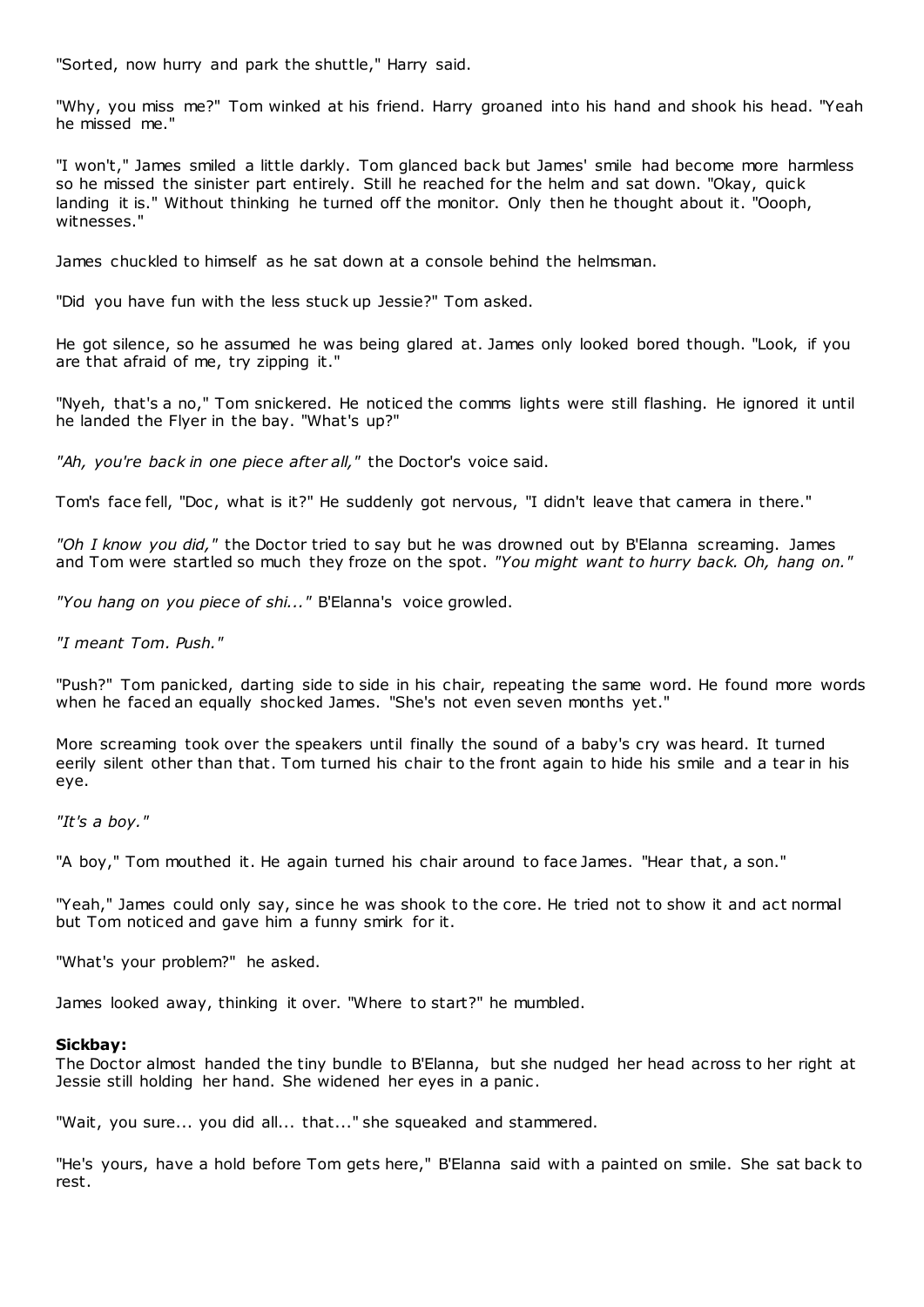The Doctor approached Jessie, apparently oblivious to her shaking and paler skin. The tremors reminded her that her hand was hurt. She gestured with it quickly, "I can't, I won't be able to... what if I drop him?"

"Oh of course. I'll help here," the Doctor said.

He stood directly in front of her and held out his arms. The first thing Jessie noticed was the little eyes fluttering open, a brilliant blue stared back at her. His cries lowered to a whimper. Jessie's shaking good hand reached across gingerly towards him. A light brush against his cheek soothed him into silence and to sleep.

"Well?" B'Elanna said, this time with a real smile.

"He's..." Jessie hesitated, pulling her hand back, "so tiny. Is he okay?"

"At first glance and scan, it seems so. I'll do a more thorough one now," the Doctor beamed and walked off.

Jessie noticed her shoulders were aching, as well as hunched up. She tried to force them down but it made her trembling worse. "Oh god, I thought the worst."

B'Elanna smiled up at her. "Believe me, that boy's fine. He's been very lively the last few weeks. I'd know if there was anything wrong."

Jessie meekly nodded, unsure what to say. "Thank you," she ended up whispering.

B'Elanna didn't have time to respond, the main doors flew open.

"Can you kill me after I meet the baby?" Tom complained on entry.

"I'm not following you," James said behind him.

Tom turned around and stopped in his path. "You could've fooled me."

"I needed to stop by here," James objected as he walked around.

"Why? Did you break a nail smacking those guards?" Tom said on route to his wife.

B'Elanna glared him and then James into silence. "Really?" she scolded.

"Yeah you're right," Tom meekly said.

"Sorry," James said at the same time. He then noticed Jessie still trembling, staring dazed at her hands. "Jess, you all right?"

"Hmm?" Jessie glanced up. "Oh yeah, she squeezed my hand a bit hard. Compared to her, that's nothing."

Tom meanwhile crouched down beside his wife. "I'll say. Where, how is the little mite? He's super early."

B'Elanna looked toward the other two near the bed without thinking. She covered it up by glancing absent mindedly. "Nothing to worry about. It happens in space, the stress of strange situations."

"So no problems, good," James said, badly hiding his relief.

"Why are you still here?" Tom asked, not cruelly but befuddled.